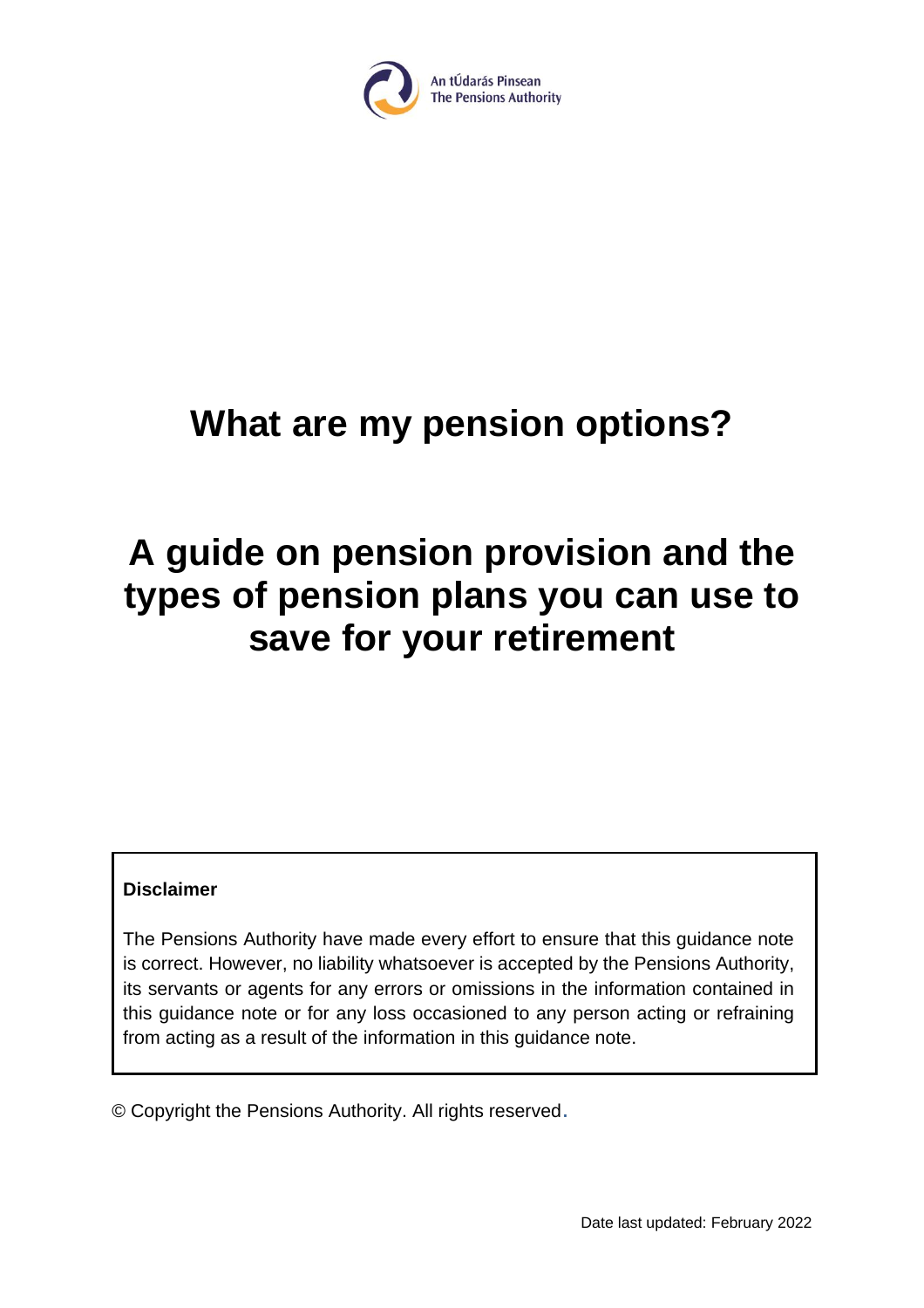

## **Table of contents**

| 1.                                                                            |  |
|-------------------------------------------------------------------------------|--|
|                                                                               |  |
|                                                                               |  |
|                                                                               |  |
|                                                                               |  |
| What are Personal Retirement Savings Accounts (PRSAs) and Retirement          |  |
|                                                                               |  |
| 2.                                                                            |  |
|                                                                               |  |
|                                                                               |  |
| What PRSI contributions do I have to pay and to what social welfare benefits  |  |
|                                                                               |  |
|                                                                               |  |
| 3.                                                                            |  |
|                                                                               |  |
| What are the main types of occupational pension scheme? 12                    |  |
|                                                                               |  |
| What contributions am I required to pay to an occupational pension scheme? 13 |  |
|                                                                               |  |
| Can I make additional voluntary contributions (AVCs)?  13                     |  |
|                                                                               |  |
|                                                                               |  |
|                                                                               |  |
|                                                                               |  |
|                                                                               |  |
|                                                                               |  |
|                                                                               |  |
|                                                                               |  |
|                                                                               |  |
| 4.                                                                            |  |
|                                                                               |  |
|                                                                               |  |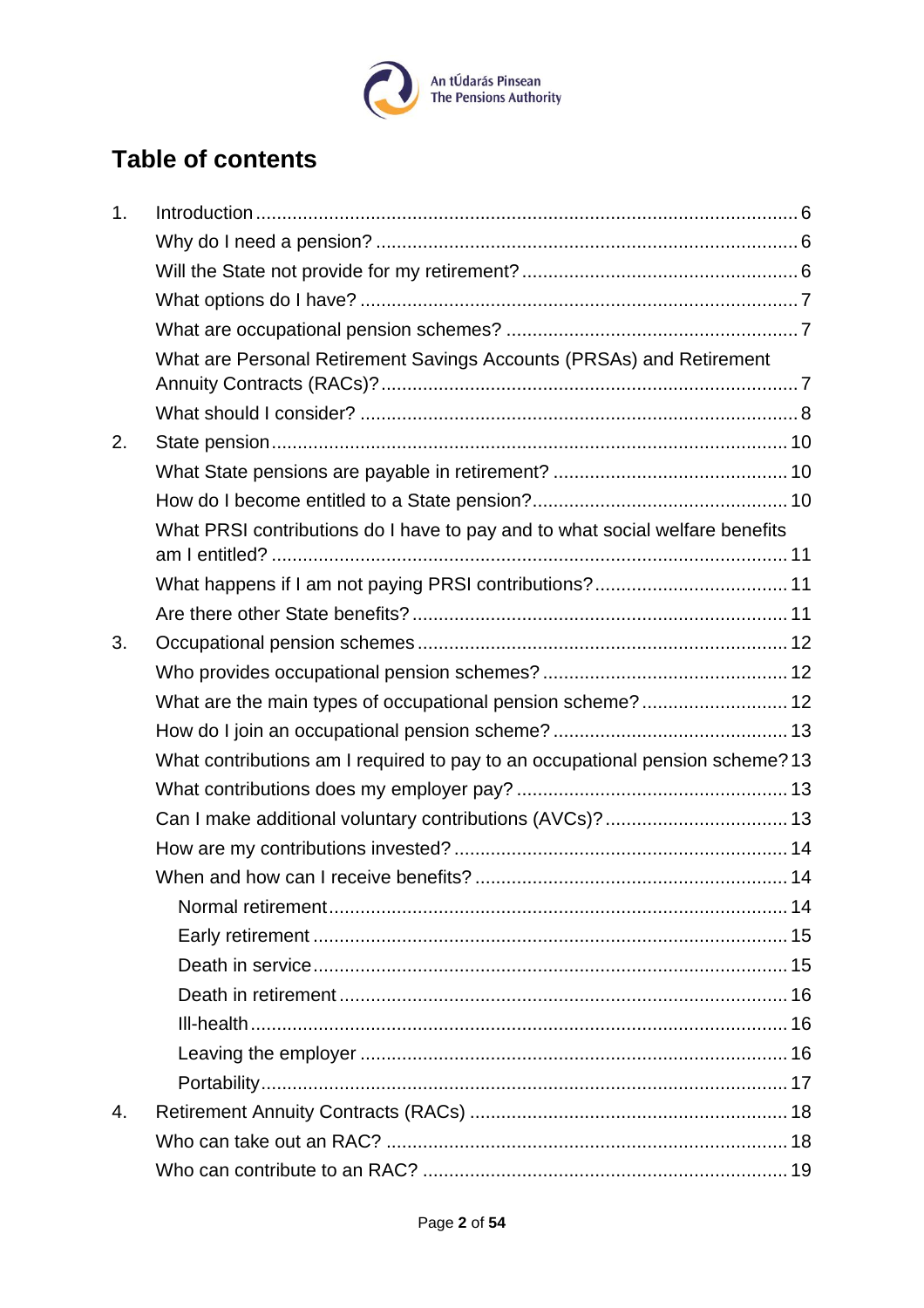

| 5. |                                                                                |
|----|--------------------------------------------------------------------------------|
|    |                                                                                |
|    |                                                                                |
|    |                                                                                |
|    |                                                                                |
|    |                                                                                |
|    |                                                                                |
|    |                                                                                |
|    |                                                                                |
| 6. |                                                                                |
|    |                                                                                |
|    |                                                                                |
|    | Approved Retirement Fund (ARF) or taxable lump sum  25                         |
| 7. |                                                                                |
|    | How much tax relief do I get on my contributions to a pension arrangement?. 27 |
|    |                                                                                |
|    |                                                                                |
|    | Does an employer get tax relief on any contributions they make to an           |
|    |                                                                                |
|    | How are employer contributions to a personal pension plan treated?  28         |
|    | How are employer contributions to an occupational pension scheme treated? 28   |
|    | Does an employer get PRSI relief on any contributions an employee makes to     |
|    |                                                                                |
|    | Is there a limit on the benefits payable from an occupational pension scheme?. |
|    | Is there a maximum amount of pension fund that can be built up? 29             |
|    |                                                                                |
|    |                                                                                |
| 8. |                                                                                |
|    |                                                                                |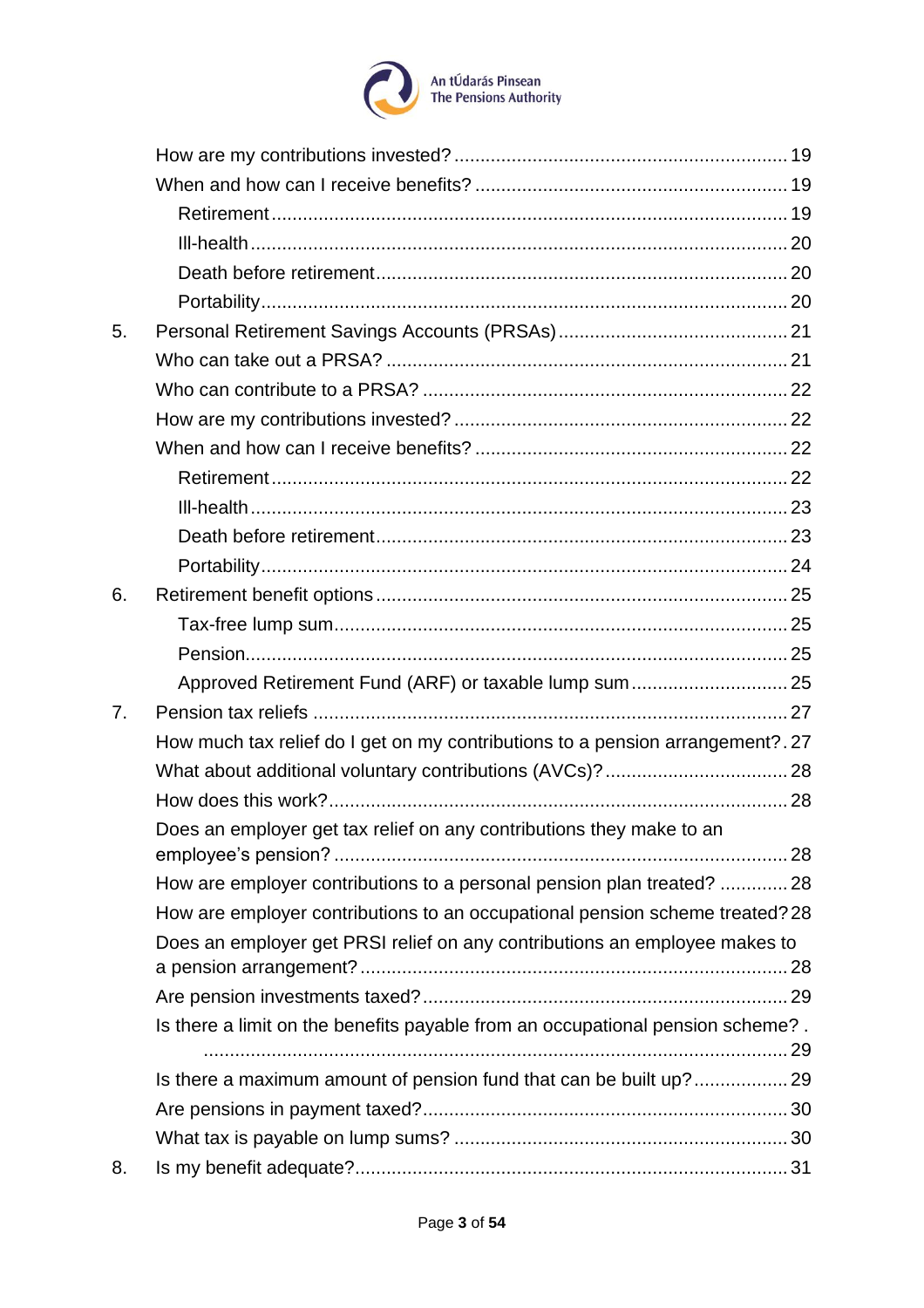

| 9.  |                                                                                   |  |
|-----|-----------------------------------------------------------------------------------|--|
|     | On what grounds could a scheme be found to be discriminatory?33                   |  |
|     |                                                                                   |  |
|     | How do I make a complaint on grounds of equal pension treatment?  34              |  |
| 10. |                                                                                   |  |
|     |                                                                                   |  |
|     |                                                                                   |  |
| 11. | Maternity, adoptive, parental, paternity leave, parent's leave, carer's leave and |  |
|     |                                                                                   |  |
|     |                                                                                   |  |
|     |                                                                                   |  |
|     |                                                                                   |  |
|     |                                                                                   |  |
|     |                                                                                   |  |
|     | What are the considerations if I re-enter the workforce in later years?38         |  |
|     | Can I join my employer's pension scheme if I recommence work after raising a      |  |
|     | What can I do with pension entitlements earned before I left work to raise a      |  |
|     | What if I took a refund of my contributions when I previously left service?  38   |  |
|     | How can I increase my benefits from the pension scheme?39                         |  |
|     |                                                                                   |  |
| 12. |                                                                                   |  |
|     | What entitlements can the Family Law Acts confer on me? 40                        |  |
|     | Do the Family Law Acts have any effect on the State pensions of either party?     |  |
|     | How do I get information on my spouse's/civil partner's/qualified cohabitant's    |  |
|     |                                                                                   |  |
|     |                                                                                   |  |
|     | Can I transfer my benefits out of my spouse's/civil partner's/ qualified          |  |
|     |                                                                                   |  |
|     |                                                                                   |  |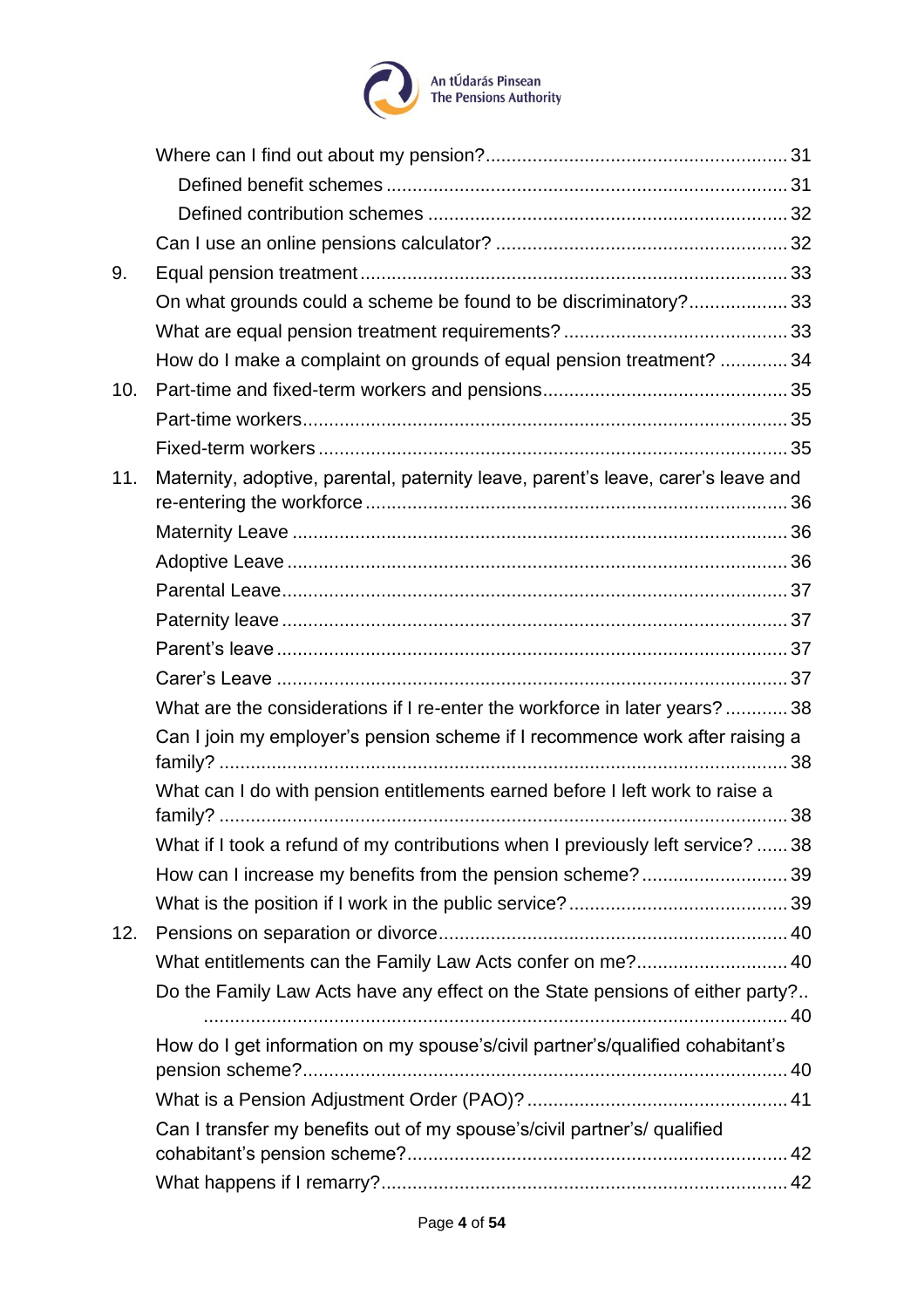

|                                                                     | What happens if either my spouse/civil partner/qualified cohabitant or I have a<br>personal pension or PRSA and we legally separate or divorce?  42 |  |
|---------------------------------------------------------------------|-----------------------------------------------------------------------------------------------------------------------------------------------------|--|
|                                                                     |                                                                                                                                                     |  |
|                                                                     |                                                                                                                                                     |  |
| 13.                                                                 |                                                                                                                                                     |  |
|                                                                     |                                                                                                                                                     |  |
|                                                                     |                                                                                                                                                     |  |
|                                                                     |                                                                                                                                                     |  |
|                                                                     |                                                                                                                                                     |  |
|                                                                     | What if I have a complaint about my occupational pension scheme? 49                                                                                 |  |
|                                                                     |                                                                                                                                                     |  |
| What if I have a complaint about my Retirement Annuity Contract? 50 |                                                                                                                                                     |  |
|                                                                     |                                                                                                                                                     |  |
|                                                                     |                                                                                                                                                     |  |
|                                                                     |                                                                                                                                                     |  |
|                                                                     |                                                                                                                                                     |  |
|                                                                     |                                                                                                                                                     |  |
|                                                                     |                                                                                                                                                     |  |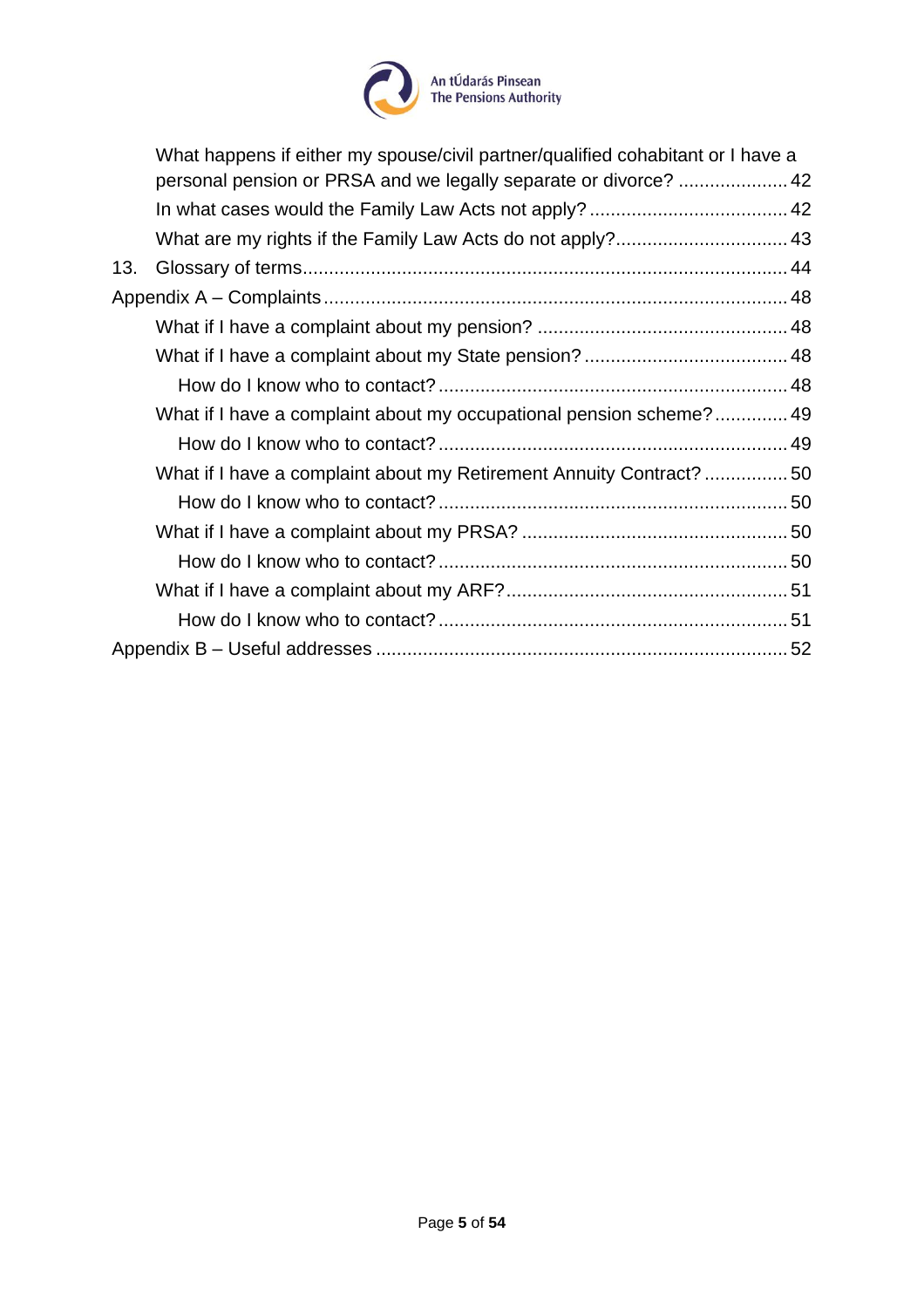

## <span id="page-5-0"></span>**1. Introduction**

The Pensions Authority (the Authority) is the statutory body that supervises compliance with the requirements of the Pensions Act, 1990, as amended (the Act), by trustees of occupational pension schemes and trust RACs, PRSA providers, registered administrators and employers. The Authority also provides guidance and information to these stakeholders on their duties and responsibilities and advises the Minister for Social Protection on pension matters.

This guide sets out an overview of the various pension arrangements that are available in Ireland and are additional to the State pension. It also sets out in general terms what pension options might suit particular circumstances and requirements.

In this guide you will see certain terms in bold print. These are words or expressions commonly used in relation to pensions or which have a specific definition under the Act. You will find an explanation of any of these terms in the glossary of terms at the end of this guide**.**

## <span id="page-5-1"></span>**Why do I need a pension?**

Saving for retirement is important. People are living longer and leading more active lives in retirement. As a result, it is more important than ever for you to think about where your income will come from when you retire.

## <span id="page-5-2"></span>**Will the State not provide for my retirement?**

Your State pension will provide you with a basic level of retirement income, provided you qualify. The full single person's State old age pension is currently €253.30 per week, or approximately €13,172 per year.

When planning for retirement you will need to decide whether this is enough to live on in retirement, and if not, where your additional income will come from. Most people's pensions come from one or more of the following sources:

- State pension,
- an **occupational pension scheme**,
- a **personal pension plan** in the form of a **Personal Retirement Savings Account** (**PRSA**) or a **Retirement Annuity Contract** (**RAC**).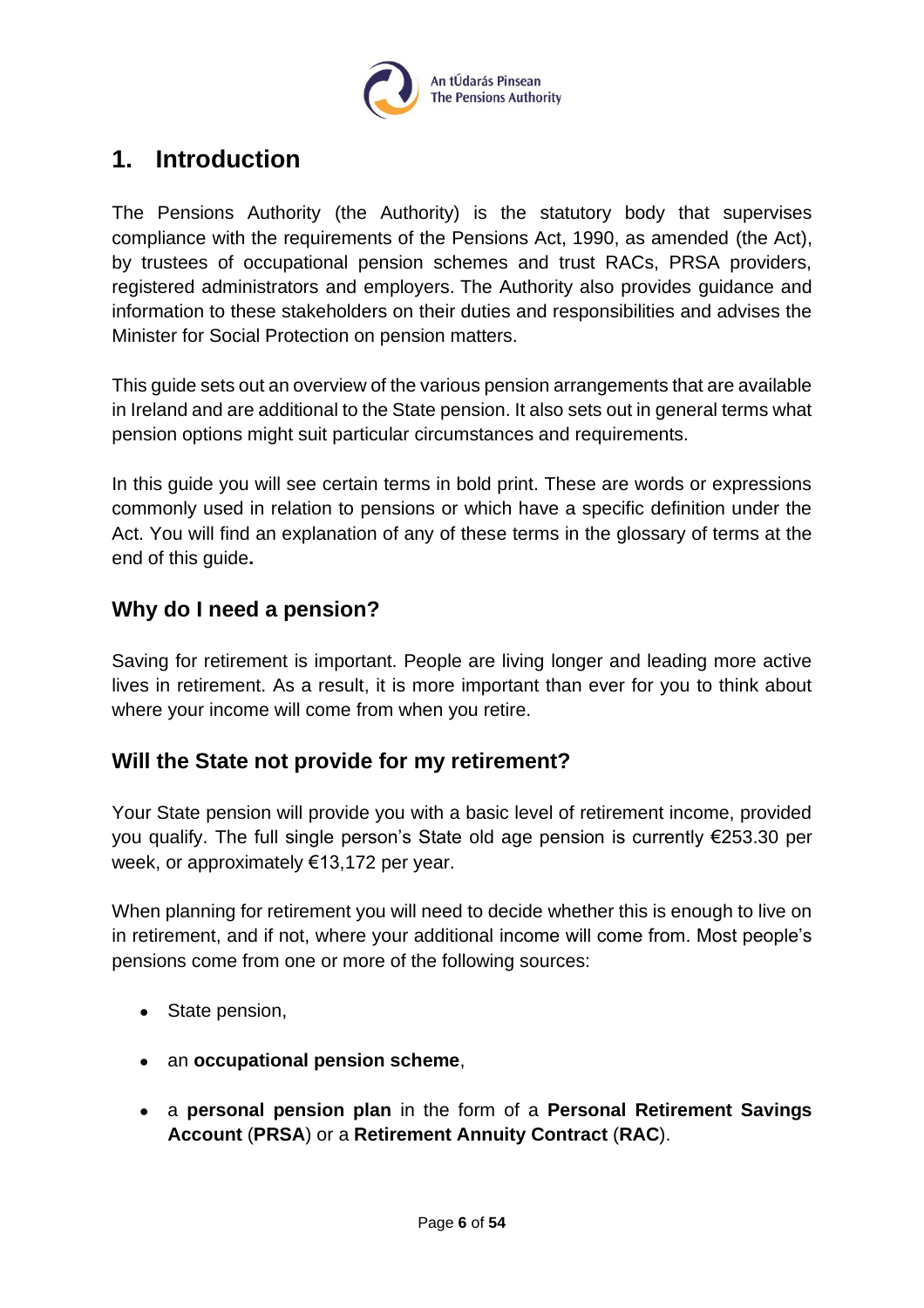

It is important for you to take control of your retirement planning and make decisions regarding your pension. It is often not appreciated that membership of a pension scheme can be an extremely valuable asset. For example, if you were to buy a pension from an insurance company at retirement of €10,000 per year, you could need a pension fund of €200,000 or more. So, if your employer sponsors a pension scheme, it may be very worthwhile to become a member. And the sooner you start saving for your retirement the better.

## <span id="page-6-0"></span>**What options do I have?**

The three options that you may be able to use to save for retirement and which are covered in this guide are:

- **occupational pension schemes,**
- **Personal Retirement Savings Accounts (PRSAs),** and
- **Retirement Annuity Contracts (RACs)**.

#### <span id="page-6-1"></span>**What are occupational pension schemes?**

Also known as 'company pension plans', these are set up by employers and can provide a tax-free lump sum within certain limits, and pension income in retirement. These benefits will be based either on your final or career earnings or on the value of your retirement fund. The advantage of these schemes is that your employer helps pay towards the cost of the benefits. You should check and see if your employer has such a scheme and whether you are eligible to join.

## <span id="page-6-2"></span>**What are Personal Retirement Savings Accounts (PRSAs) and Retirement Annuity Contracts (RACs)?**

These are **personal pension plans**, normally paid for by personal contributions, although employers can pay contributions to these plans. These can be obtained from financial services companies such as insurance companies and banks, and through **financial advisers**. These plans also provide a tax-free lump sum, within certain limits, and a pension or other benefits at retirement.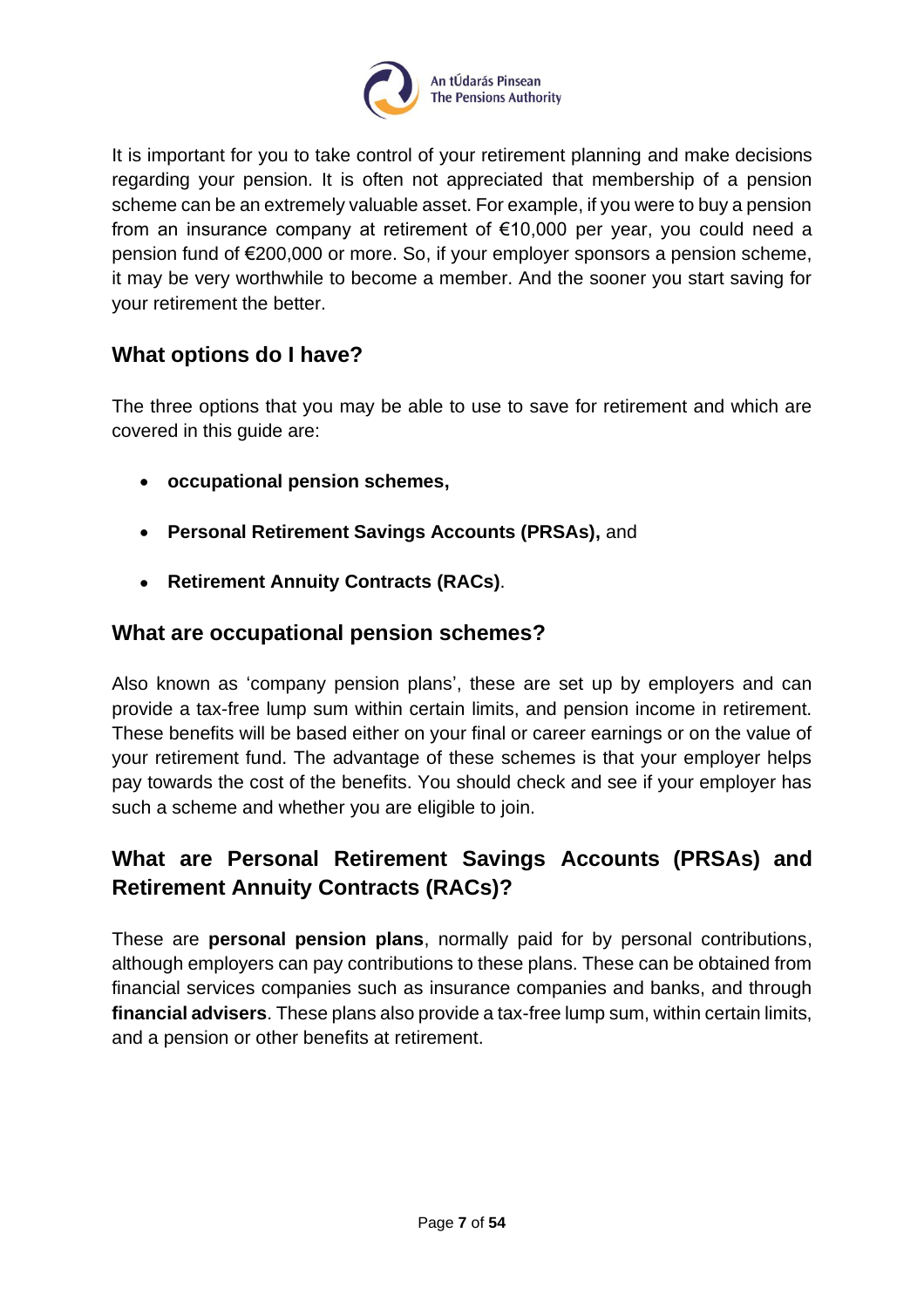

## <span id="page-7-0"></span>**What should I consider?**

Both **occupational pension schemes** and **personal pension plans** can provide benefits on death before retirement and death in retirement.

All three types of plans are generally tax approved by Revenue. The advantages of approval are:

- you will receive tax relief on your own contributions,
- you are not taxable on your employer's contributions if any (effectively this is tax-free pay), although for **RACs** you may be liable for the Universal Social Charge (USC) and/or **PRSI** on any contributions your employer pays,
- your investments roll up tax-free, and
- the lump sum you can take at retirement is also tax-free up to certain limits.

Revenue place limits on the relief available on contributions and on benefits. These limits are, however, more than enough for most people to enjoy a reasonable level of pension. Taking your own circumstances into account, the key decisions you need to make are:

- What type of pension plan can I use?
- What type of pension plan would be most suitable?
- How much should I save?

This guide sets out details of the types of pension plans available and who can avail of them.

If you are an employee and you do not have access to an **occupational pension scheme**, or if you wish to enhance your benefits, then the earlier you start to save for your retirement the better.

You should note that if your employer does not provide access to an employer sponsored pension arrangement within six months of joining service, then you must be provided with access to a Standard **PRSA**. That is, your employer must provide a payroll deduction facility to at least one chosen Standard **PRSA** provider.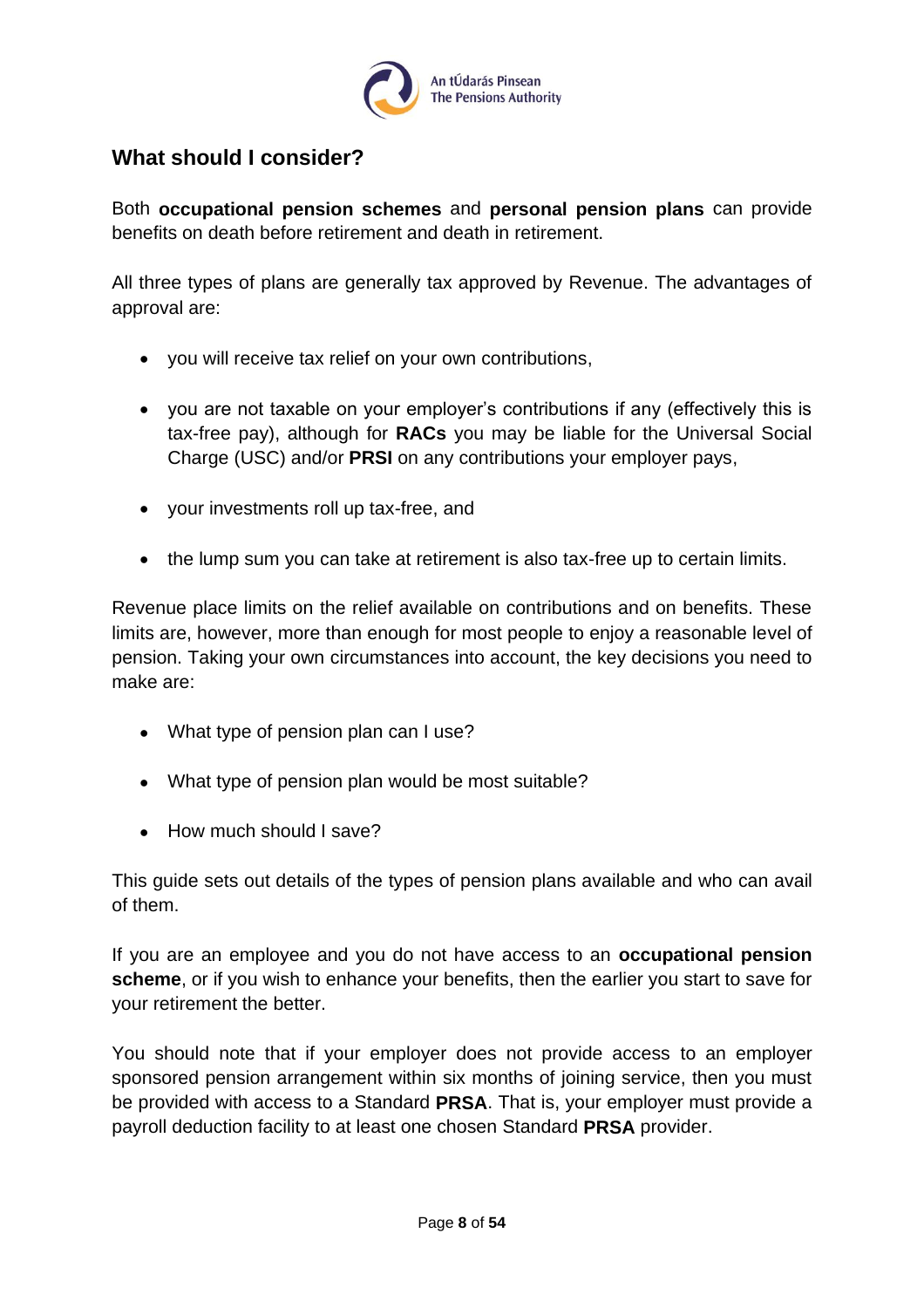

Ultimately you are responsible for your own retirement planning, and it is up to you to sow the seeds today that will bear the fruits of a comfortable retirement in later years.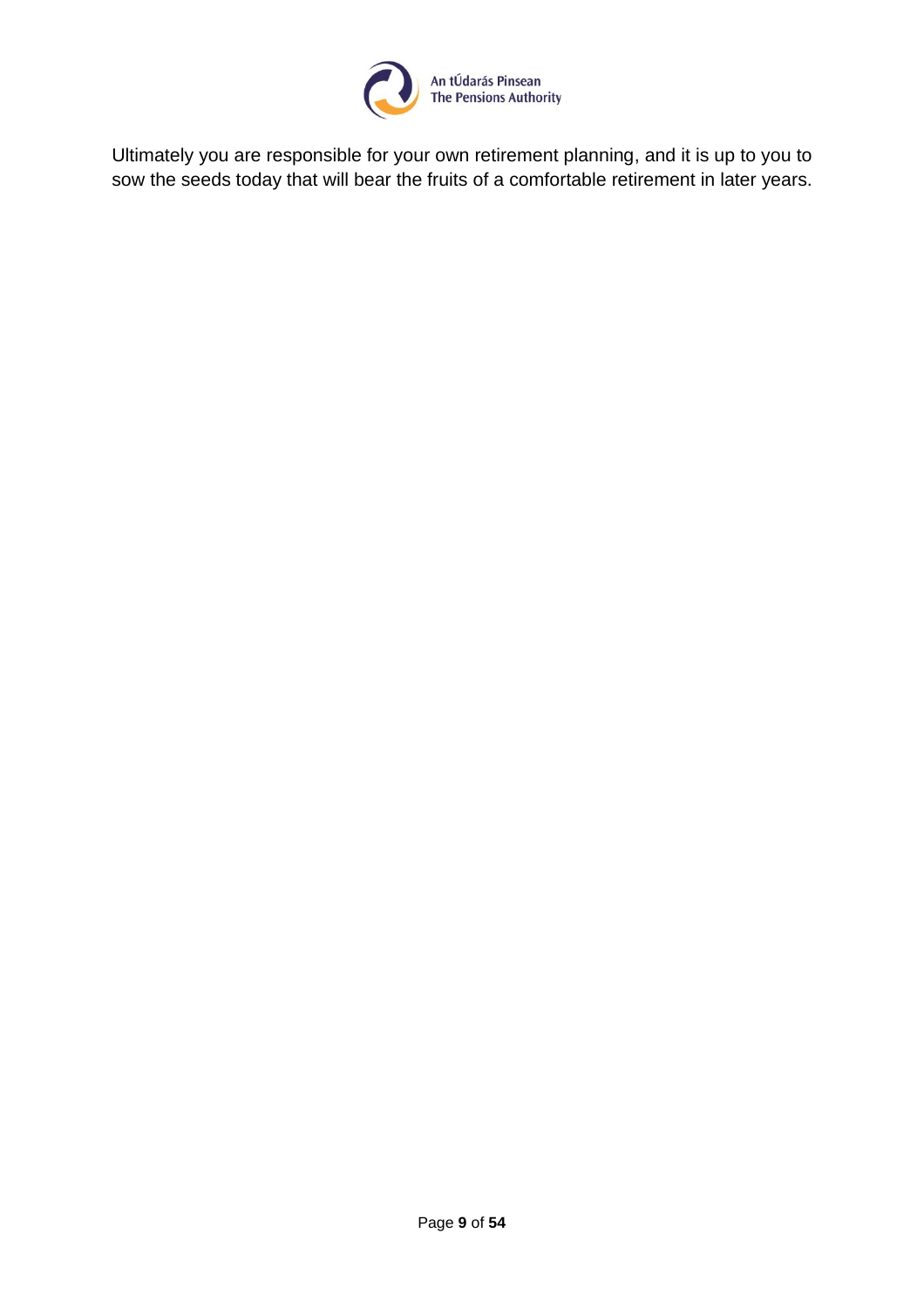

## <span id="page-9-0"></span>**2. State pension**

## <span id="page-9-1"></span>**What State pensions are payable in retirement?**

The State provides two types of pension:

- State Pension (Contributory) which is payable at age 66 to people who have satisfied certain **PRSI** conditions, and
- State Pension (Non-Contributory), which is payable at age 66, is a means tested pension for those who do not qualify for the State Pension (Contributory) based on their **PRSI** contribution record. To satisfy the means test, your income, as assessed in accordance with certain rules, must be below a certain level.

The State pensions are intended to ensure that people receive a basic standard of living in retirement. For example, the full State Pension (Contributory) currently is €253.30 per week or approximately €13,172 per year. Some people do not receive a full State pension because they have not been credited with enough **PRSI** contribution payments. In these cases, lower levels of State pension may be paid.

In addition to your pension from the State, there may also be a qualified adult's allowance and/or a qualified child's allowance payable, if the conditions for their payment are met. The State also pays widow's or widower's pension, again subject to certain conditions being met.

Further information about State pensions is available on the Department of Social Protection's website [www.welfare.ie.](http://www.welfare.ie/)

## <span id="page-9-2"></span>**How do I become entitled to a State pension?**

You will be entitled to a contributory State pension if you pay sufficient **PRSI** contributions at the appropriate rate while in paid employment. Credits received by you while in receipt of certain social welfare payments or allowances can also help you to qualify for social welfare payments. If you do not qualify for a contributory State pension and your income is below a certain level, you may be entitled to a noncontributory State pension.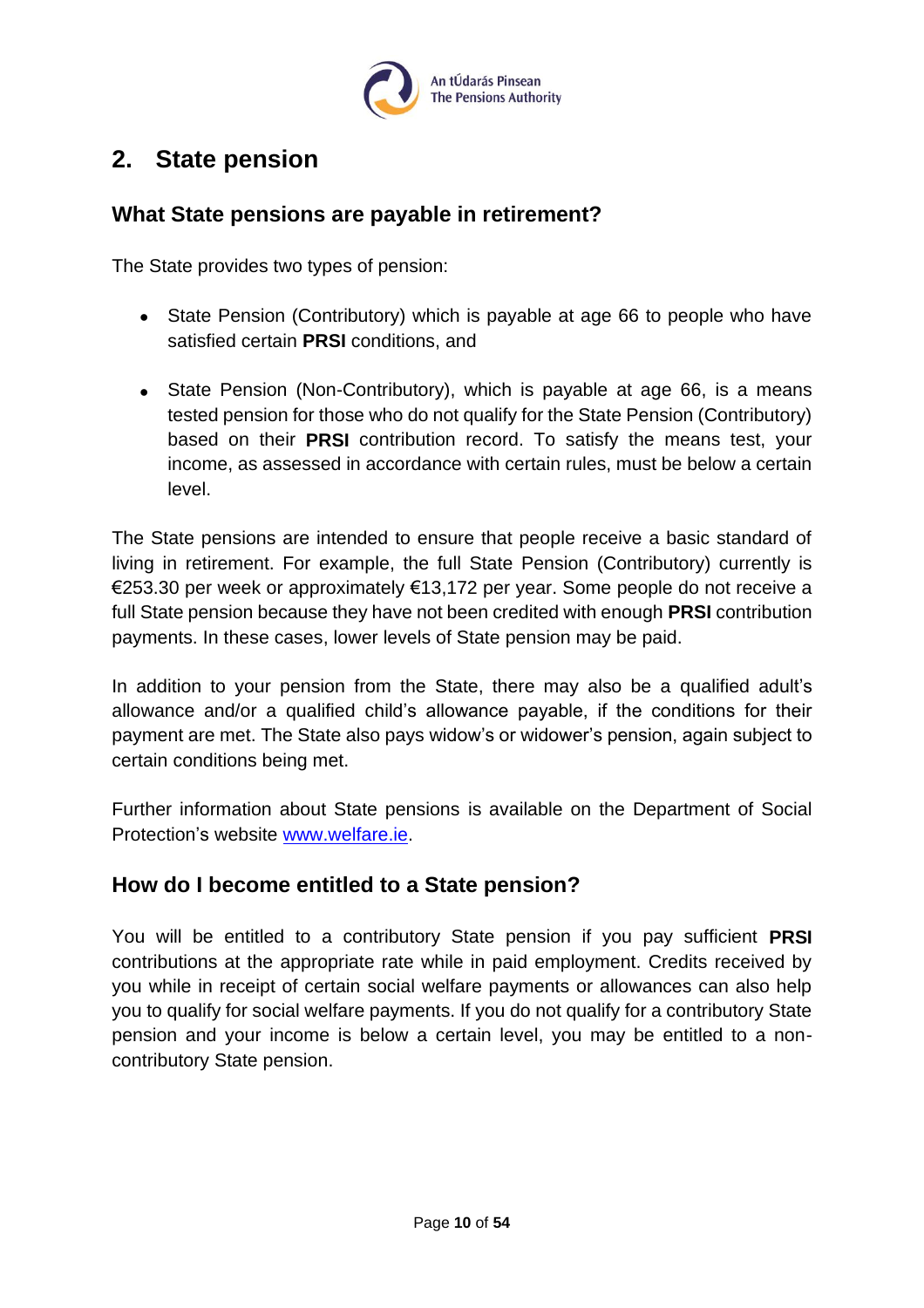

## <span id="page-10-0"></span>**What PRSI contributions do I have to pay and to what social welfare benefits am I entitled?**

There are a variety of **PRSI** classes which determine the contribution payable by you and the benefits available to you. Most people pay Class A **PRSI** contributions and may be entitled to all the main social welfare benefits, including State pensions.

Generally, if you commenced work in the public service after 6 April 1995, then you will also pay Class A **PRSI**. If you commenced work in the public service prior to April 1995, and you are a permanent and pensionable employee (in an established capacity in the civil service or an equivalent position in the public service), then you will pay a modified rate of **PRSI** and may be entitled to only some of the main social insurance benefits.

If you are self-employed, then you may be liable to pay **PRSI** at Class S for the selfemployed. This also qualifies for pensions. More information on **PRSI** for the selfemployed is available from the Department of Social Protection.

## <span id="page-10-1"></span>**What happens if I am not paying PRSI contributions?**

During any period in which you are not in paid employment or in self-employment, you will not be paying **PRSI** contributions and so your benefit entitlements may be reduced. In certain circumstances, however, you may receive **PRSI** credits. These credits ensure that your social insurance contribution record remains unbroken and may help you to qualify for State pensions.

## <span id="page-10-2"></span>**Are there other State benefits?**

In addition to State pensions, there are a number of additional benefits payable to retired people. These include free travel, and a household package for people aged over 70 (and to people aged under 70 in certain circumstances) that includes help with electricity, gas and TV licence. There are a number of conditions that need to be met in order to receive these benefits and you will need to check these conditions at the time you retire.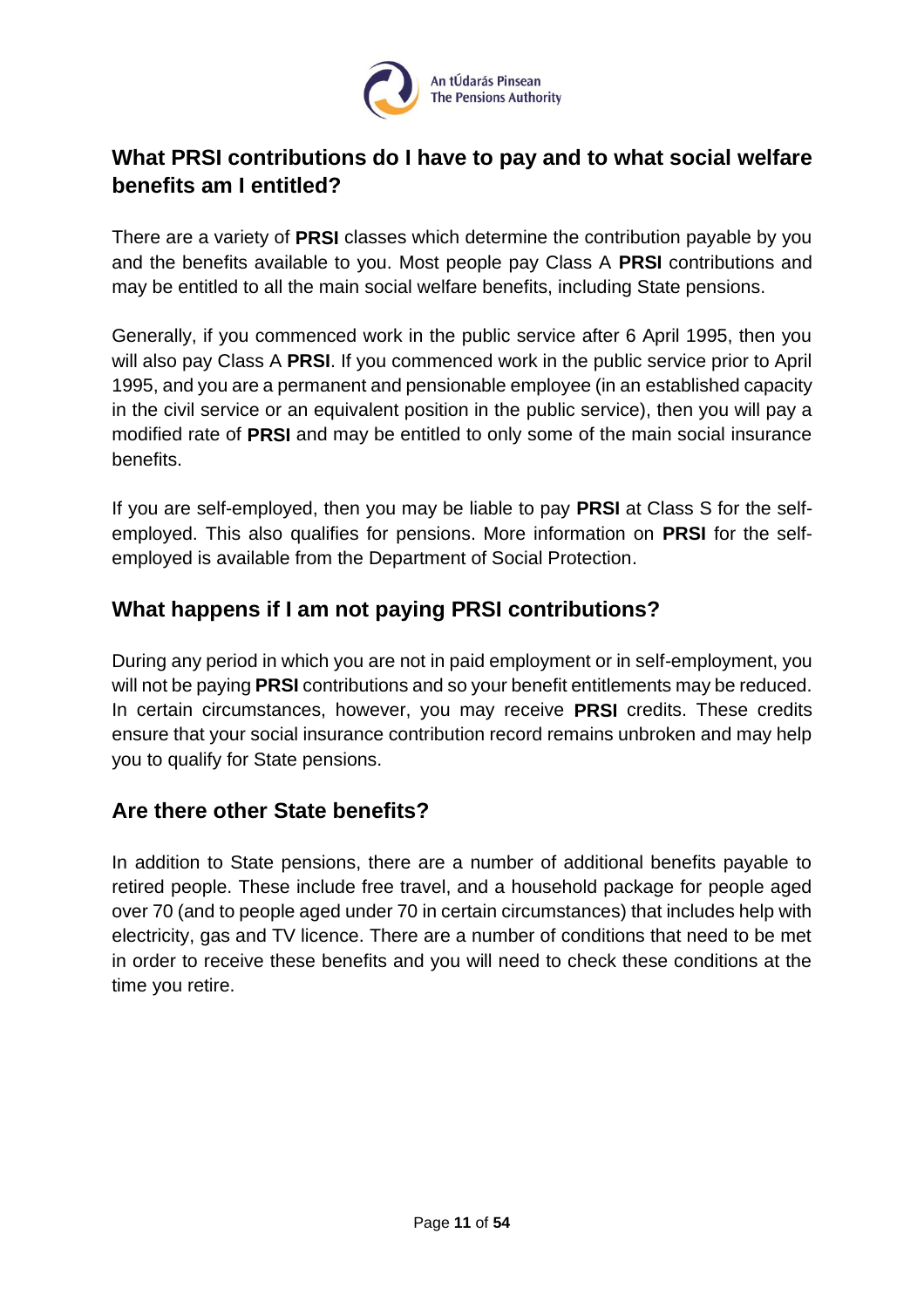

## <span id="page-11-0"></span>**3. Occupational pension schemes**

## <span id="page-11-1"></span>**Who provides occupational pension schemes?**

**Occupational pension schemes**, or 'company pension schemes' as they are sometimes known, are set up by employers to provide retirement and death benefits for their employees. There is no legal obligation on an employer to set up an **occupational pension scheme**. These schemes are normally set up either under trust or on a statutory basis. Statutory plans are set up by legislation and provide benefits for employees in the public sector or semi-state bodies.

If you work in the public service, you may receive a pension from the State under the relevant **occupational pension scheme** when you retire.

## <span id="page-11-2"></span>**What are the main types of occupational pension scheme?**

There are two main types of **occupational pension scheme**:

- **defined benefit schemes**, and
- **defined contribution schemes**.

**Defined benefit schemes** provide a set level of pension at retirement, the amount of which normally depends on your service and your earnings at retirement or during your career.

A significant number of **defined benefit schemes** make an allowance for the State pension when providing a pension from the scheme. This is known as 'integration' in the private sector and 'coordination' in the public sector. Typically, this is achieved by using an offset from salary in respect of the State pension.

Many plans that aim to provide 2/3rds of a member's basic salary after 40 years' pensionable service calculate the pension entitlement on the member's basic salary less 1½ times the State pension. See the guide 'How does my pension scheme work?' which is available [here.](https://www.pensionsauthority.ie/en/trustees_registered_administrators/checklists_and_guides/)

**Defined contribution schemes** where your own contributions and your employer's contributions are both invested, and the proceeds used to buy a pension or other benefits at retirement. The level of your pension will depend on the amount invested, the return on your investments and the cost of your pension at retirement.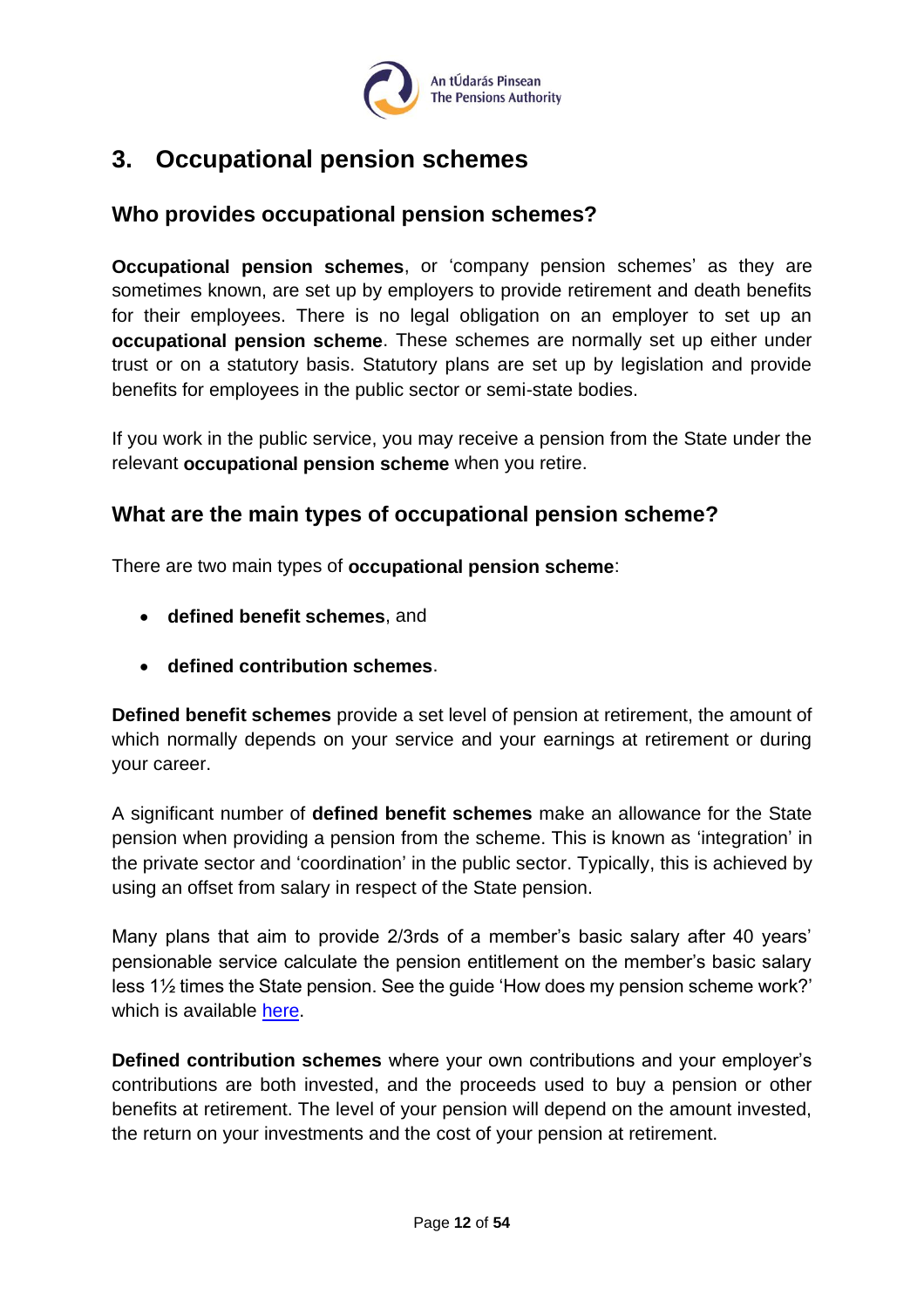

## <span id="page-12-0"></span>**How do I join an occupational pension scheme?**

If you have not been provided with any information, you should ask your employer if there is an **occupational pension scheme**, what type of scheme it is, and whether you can join.

Each **occupational pension scheme** has eligibility rules. These rules set out who can join the scheme, when they can join and the benefits available to them. Some employers make it a condition of employment that employees must join the scheme when eligible.

Many **occupational pension schemes** automatically include employees for a lump sum death in service benefit immediately on joining employment (even if the employee cannot join the scheme for pension benefits or can only join for pension benefits at a later date).

## <span id="page-12-1"></span>**What contributions am I required to pay to an occupational pension scheme?**

Members are often asked to contribute towards the cost of an **occupational pension scheme**. Contributions tend to be set as a percentage of salary. If you join the scheme, you will be required to pay the level of contribution set out in the scheme rules.

## <span id="page-12-2"></span>**What contributions does my employer pay?**

In a **defined contribution scheme**, the employer's contribution is set out in the scheme rules. In a **defined benefit scheme**, the employer normally pays contributions at the level needed to fund the benefits promised.

## <span id="page-12-3"></span>**Can I make additional voluntary contributions (AVCs)?**

**Additional voluntary contributions (AVCs)** are contributions that you can make in addition to your normal contributions to increase your retirement benefits. **AVCs** are only permitted if the rules of the particular scheme permit **AVCs** to be made. If the rules do not permit **AVCs** to be made, then a Standard **PRSA** must be offered by your employer for the purpose of making **AVCs**.

Civil and public servants can make additional contributions to purchase additional years of service or purchase retirement benefits under their public sector scheme. For more information, see the guide 'Purchase of Notional Service (PNS) and Additional Voluntary Contributions (AVCs)', available [here.](https://www.pensionsauthority.ie/en/trustees_registered_administrators/checklists_and_guides/)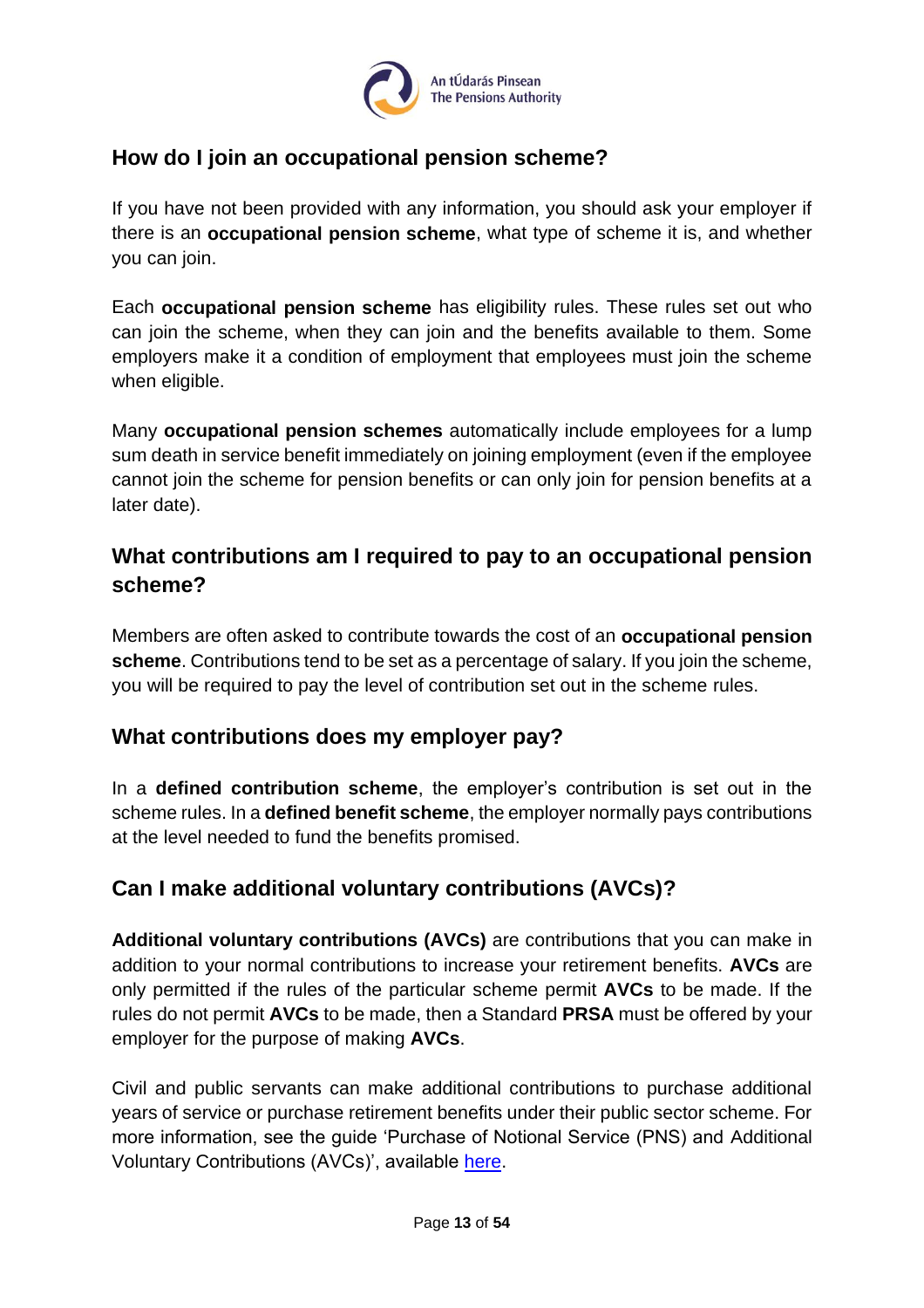

### <span id="page-13-0"></span>**How are my contributions invested?**

If you are a member of a **defined contribution scheme** or you are making **AVCs**, you may be provided with a range of investment options. You should carefully review the information provided on any option offered before making any decisions. It is important that you periodically review any investment decision taken, especially in the years running up to retirement as you may wish to protect any investment gains made.

See the guide 'How does my pension scheme work?', available [here,](https://www.pensionsauthority.ie/en/trustees_registered_administrators/checklists_and_guides/) for further information on what must be disclosed to you when investment options are offered.

In a **defined benefit scheme**, your normal contributions are invested alongside the employer's contributions in the main fund supporting the scheme.

### <span id="page-13-1"></span>**When and how can I receive benefits?**

#### <span id="page-13-2"></span>**Normal retirement**

**Occupational pension schemes** provide benefits at the scheme's normal retirement age, which is generally between 60 and 70.

In the case of a **defined benefit scheme**, your pension will typically be based on your years with the employer or as a member of the scheme and your earnings at retirement or during your career. In the case of a **defined contribution scheme**, your benefits will depend on the amount invested, the return on your investments and the cost of your pension at retirement.

If you work in the private sector your options at retirement will normally consist of:

- a pension, or
- a tax-free lump sum and a reduced pension.

If you work in the public sector, your scheme will normally provide a fixed level of pension and an additional tax-free lump sum.

Depending on the rules of any particular scheme, your pension may or may not increase in payment.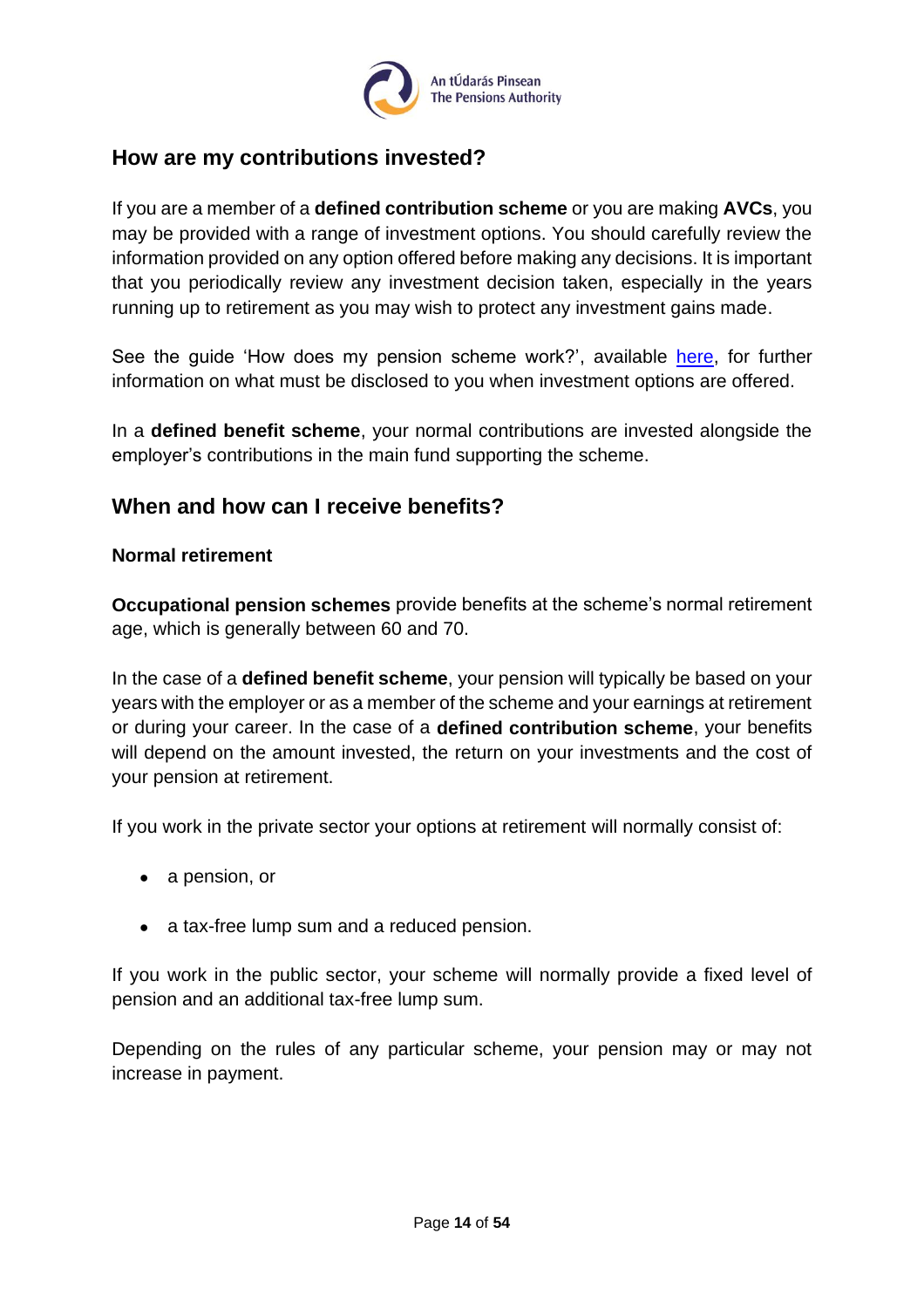

A **defined benefit scheme** member with **AVCs** may, if the rules of the scheme permit, use their **AVCs** to provide:

- all or part of the lump sum, or
- additional pension, or
- a payment to an **Approved Retirement Fund (ARF)**, or a taxable lump sum (see Section 6).

A **defined benefit scheme** member may also use any benefits that have been transferred to a buy-out bond to provide a payment to an **ARF**.

A company director who controls more than 5% of the voting rights in their company, and all members of **defined contribution schemes** may use the **ARF** or taxable lump sum options as a vehicle for all retirement benefits arising from the scheme (see Section 6).

#### <span id="page-14-0"></span>**Early retirement**

Most **occupational pension schemes** in the private sector permit members to retire early with the employer's and/or trustees' consent from age 50 onwards. Many schemes allow members to retire due to ill-health at any age.

In a **defined benefit scheme**, early retirement benefits are normally lower to allow for the additional cost of paying benefits early and for a longer period. In a **defined contribution scheme**, the fund available to provide your benefits would be lower on early retirement (as fewer contributions would have been paid and those paid would have been invested for a shorter period). In addition, the cost of buying your pension would be more expensive.

#### <span id="page-14-1"></span>**Death in service**

**Occupational pension schemes** typically provide benefits should you die in employment. The precise form of these benefits will depend on the rules of any particular scheme. These benefits may, however, include one or all of the following:

- a lump sum, often a multiple of your salary,
- a refund of your contributions, including any **AVCs,**
- a spouse's/civil partner's pension,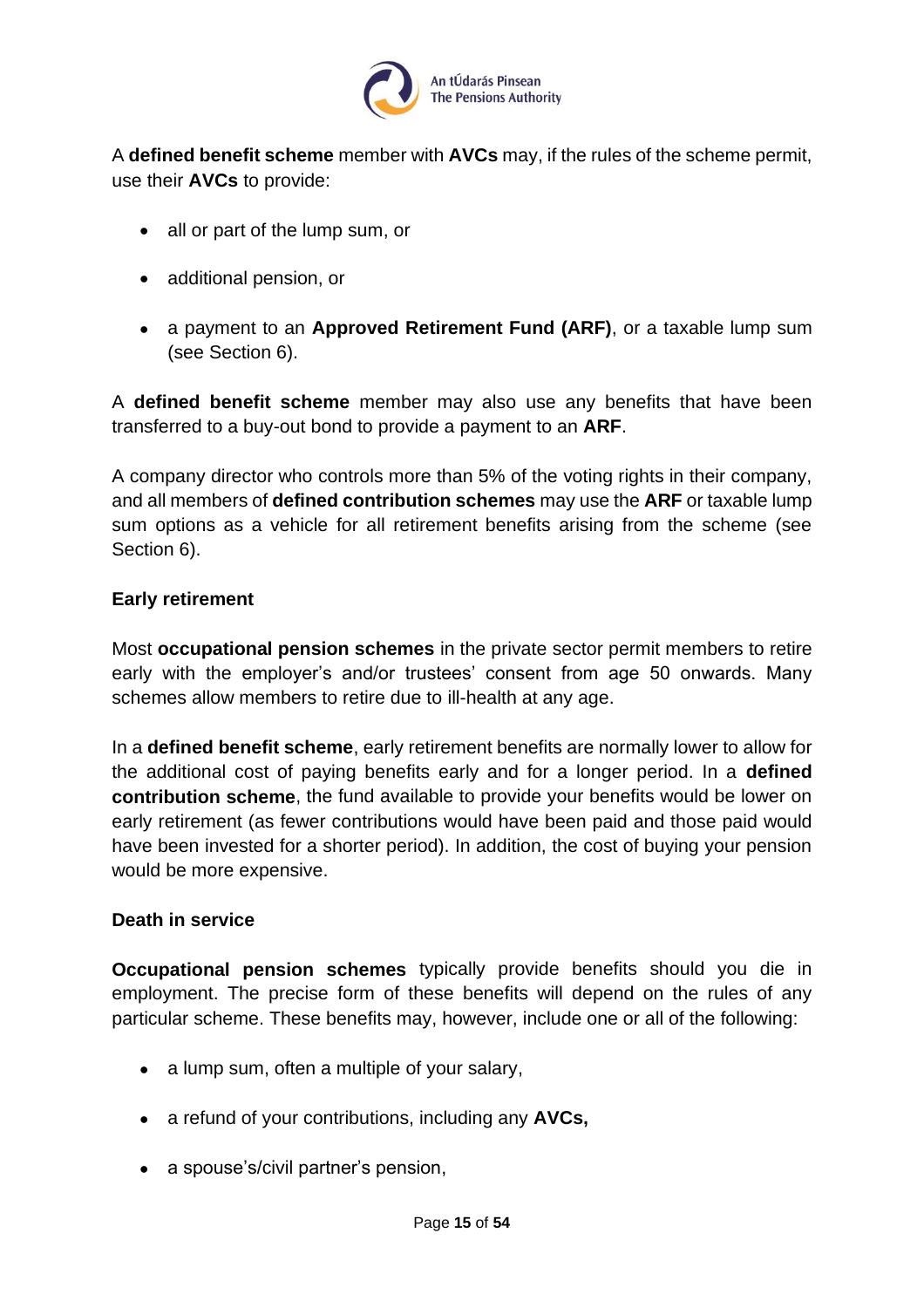

• a child's or orphan's pension, normally ceasing at age 18 (later if in full-time education) and maybe limited to a maximum of 2 or 3 children.

#### <span id="page-15-0"></span>**Death in retirement**

It is not unusual for a **defined benefit scheme** to provide some form of benefit in the event of your death in retirement. The types of benefit provided on death in retirement include:

- a widow/widower/civil partner's or dependant's pension, usually expressed as a percentage of your pension or salary,
- a guaranteed minimum payment period, typically 5 years. This ensures that your pension will be paid for a minimum period even if you die shortly after your retirement.

The actual benefit payable depends on the rules of each scheme.

In the case of a **defined contribution scheme**, the benefit available on death in retirement will depend on decisions you make at retirement in relation to the options available.

#### <span id="page-15-1"></span>**Ill-health**

Your employer's pension plan may provide a benefit if you are unable to work due to a serious illness. Alternatively, your employer may provide some form of insurance to cover such an event.

If the above benefits are not provided by your **occupational pension scheme** or by your employer's insurance, you may wish to consider taking out some form of personal disability insurance to ensure an income is available in the event of your disablement.

#### <span id="page-15-2"></span>**Leaving the employer**

Membership of an **occupational pension scheme** ceases when you leave that employment. If you have more than two years' **qualifying service**, which normally means two years in the scheme as a member for pension purposes, you will be able to:

• leave your benefit in the scheme until you retire (known as a 'deferred benefit' or '**preserved benefit'**), or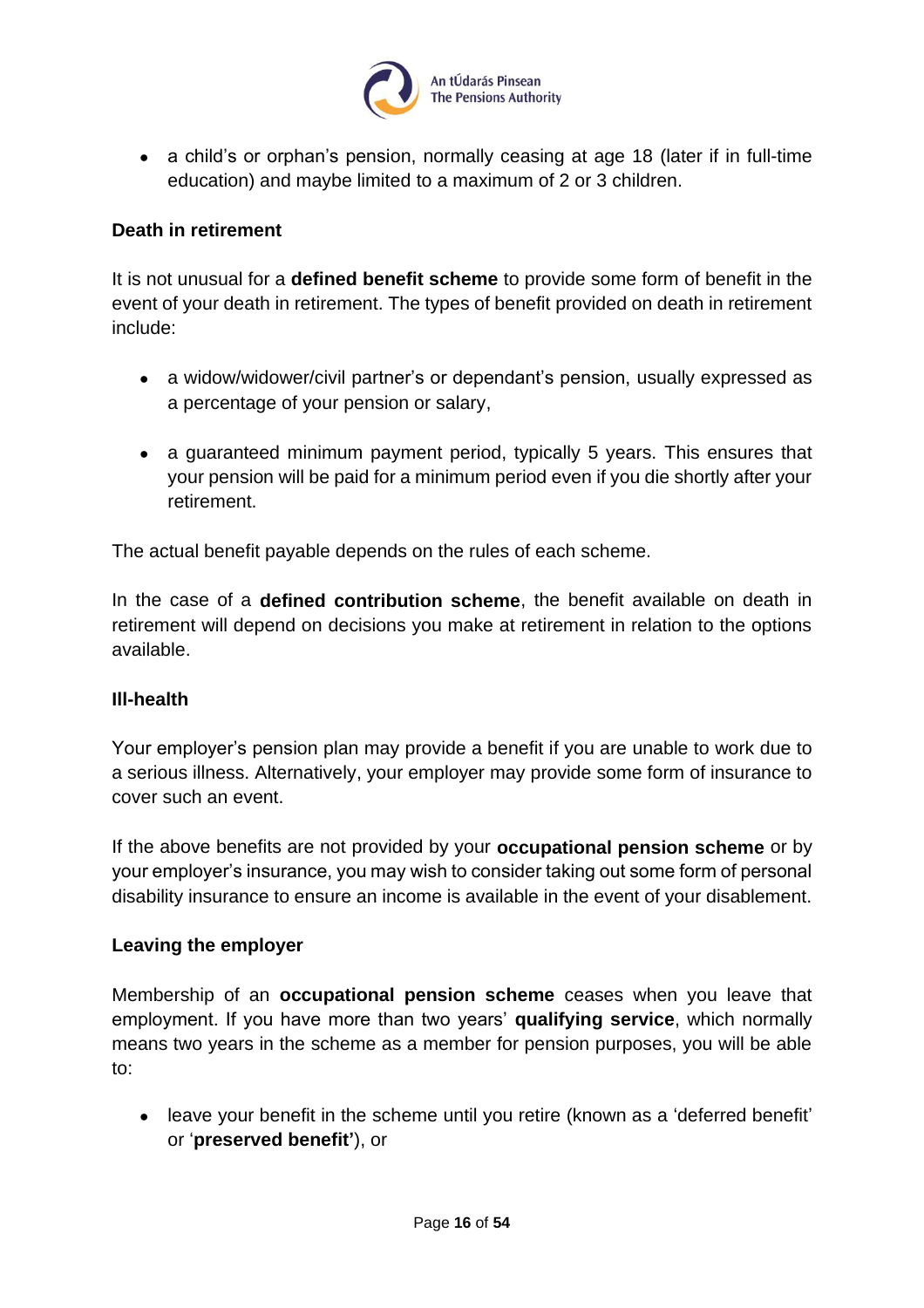

• move or transfer the value of your pension benefits to another pension arrangement.

If you leave a **defined benefit scheme** your **preserved benefit** is not frozen, it is revalued on an annual basis until your retirement. The amount it is revalued by depends on the annual increase or decrease in the Consumer Price Index (CPI), subject to a maximum increase of 4%. In a **defined contribution scheme**, your **preserved benefit** continues to be invested and benefits from future investment returns.

You may be obliged, if you have less than two years' **qualifying service** when you leave service to take a refund of the value of your own contributions less tax at the basic rate. Some schemes may permit you to leave your contributions in the plan, even though they are not required to do so by law. **AVCs** are treated in the same way as main scheme benefits.

#### <span id="page-16-0"></span>**Portability**

If you leave an **occupational pension scheme** with a **preserved benefit** you are entitled to move the value of your benefit to:

- your new employer's pension plan,
- a **PRSA** subject to certain conditions and its acceptance by the **PRSA** provider,
- a buy-out bond, which is a life assurance policy designed to receive transfer values from **occupational pension schemes**, or
- an overseas pension plan in certain circumstances.

In a **defined contribution scheme**, the value paid will be the encashment value of the investments held in your individual fund less any expenses authorised by the scheme rules.

In a **defined benefit scheme**, a value is placed on the benefit payable from the **occupational pension scheme** using a standard basis of calculations. This value can, however, be reduced if the **occupational pension scheme** from which it is being paid does not meet the minimum funding standard set out in the Act.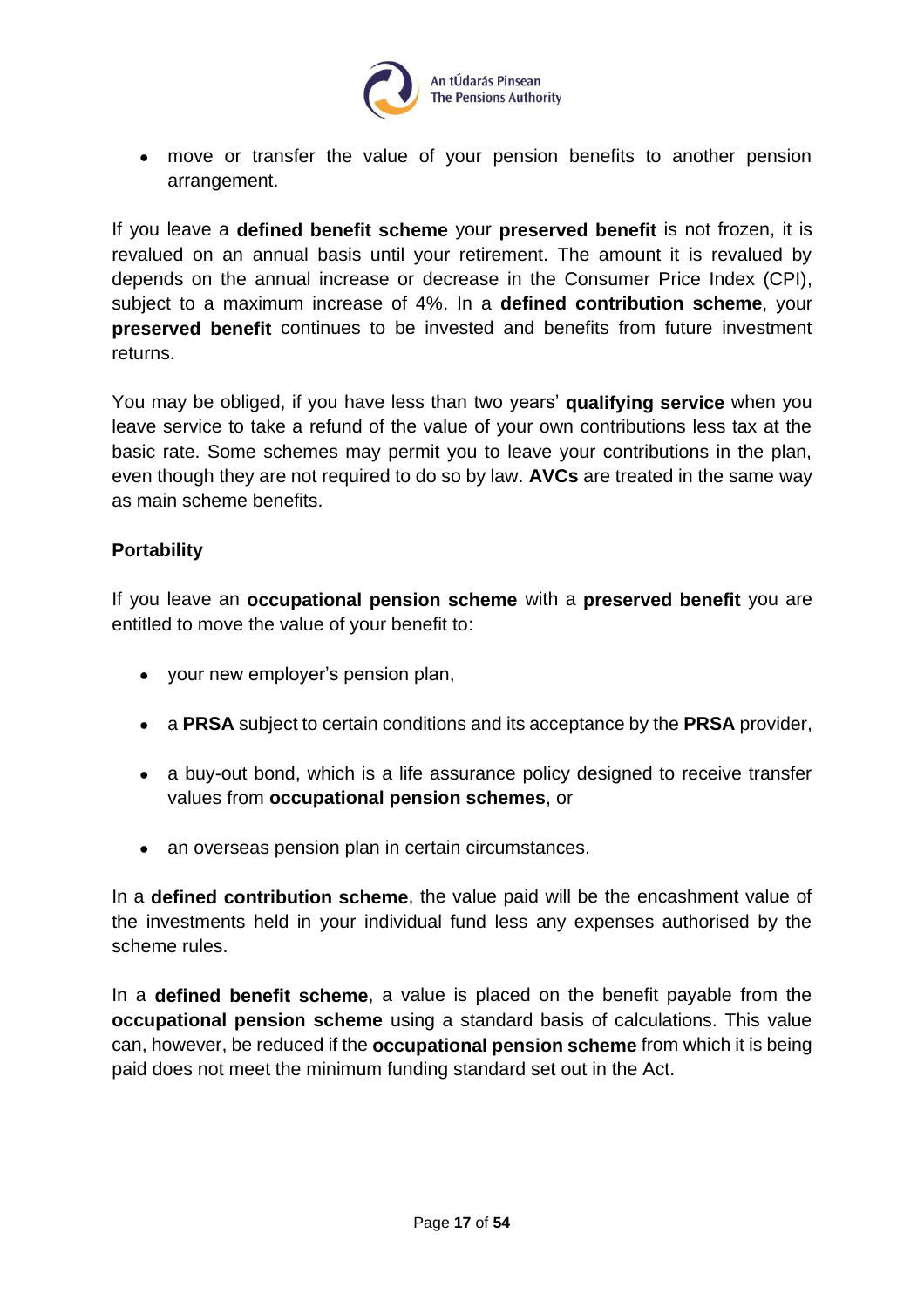

## <span id="page-17-0"></span>**4. Retirement Annuity Contracts (RACs)**

An **RAC** is the formal name for what is commonly called a personal pension and is a particular type of insurance contract approved by Revenue.

It is a **defined contribution** pension plan. The value of the ultimate benefits payable from the contract depends on the level of contributions paid, the investment return achieved and the cost of buying the benefits.

## <span id="page-17-1"></span>**Who can take out an RAC?**

You can take out an **RAC** if you have, or have had at some stage, relevant earnings. Broadly, relevant earnings are earnings from:

- non-pensionable employment, i.e., earnings from a job that are not being pensioned in an **occupational pension scheme**, or
- a self-employed trade or profession, i.e., assessable under Case I or Case II of Schedule D, for example, the income of doctors, solicitors, farmers.

It is important to note that:

- if you are included in an **occupational pension scheme** only for a lump sum death in service benefit you are deemed to be in non-pensionable employment and to have relevant earnings for the purposes of an **RAC**,
- if you have more than one source of earnings you can contribute to an **RAC** in respect of any source of income that is not pensioned in an **occupational pension scheme**. For example, if you have a full-time job that is being pensioned by your employer and a part-time job you can take out an **RAC** in respect of your earnings from the part-time job,
- you can contribute to more than one **RAC** in any one tax year,
- you can contribute to an **RAC** and a **PRSA** in any one tax year,
- individuals who do not have taxable earnings cannot take out an **RAC** but may take out a **PRSA**.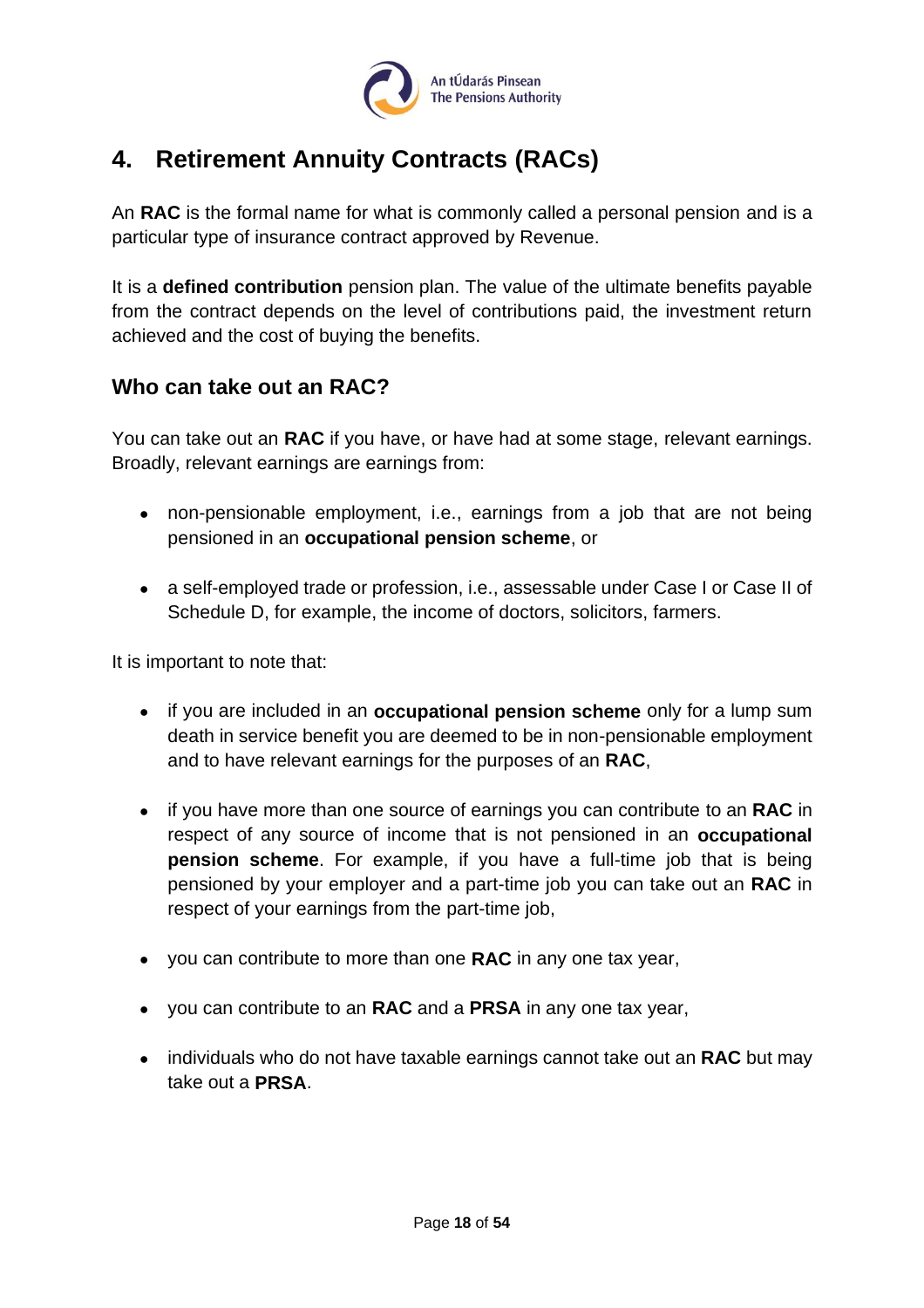

Self-employed individuals who are members of an association or group representing the majority of members of a particular occupation may be able to join a group **RAC**  plan set up under trust for that association or group. This is called a trust RAC. The same limits and restrictions apply as for individual contracts.

### <span id="page-18-0"></span>**Who can contribute to an RAC?**

Normally it is the individual who takes out the **RAC** who contributes to the policy. Often this is by direct debit to the insurance company concerned. Each insurance company sets a minimum contribution and you need to contribute at least that amount to take out an **RAC**.

#### <span id="page-18-1"></span>**How are my contributions invested?**

When you take out an **RAC** you will have a range of investment options. You should review the information provided on these options carefully before making any decisions. It is important that you periodically review any investment decision taken, especially in the years running up to retirement as you may wish to protect any investment gains made.

#### <span id="page-18-2"></span>**When and how can I receive benefits?**

#### <span id="page-18-3"></span>**Retirement**

You can take a benefit from an **RAC** as follows:

- at any time after age 60 but before age 75, or
- at any time in the event of serious ill-health.

You do not need to retire to draw a benefit. In the case of retirement due to serious illhealth, you will be deemed to be permanently unable to work.

There are a relatively small number of professions where Revenue will permit retirement before age 60, such as certain sports people.

On retirement you can choose to take up to 25% of your retirement fund as a tax-free lump sum, within certain limits. The balance of the fund can be used to purchase an **annuity** (a pension). This **annuity** must be payable for the individual's life and could also include:

• a guarantee period of up to 10 years,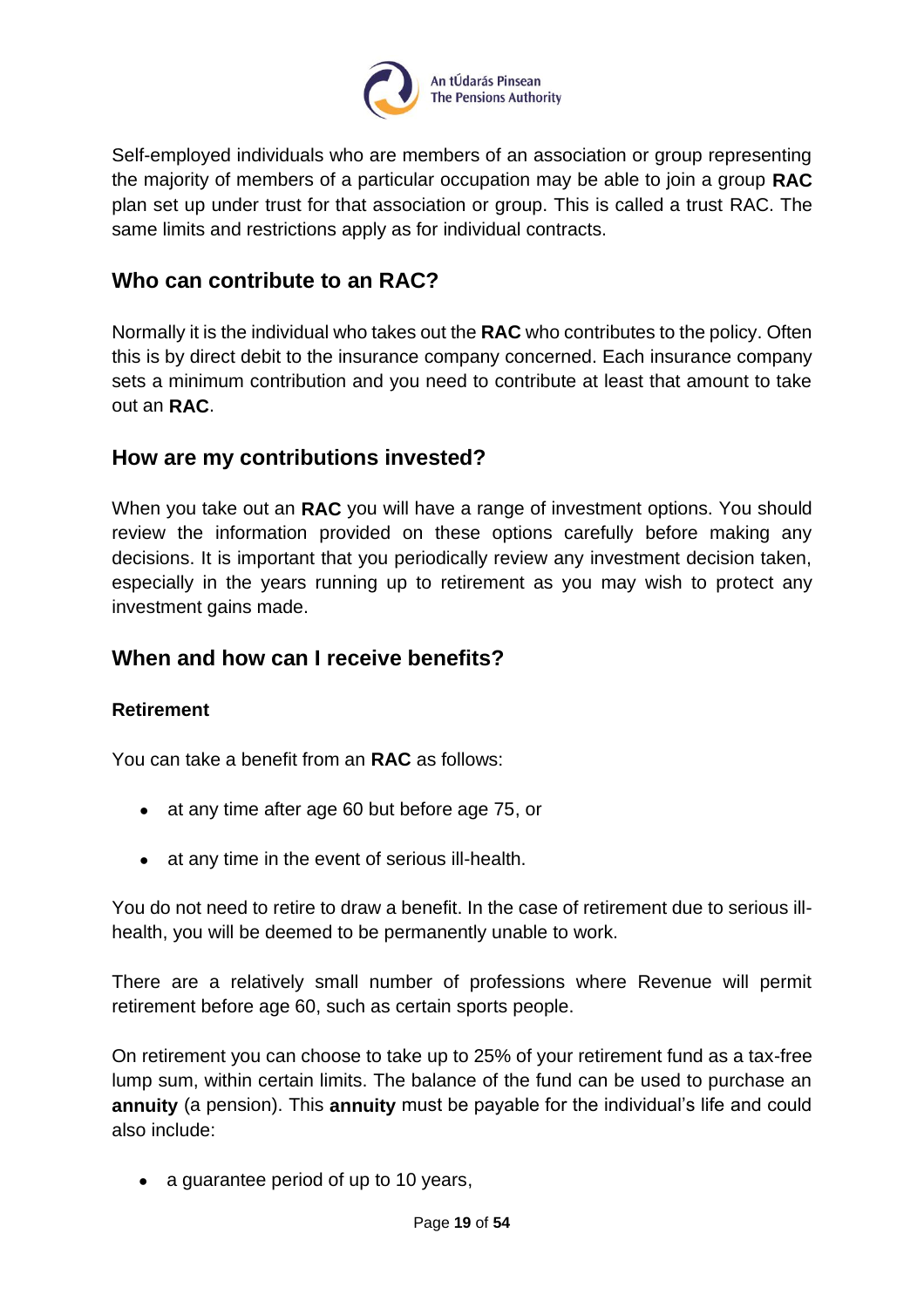

- dependants' pensions, subject in total to a maximum of the individual's pension,
- pension increases.

For **RACs** taken out after 6 April 1999, or for earlier contracts where the insurance company agrees, there are now two options at retirement in addition to purchasing an **annuity**. These are:

- transferring the balance of the retirement fund after any tax-free lump sum has been taken to an **ARF** (see Section 6), or
- taking the balance of the retirement fund after any tax-free lump sum as a taxable lump sum (see Section 6).

#### <span id="page-19-0"></span>**Ill-health**

It is possible in some circumstances to draw a benefit early from an **RAC** in the event of serious illness. The benefit payable is often greatly reduced as contributions have been paid for a shorter time and the cost of buying a pension at a younger age is much higher than the cost at normal retirement age.

You may wish to consider taking out some form of disability insurance to ensure an income is available in the event of disability, as the **RAC** may provide no benefit or a benefit that would be insufficient in this event.

#### <span id="page-19-1"></span>**Death before retirement**

Should you die before you have taken a benefit from your **RAC**, then the value of your retirement fund is payable to your estate. If you die within a few years of your **RAC** commencing the fund payable may be relatively small, due to the limited time over which contributions have been paid.

To provide a higher death benefit you may wish to take out additional life assurance. This can form part of your **RAC**.

#### <span id="page-19-2"></span>**Portability**

All **RACs** taken out after 6 April 1999, or earlier contracts where the insurance company agrees, can be transferred to another **RAC**. This transfer value can also be paid to a **PRSA**, by mutual agreement between you and the insurance company concerned.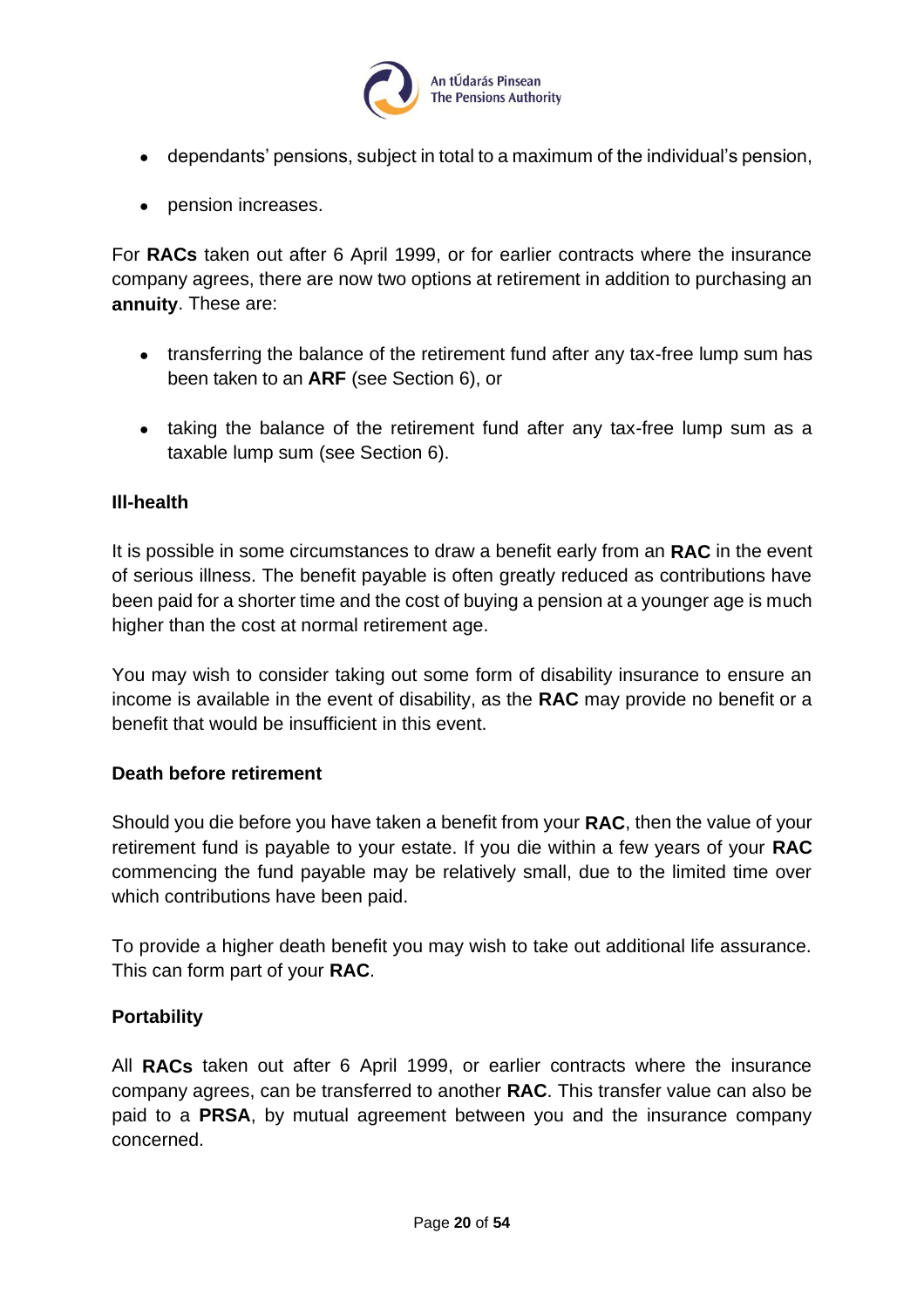

## <span id="page-20-0"></span>**5. Personal Retirement Savings Accounts (PRSAs)**

A **PRSA** is a contract between an individual and an authorised **PRSA** provider. There are two types of **PRSA** contract:

- Standard **PRSA** which is a contract that has a maximum charge of 5% on the contributions paid and 1% per year on the **PRSA** funds under management. Investments are only allowed in **pooled funds** which include unit trusts and life company unit funds, and
- non-Standard **PRSA** which is a contract that does not have maximum limits on charges and/or allows investments in funds other than **pooled funds**.

Charges may not be expressed as flat amounts and can only be charged as a percentage of contributions and/or fund value. Charges cannot be applied to transfers to or from **PRSAs**. This is very important as it ensures that charges are not excessive compared to the level of contributions.

For further information see the guide 'Personal Retirement Savings Accounts (PRSAs) – A consumer and employer's guide to PRSAs', available [here.](https://www.pensionsauthority.ie/en/trustees_registered_administrators/checklists_and_guides/)

## <span id="page-20-1"></span>**Who can take out a PRSA?**

Employees, the self-employed, homemakers, carers and the unemployed – in fact, every adult under age 75 can take out a **PRSA**. The relevant legislation does not state a minimum age, however, in practice, this may be imposed by contract law. Importantly, unlike **RACs**, there is no requirement to have taxable earnings to pay contributions. The law that introduced **PRSAs** gives all 'excluded employees' the right to contribute via payroll to a Standard **PRSA** set up by their employer. In summary 'excluded employees' are:

- employees who are not offered membership of an **occupational pension scheme**, or
- employees who are included in an **occupational pension scheme** for death in service benefits only, or
- employees who are ineligible to join an **occupational pension scheme** and who will not, under the rules, become eligible to join the scheme for pension benefits within six months from the date they commenced employment, or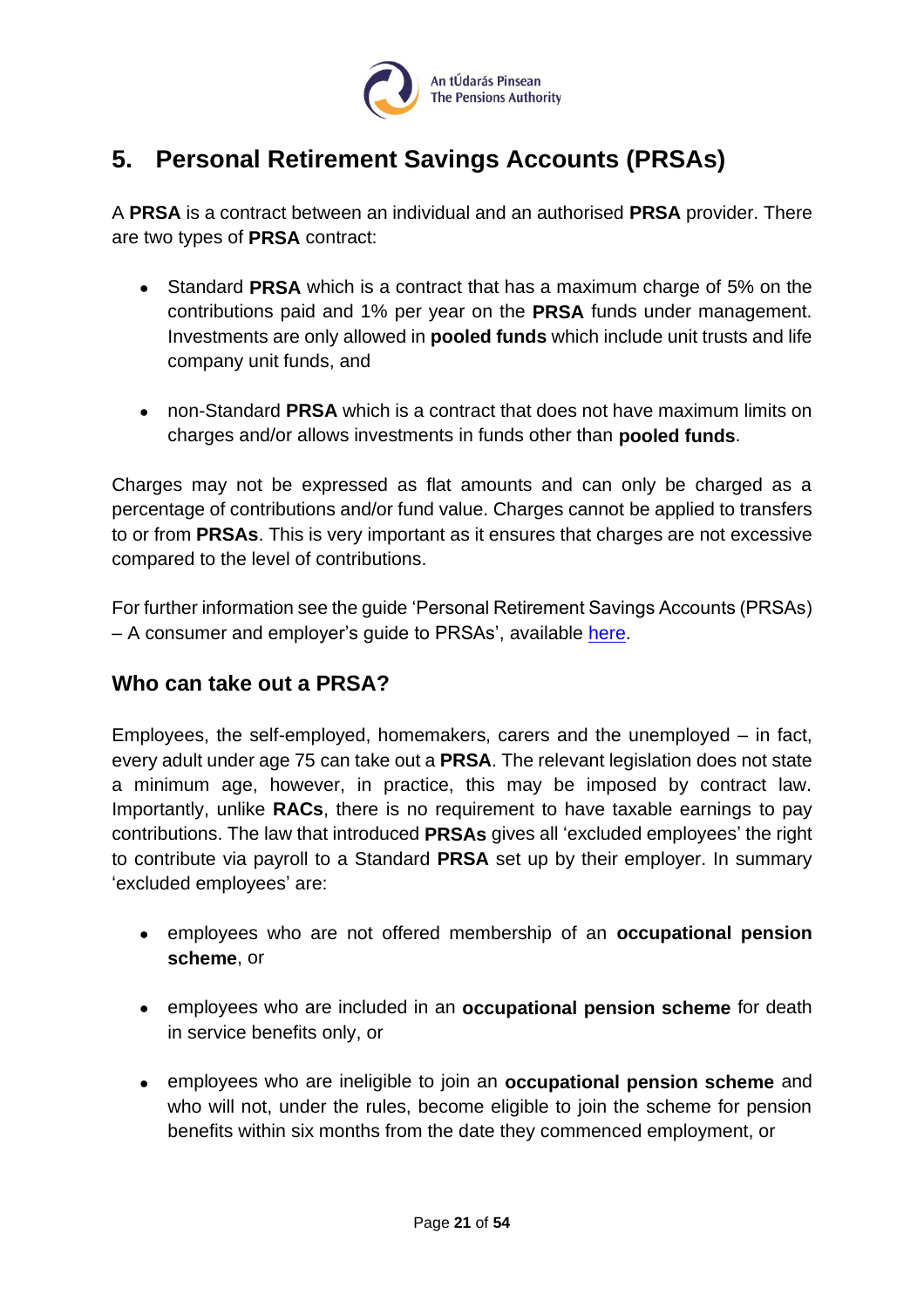

• employees who do not have access to **AVCs** through their **occupational pension scheme**.

### <span id="page-21-0"></span>**Who can contribute to a PRSA?**

Contributions may be paid to a **PRSA** by both an individual and by an employer; however, an employer does not have to contribute.

Where you have more than one source of income you may take out a **PRSA** in respect of a source of income from self-employment or non-pensionable employment while being a member of an **occupational pension scheme**. If you have only one source of income and are a member of an **occupational pension scheme**, you may pay **AVCs** either within the **occupational pension scheme** or to a **PRSA**.

#### <span id="page-21-1"></span>**How are my contributions invested?**

When you take out a **PRSA** you will have a range of investment options. All **PRSAs** must have a **default investment strategy**. This is an investment option that is based on general good investment practice that invests in funds expected to meet a typical contributor's retirement savings expectations.

Like most investment options there is a level of risk associated with the investments. You should carefully review the information provided on these options before making any decisions. It is important that you periodically review any investment decision taken, especially in the years running up to retirement as you may wish to protect any investment gains made.

#### <span id="page-21-2"></span>**When and how can I receive benefits?**

#### <span id="page-21-3"></span>**Retirement**

You can normally take a benefit from a **PRSA** when aged between 60 and 75. In certain circumstances you can take your benefits before then such as:

- on retirement from employment at age 50 or over, or
- at any time in the event of serious ill-health.

In the case of retirement due to serious ill-health you must be deemed to be permanently unable to work.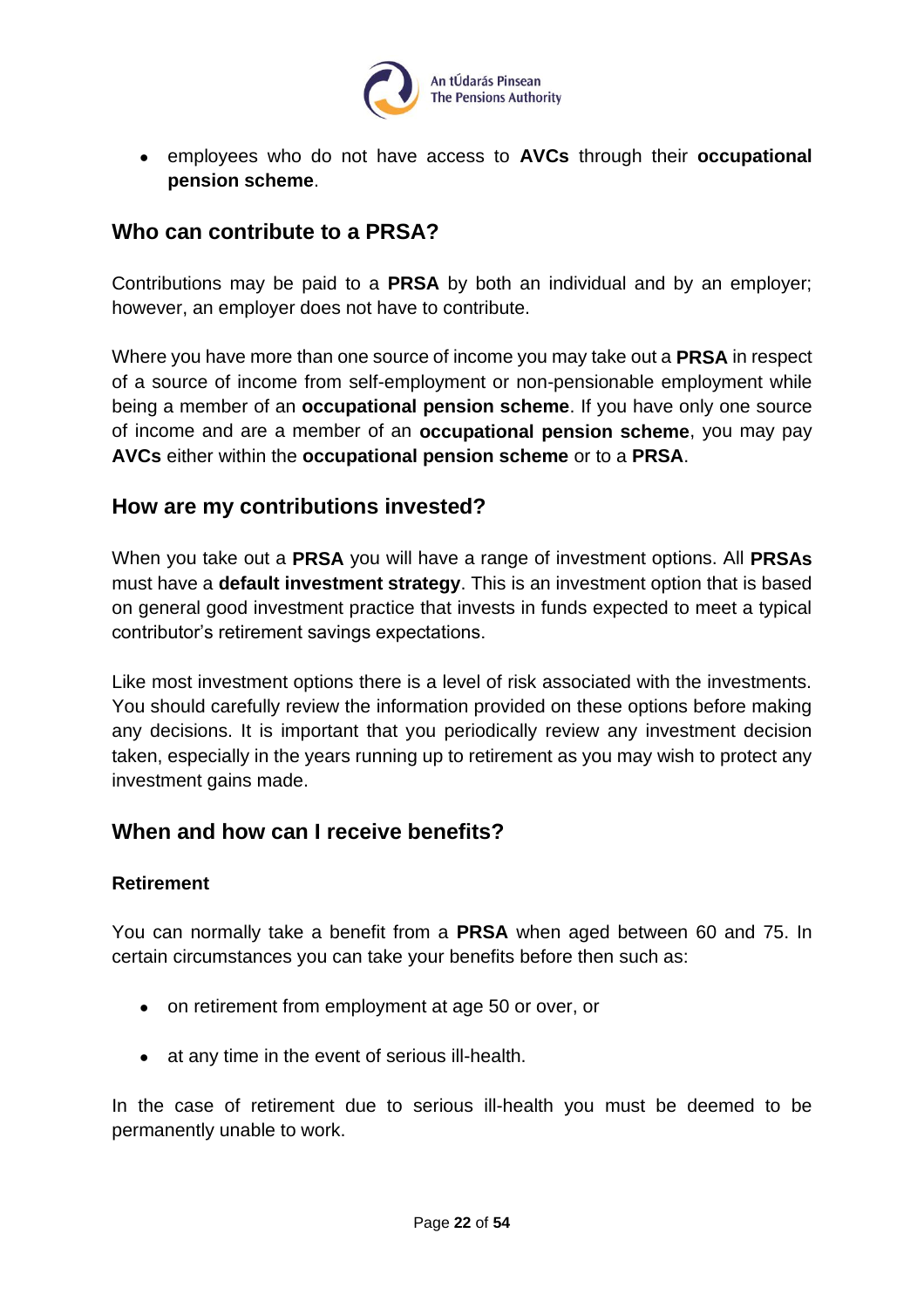

On retirement, you can choose to take up to 25% of your fund as a tax-free lump sum from a **PRSA**, within certain limits. The balance of the fund can be used to:

- purchase an **annuity** (a pension). This **annuity** must be payable for your lifetime and can include a guarantee period of up to 10 years, dependants' pensions (subject to a maximum of the individual's pension) and/or pension increases, or
- transfer to an **ARF**, or pay you a taxable lump sum, (see Section 6), or
- take benefits from the **PRSA** and continue to make further contributions.

If you are a member of an **occupational pension scheme** and make **AVCs** to a **PRSA**, then your benefits will be subject to the rules of the scheme and the Revenue limits applying to **occupational pension schemes**.

#### <span id="page-22-0"></span>**Ill-health**

It is possible in some circumstances to draw a benefit from a **PRSA** in the event of serious illness. The benefit payable is often greatly reduced as contributions have been paid for a short time and the cost of buying a pension at a younger age is much higher than at normal retirement age.

You may wish to consider taking out some form of disability insurance to ensure that an income is available in the event of disability, as the **PRSA** may provide no benefit or a benefit which would be insufficient in this event.

#### <span id="page-22-1"></span>**Death before retirement**

Should you die before you have taken a benefit from your **PRSA**, then the value of your retirement fund is payable to your estate. If you die within a few years of taking out your **PRSA**, the fund payable may be relatively small due to the limited time over which contributions have been paid. To provide a higher death benefit you may wish to take out additional life assurance. This cannot be included in your **PRSA** and must be under a separate contract.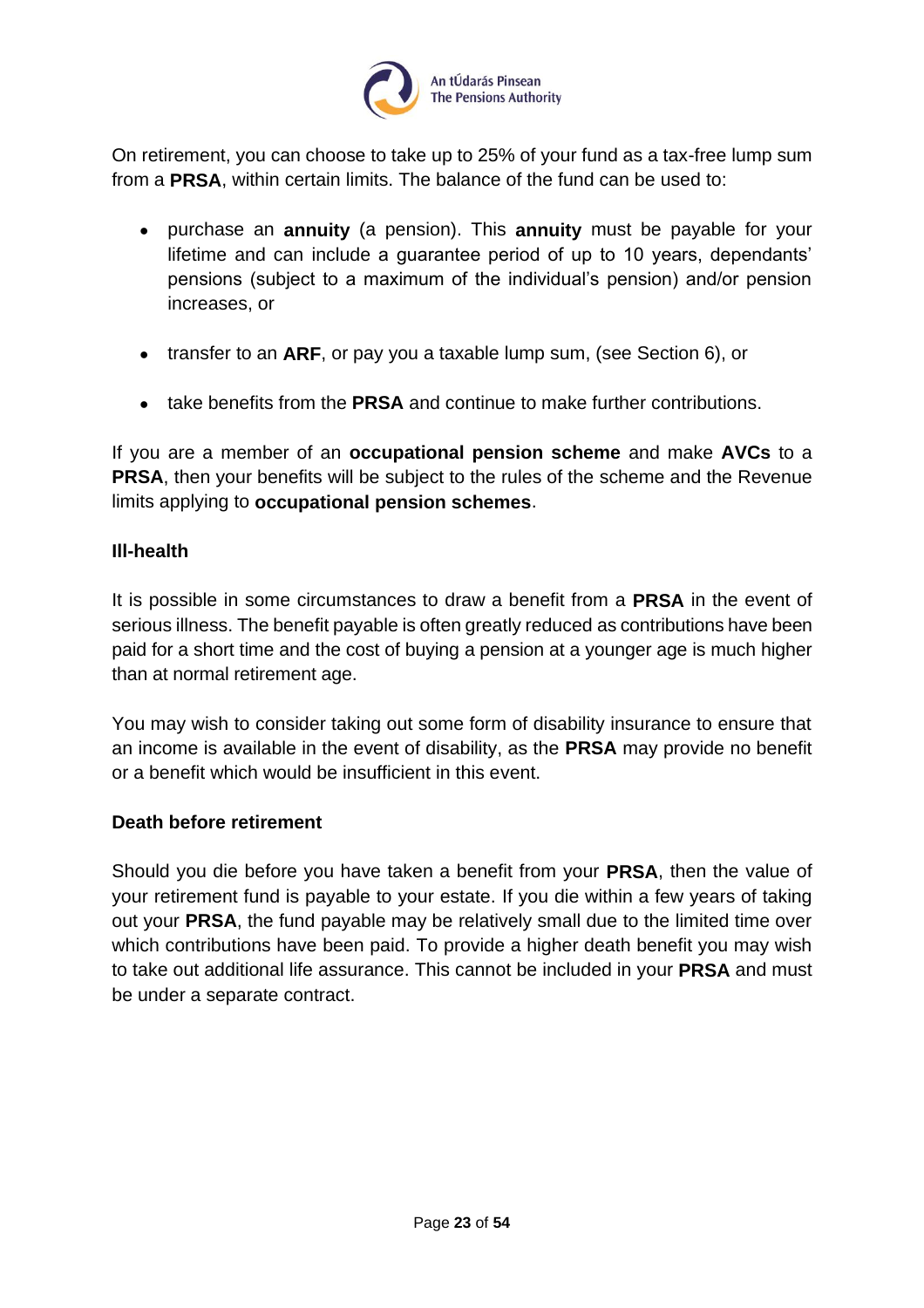

#### <span id="page-23-0"></span>**Portability**

The value of your **PRSA** can be transferred to:

- another **PRSA**,
- an **occupational pension scheme**, or
- an overseas pension plan in certain circumstances.

Your **PRSA** provider cannot charge you for transferring the value of your fund.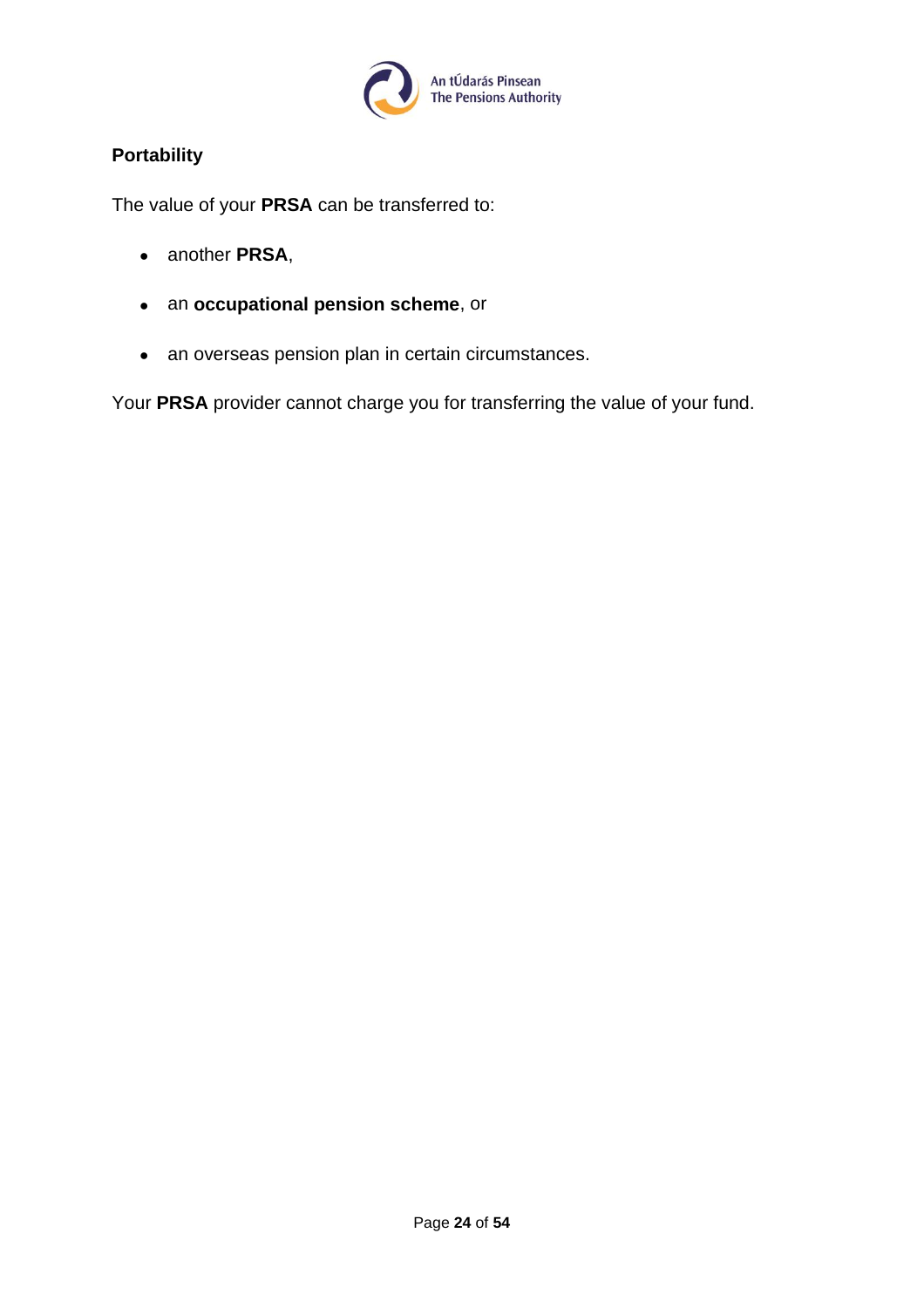

## <span id="page-24-0"></span>**6. Retirement benefit options**

At retirement you will have a number of options available to you.

These may include:

- taking a tax-free lump sum, subject to Revenue limits,
- receiving a pension (sometimes provided by an **annuity**),
- transferring some or all of your retirement savings to an **ARF** or taking a taxable lump sum.

#### <span id="page-24-1"></span>**Tax-free lump sum**

All pension plans allow you to take a tax-free lump sum within certain limits. With an **RAC** or **PRSA** the maximum you can take tax-free is 25% of your fund. With an **occupational pension scheme**, at normal retirement age, you can take up to 1½ times your final earnings (if you have at least 20 years' service) or 25% of the fund as a tax-free lump sum. Lower tax-free amounts are available if you retire early, have less than 20 years' service or have retained benefits from a previous scheme.

#### <span id="page-24-2"></span>**Pension**

If you have an **RAC**, **PRSA** or are a member of a company **defined contribution scheme**, the amount of your pension will depend on the amount of your retirement fund left after you have taken any lump sum and the cost of buying a pension at the time of your retirement.

If you are in a company **defined benefit scheme**, then your pension will typically be based on your service and earnings but will usually be reduced by the pension equivalent of any lump sum received. If you are in a public sector plan you may receive a tax-free lump sum in addition to your pension.

#### <span id="page-24-3"></span>**Approved Retirement Fund (ARF) or taxable lump sum**

An **ARF** is a post-retirement investment fund into which you can transfer all or part of the balance of your retirement funds after you receive your tax-free lump sum. The **ARF** option is available to you if:

• you are a member of a **defined contribution scheme**,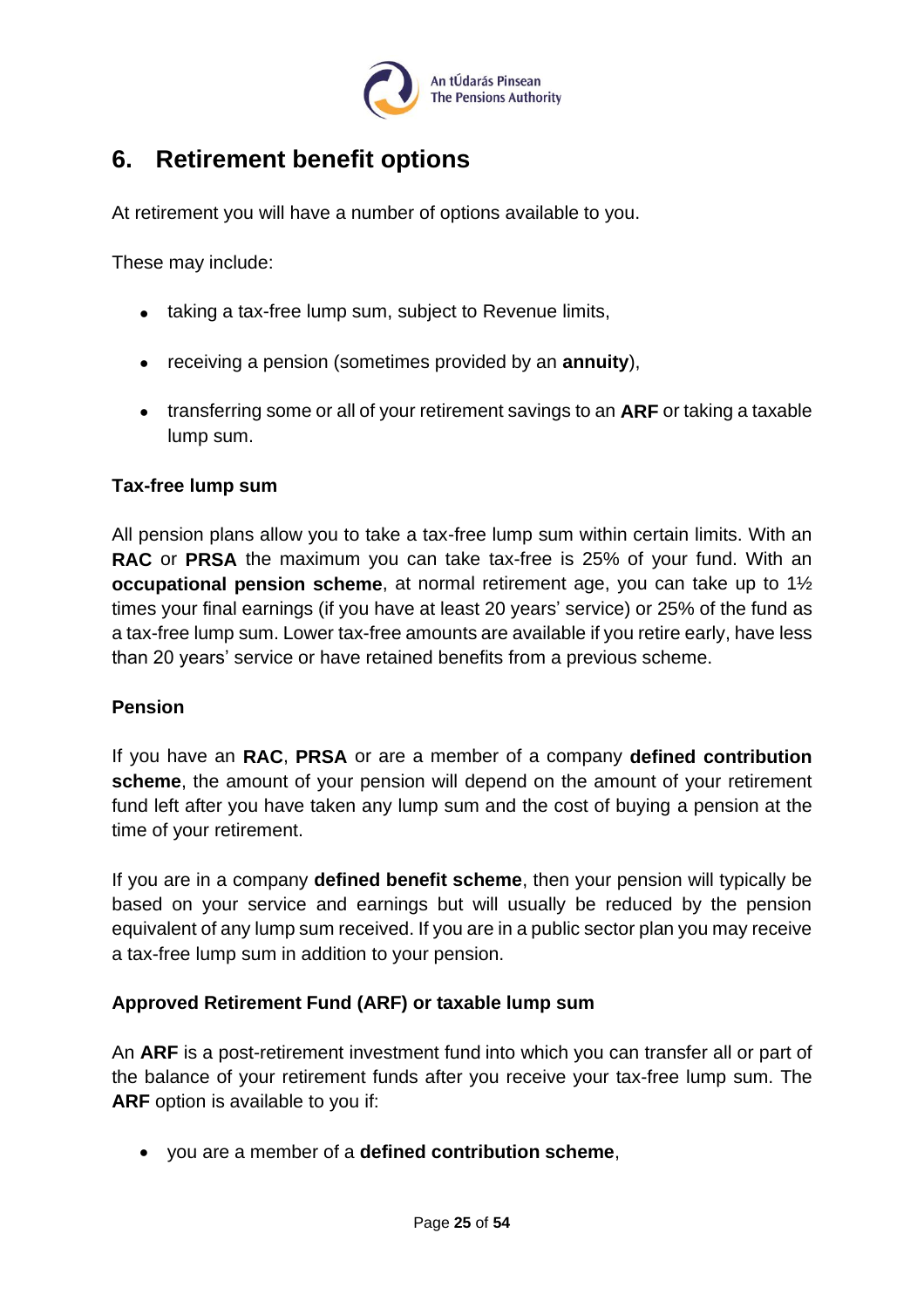

- you hold a **PRSA**,
- you hold an **RAC** set up after 6 April 1999, or before this date if the insurance company permits these options,
- you are a member of a trust **RAC**,
- you are a member of a **defined benefit scheme** who meets the proprietary (5%) director test; otherwise, the **ARF** option is only available in relation to **AVCs**, or
- you hold a buy-out bond/personal retirement bond, the funds of which originate from a transfer from a **defined benefit scheme** or a **defined contribution scheme**.

Money transferred to an **ARF** is invested with a qualifying fund manager in any manner you choose. **ARF** funds accumulate tax free, i.e., tax is not charged on investment gains. However, like pensions, any withdrawal you make from your **ARF** is subject to income tax at your marginal rate, USC and PRSI (if applicable). You can draw down your **ARF** funds in a flexible manner. You can make regular and/or ad hoc withdrawals. A minimum withdrawal is assumed for tax purposes even if no withdrawal is made in any given year, i.e., you must pay income tax, USC and PRSI (if applicable) on a minimum specified percentage of your fund, known as the 'imputed distribution', each year.

For further information, contact your **ARF** provider or refer to the Revenue Pensions Manual available on [www.revenue.ie.](http://www.revenue.ie/)

You could opt to receive a one-off taxable lump sum instead of transferring your retirement funds to an **ARF**. However, it is important that you fully understand the tax implications if you are considering the one-off taxable lump sum option.

You should consider taking advice when considering your retirement options.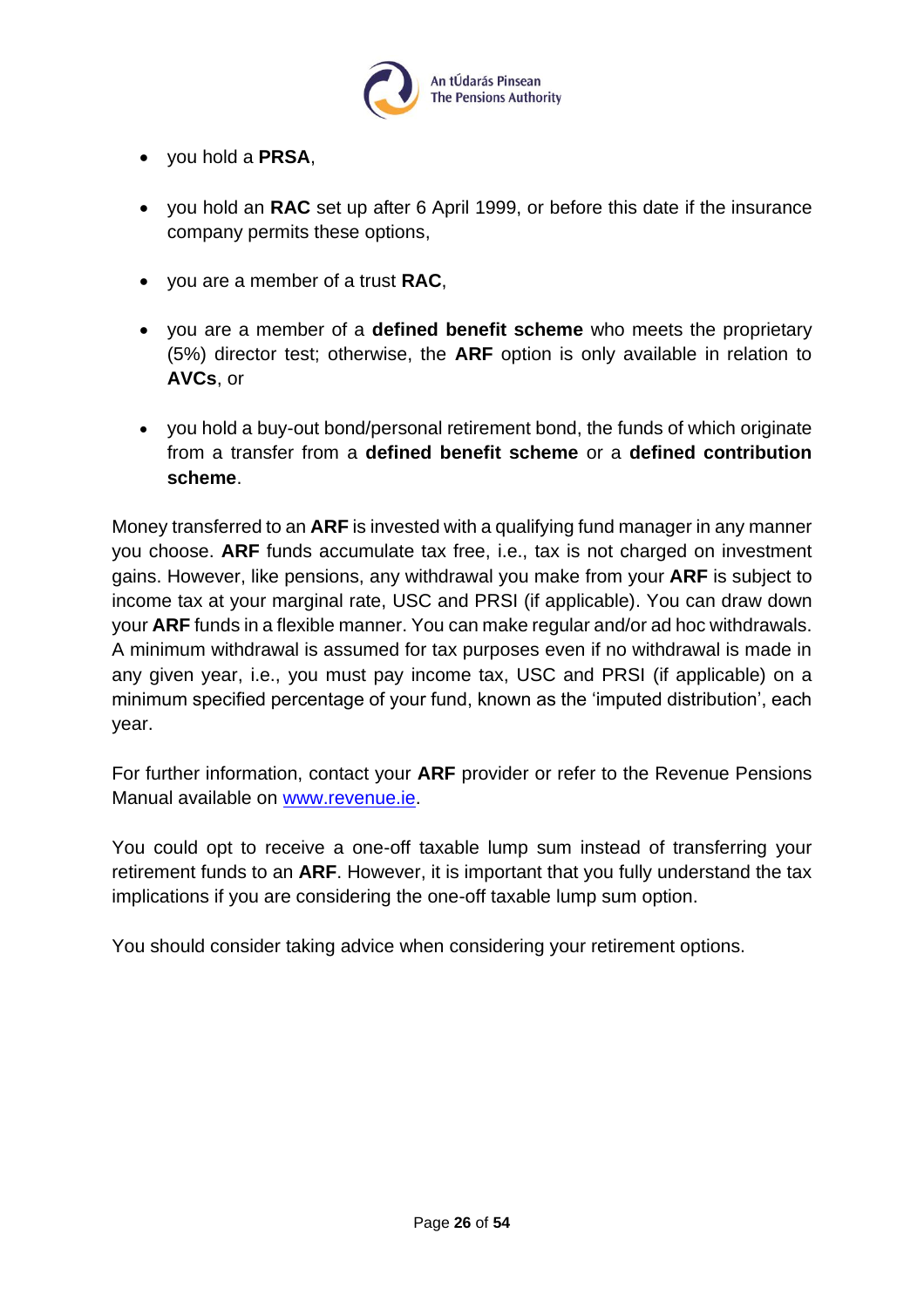

## <span id="page-26-0"></span>**7. Pension tax reliefs**

## <span id="page-26-1"></span>**How much tax relief do I get on my contributions to a pension arrangement?**

The amount of tax relief you can get depends on your age.

| Age        | <b>Contribution limits % of</b><br>net relevant earnings |
|------------|----------------------------------------------------------|
| Under 30   | 15%                                                      |
| 30-39      | 20%                                                      |
| 40-49      | 25%                                                      |
| 50-54      | 30%                                                      |
| 55-59      | 35%                                                      |
| 60 or over | 40%                                                      |

If you are a sports person or a professional who usually retires at an earlier age than the norm, you can get tax relief on 30% of your **net relevant earnings** regardless of your age.

Tax relief is given at your marginal (highest) tax rate, but there is no relief in respect of **PRSI** and the USC.

For everyone, there is a maximum annual amount of earnings for which tax relief is given. This is currently €115,000. This figure is adjusted from time to time by the Minister for Finance.

If you make contributions, but do not get tax relief on them because you exceed the tax relief limits or are not working, you can apply for tax relief on these contributions in the future.

You can get more information on tax rules on Revenue's website [www.revenue.ie.](http://www.revenue.ie/)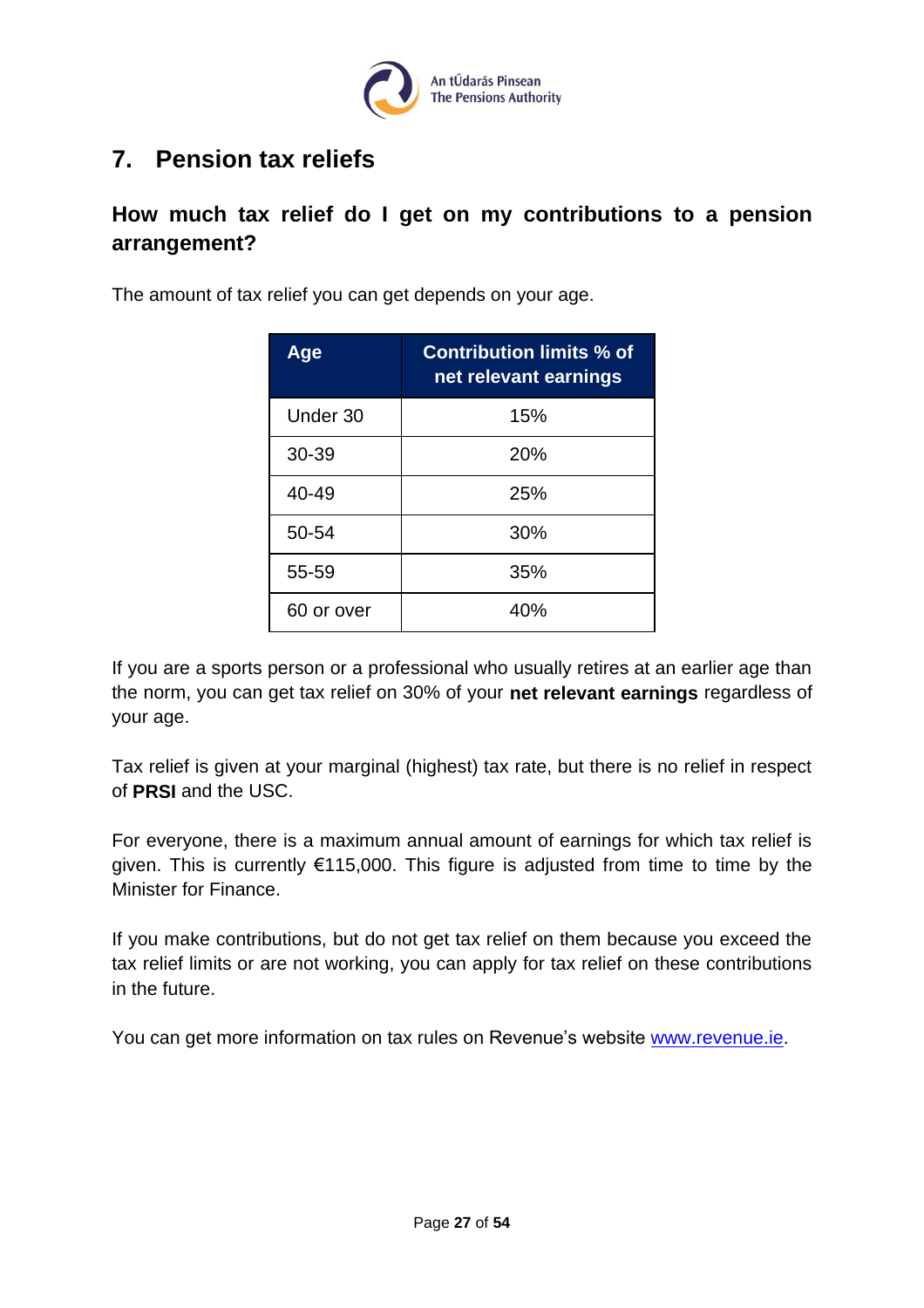

## <span id="page-27-0"></span>**What about additional voluntary contributions (AVCs)?**

Employees in **occupational pension schemes** may pay **AVCs**. The normal limits for tax relief purposes, as described above, apply to the total employee contribution. Any normal contributions an employee pays to an **occupational pension scheme** need to be taken into account when determining the amount of **AVCs** eligible for tax relief.

## <span id="page-27-1"></span>**How does this work?**

When an employer deducts qualifying pension contributions from employees, the netpay arrangement will apply. This means that income tax will be calculated on employees' wages or salaries net of pension contributions.

## <span id="page-27-2"></span>**Does an employer get tax relief on any contributions they make to an employee's pension?**

Yes, contributions paid by employers are fully deductible for corporation tax purposes.

### <span id="page-27-3"></span>**How are employer contributions to a personal pension plan treated?**

Contributions paid by employers to **PRSAs** and **RACs** are treated as a benefit in kind. Employees are entitled to income tax relief on these contributions subject to the overall limits on the relief outlined above, but there is no relief in respect of **PRSI** or the USC for **RACs**.

## <span id="page-27-4"></span>**How are employer contributions to an occupational pension scheme treated?**

Contributions paid by employers to occupational pension plans are not treated as a benefit in kind and can be paid in addition to the contribution limits outlined above, subject to maximum benefit limits.

## <span id="page-27-5"></span>**Does an employer get PRSI relief on any contributions an employee makes to a pension arrangement?**

No, contributions paid by employees are not deductible for employer **PRSI** purposes.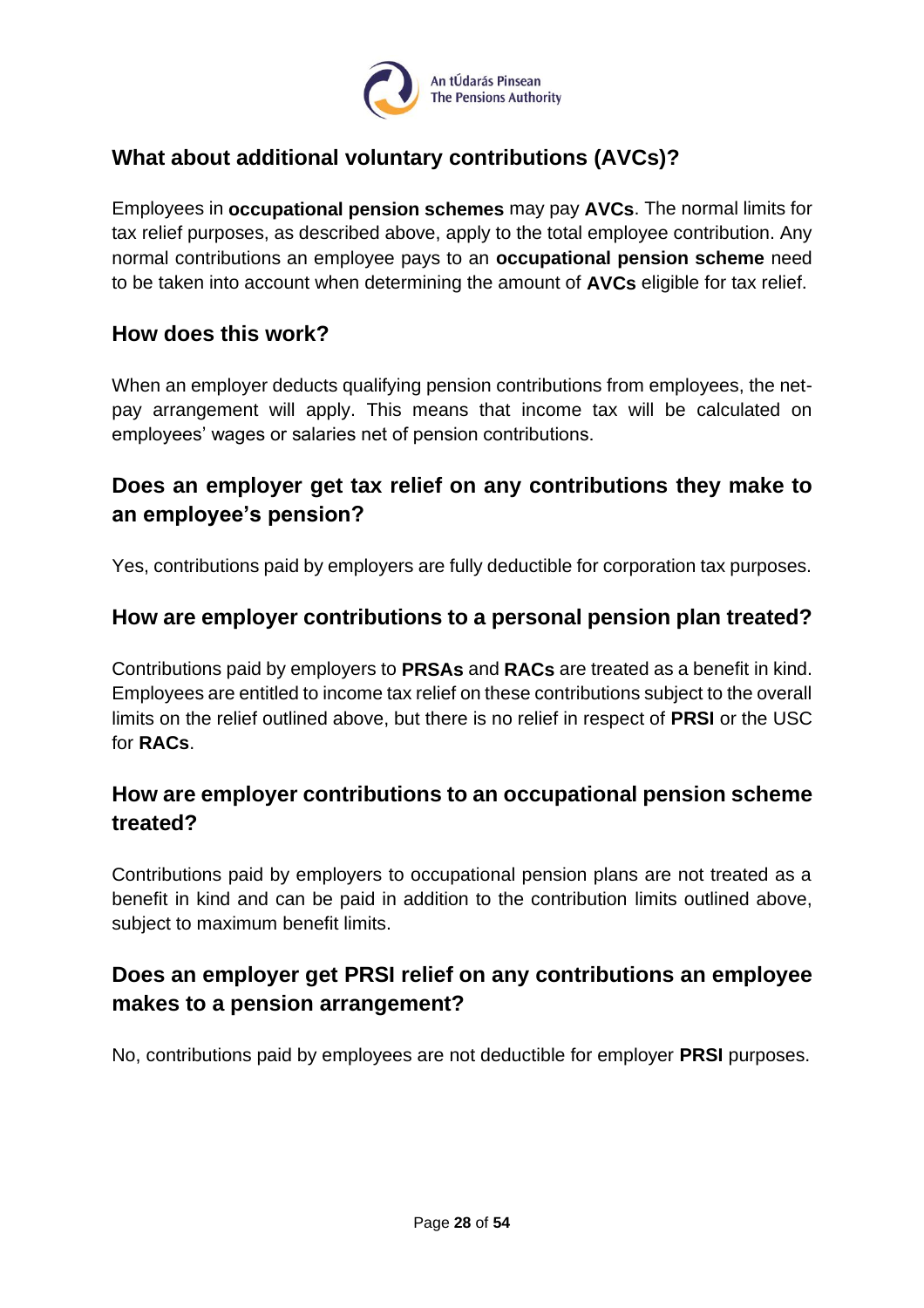

## <span id="page-28-0"></span>**Are pension investments taxed?**

No, tax is not charged on the investment income or capital gains earned by pension funds. However, income tax may be levied on pension benefits taken after retirement.

## <span id="page-28-1"></span>**Is there a limit on the benefits payable from an occupational pension scheme?**

All benefits paid from **occupational pension schemes** are subject to maximum limits set by Revenue or by the relevant Statute. In summary, these limits are:

- a pension on retirement from service at **normal retirement age** of 2/3rds of your final remuneration, if you have completed 10 years' service; or
- a lump sum on retirement from service at **normal retirement age** of up to 1½ times your final remuneration if you have completed 20 years' service, and a reduced pension; or
- a lump sum on retirement of 25% of the pension fund if you are taking the **ARF** option; and
- a **dependant's** pension up to 100% of your own pension.

Lower amounts are payable if you retire early or have less service or have retained benefits from a previous scheme.

These limits are inclusive of any benefits from a previous scheme. Final remuneration is defined by Revenue. In most cases it is based on your final basic salary plus three years' average of fluctuating emoluments (e.g., bonus or overtime).

## <span id="page-28-2"></span>**Is there a maximum amount of pension fund that can be built up?**

Individuals have a maximum lifetime limit on the amount of their retirement benefits from all sources (except State pensions). The limit (known as the 'Standard Fund Threshold (SFT)') is currently  $\epsilon$ 2m, 25% of which (i.e.,  $\epsilon$ 500,000) is the maximum amount an individual can take in cash lump sums.

If an individual exceeds the lifetime limit on the amount of their retirement benefit (and had not previously applied to Revenue for a higher personal limit), the excess value is taxed up-front at the top rate of income tax and may, in addition, be subject to income tax in payment.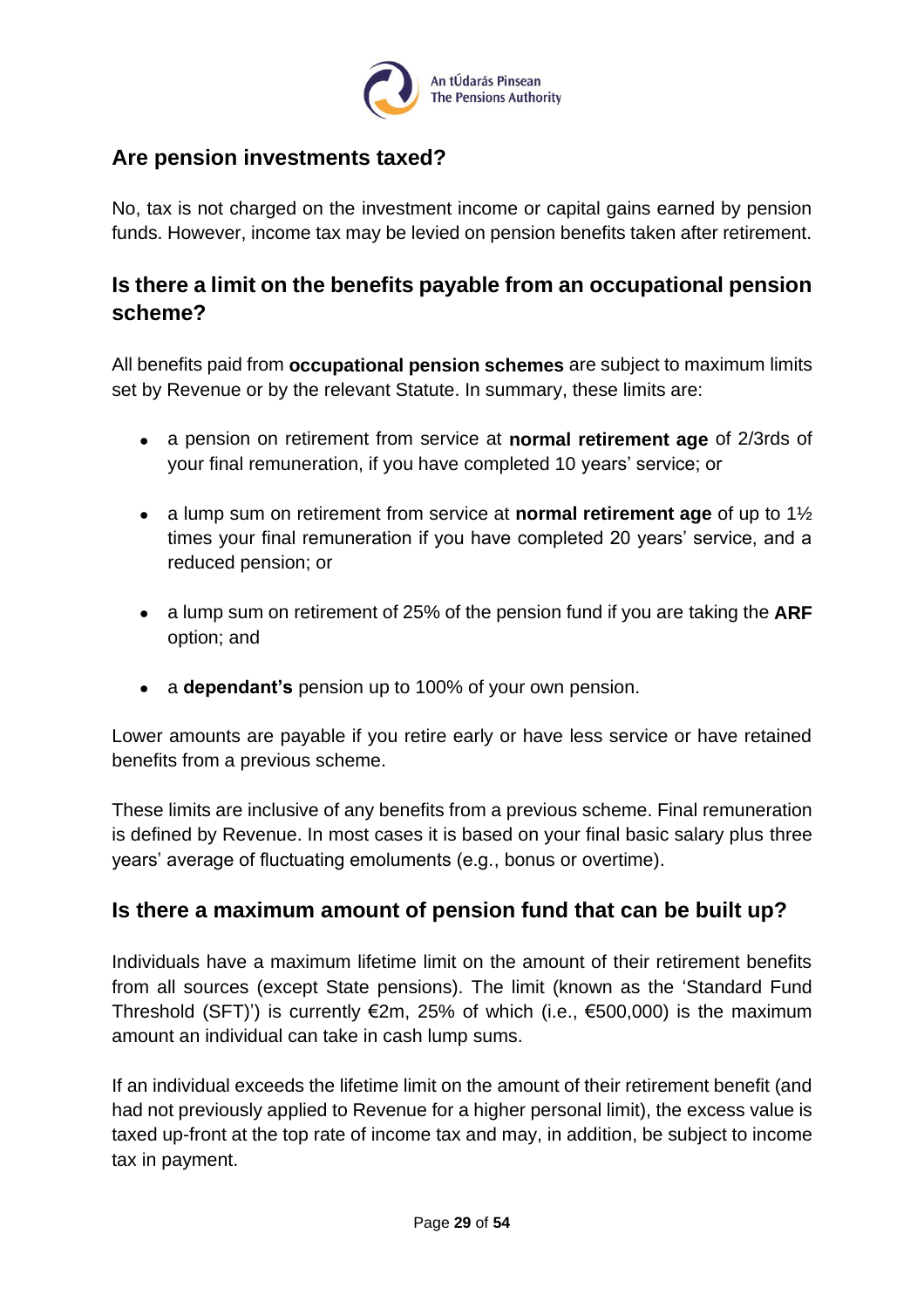

## <span id="page-29-0"></span>**Are pensions in payment taxed?**

All pensions (annuities) are taxable as income under the PAYE system and are also subject to the USC.

## <span id="page-29-1"></span>**What tax is payable on lump sums?**

A maximum of €200,000 of any lump sum payable is currently tax free. Lump sums between €200,001 and €500,000 are taxed at 20%, with any balance over this amount taxed at the marginal rate and subject to the USC.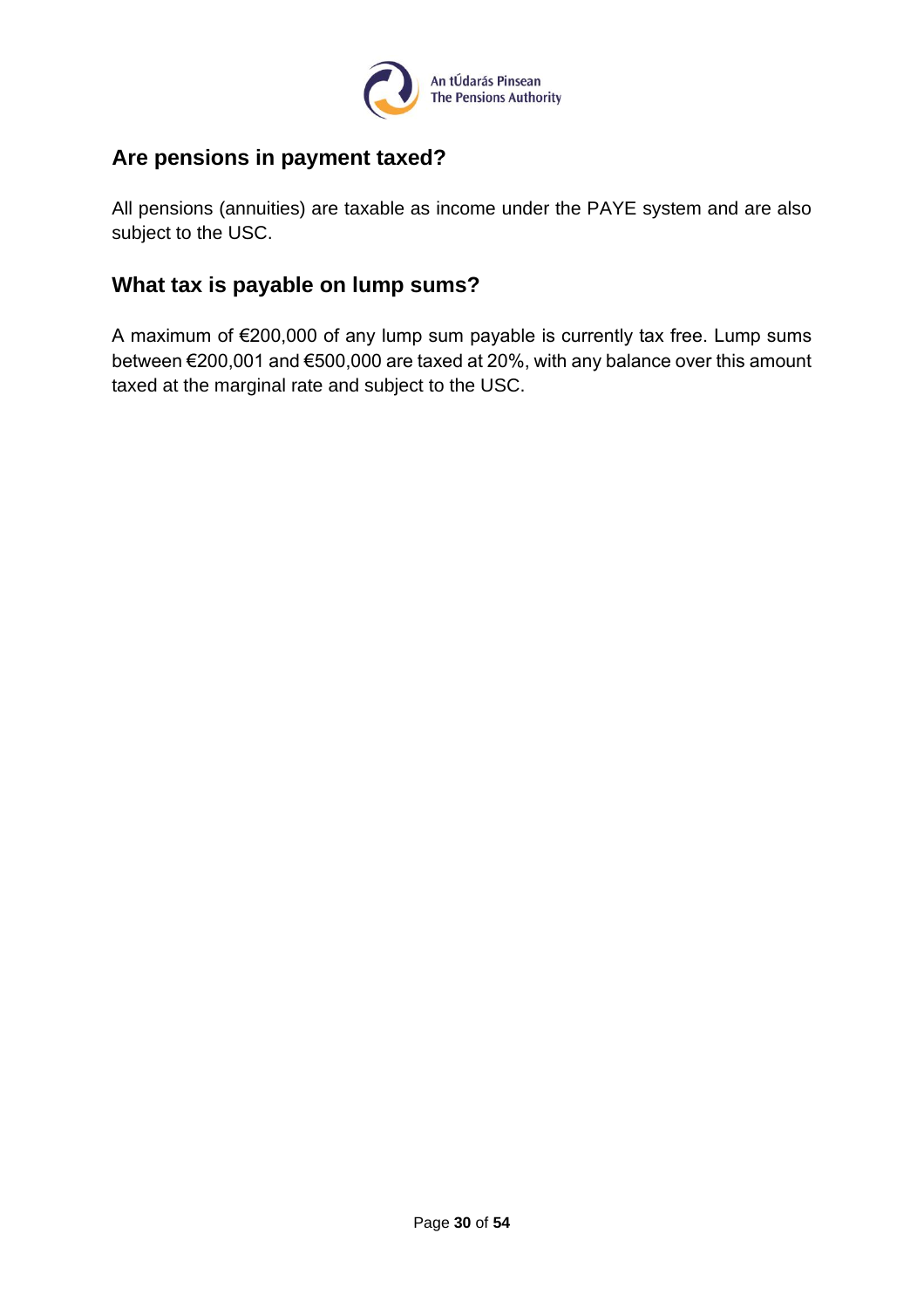

## <span id="page-30-0"></span>**8. Is my benefit adequate?**

To plan for retirement, you will need to consider where your income will come from in retirement. You will also need to decide what level of income you will need in retirement. It is important to note that many people have unrealistic expectations as to the level of pension they will receive in retirement.

Potentially your income could come from the State pension, your **occupational pension scheme**, if you are in such a plan, your **PRSA** or **RAC** if you have them, and any other non-pension-based sources of income you may have.

## <span id="page-30-1"></span>**Where can I find out about my pension?**

You can find out the likely level of pension you may receive from your **occupational pension scheme** by asking the trustees or administrator for a statement. See the guide 'How does my pension scheme work?' available [here,](https://www.pensionsauthority.ie/en/trustees_registered_administrators/checklists_and_guides/) for further information on what must be disclosed to members of **occupational pension schemes.** Equally, you can ask your **RAC** provider for a statement. Your **PRSA** provider must provide you with such a statement.

With **defined contribution schemes**, you may ask for a statement showing the likely level of benefit you would receive at retirement from your contract. It is often useful in these circumstances to ask for pension amounts to be expressed as a percentage of your final salary, as this gives you a feel for what proportion of your income you will be replacing at retirement.

For example, you may want to retire on 60% of your salary (say because you will have finished paying your mortgage). If your current pension plan when taken with the State pension provides a total of 40% of your salary, then you will need to plan how best to provide the other 20% of your income in retirement. You may, depending on your circumstances, be able to increase your normal contributions or **AVCs** to your existing pension plan or take out a new **PRSA** or **RAC**.

#### <span id="page-30-2"></span>**Defined benefit schemes**

A **defined benefit scheme** provides a fixed level of pension, typically linked to a member's salary at retirement. If you are a member of such a scheme, then you should be able to get an idea as to the level of pension you will receive from that scheme at retirement.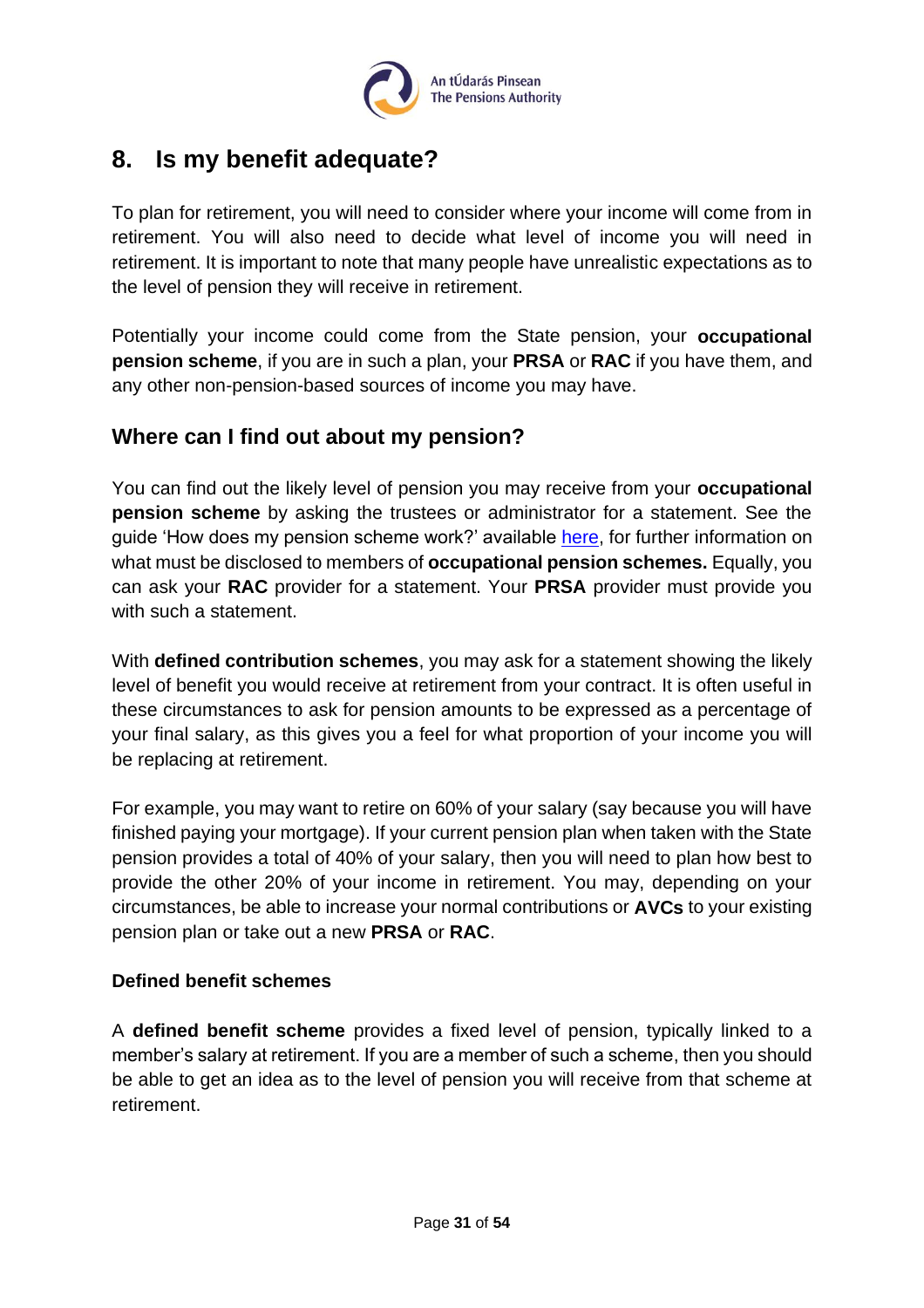

#### <span id="page-31-0"></span>**Defined contribution schemes**

The benefits from a **defined contribution scheme** depend on the level of your fund and the cost of buying your pension at the time you retire. The level of your fund at retirement will in turn depend on the level of contributions paid in and the investment return achieved on your retirement savings.

In projecting the future value of your fund at retirement your pension scheme administrator will have to make several economic assumptions regarding future investment returns, interest rates etc. It is important to note that any figures provided regarding your future benefit levels are only projections and you will only know the level of your retirement benefits shortly before you actually retire.

### <span id="page-31-1"></span>**Can I use an online pensions calculator?**

The online pensions calculator available on the Authority's website allows you to estimate the amount of money you would need to contribute to your pension in relation to your age and current yearly salary to end up with the level of pension you expect in retirement.

The online pensions calculator only gives a sample indication of the funding contributions for your pension. This calculator does not take into account any contributions an employer might make to your pension. For a full and accurate assessment of your personal finances and any tax relief you may be entitled to on your pension contributions, always consult with a professional **financial adviser**.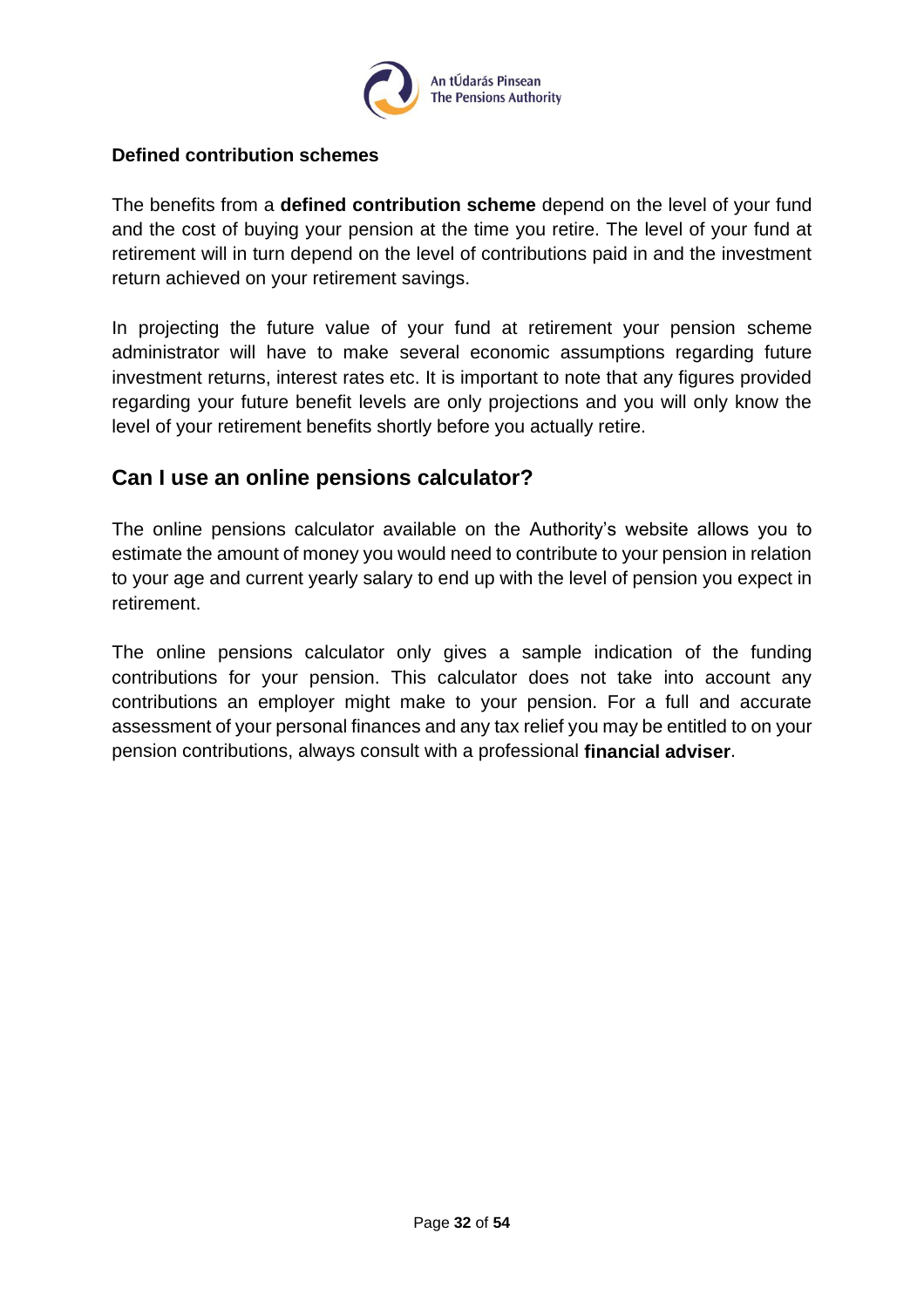

## <span id="page-32-0"></span>**9. Equal pension treatment**

Originally the Act applied only to equal treatment for men and women and prohibited discrimination in **occupational pension schemes** only on the grounds of gender. However, the Act has been amended to expand the grounds on which discrimination in an **occupational pension scheme** is prohibited in accordance with the principle of equal pension treatment.

## <span id="page-32-1"></span>**On what grounds could a scheme be found to be discriminatory?**

Discriminatory grounds are:

- gender,
- civil status,
- family status,
- sexual orientation,
- religious belief,
- age,
- disability,
- race, and
- membership of the traveller community

An allegation of breach of the principle of equal pension treatment must be based on one of the nine discriminatory grounds.

#### <span id="page-32-2"></span>**What are equal pension treatment requirements?**

The principle of equal pension treatment is that there should be no discrimination on any of the discriminatory grounds in respect of any rule of a scheme. It applies in relation to rules governing such matters as:

- access to the scheme,
- contribution arrangements,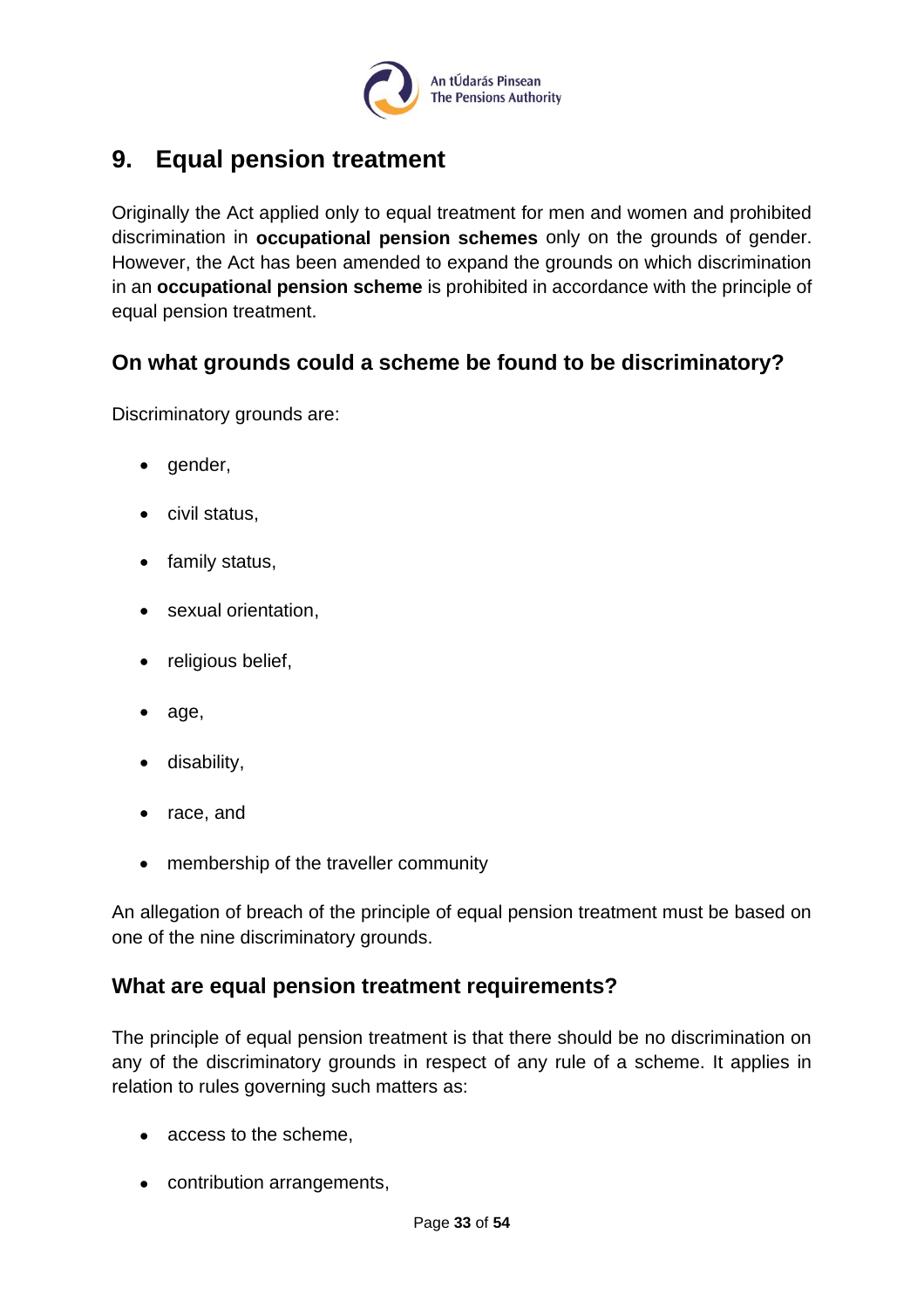

- entitlements to and calculation of benefits,
- retirement ages, and
- survivors' benefits.

However, it does not constitute a breach of equal pension treatment on the ground of age to fix ages for admission to the scheme or for entitlement to benefits under the scheme, including fixing different ages for employees or groups of categories of employees, provided that this does not result in discrimination on the gender ground.

### <span id="page-33-0"></span>**How do I make a complaint on grounds of equal pension treatment?**

You may seek redress by referring your complaint to the Workplace Relations Commission. See Appendix B for contact details.

Further details are set out in the guide 'A Brief Guide to Equal Pension Treatment' available [here.](https://www.pensionsauthority.ie/en/trustees_registered_administrators/checklists_and_guides/)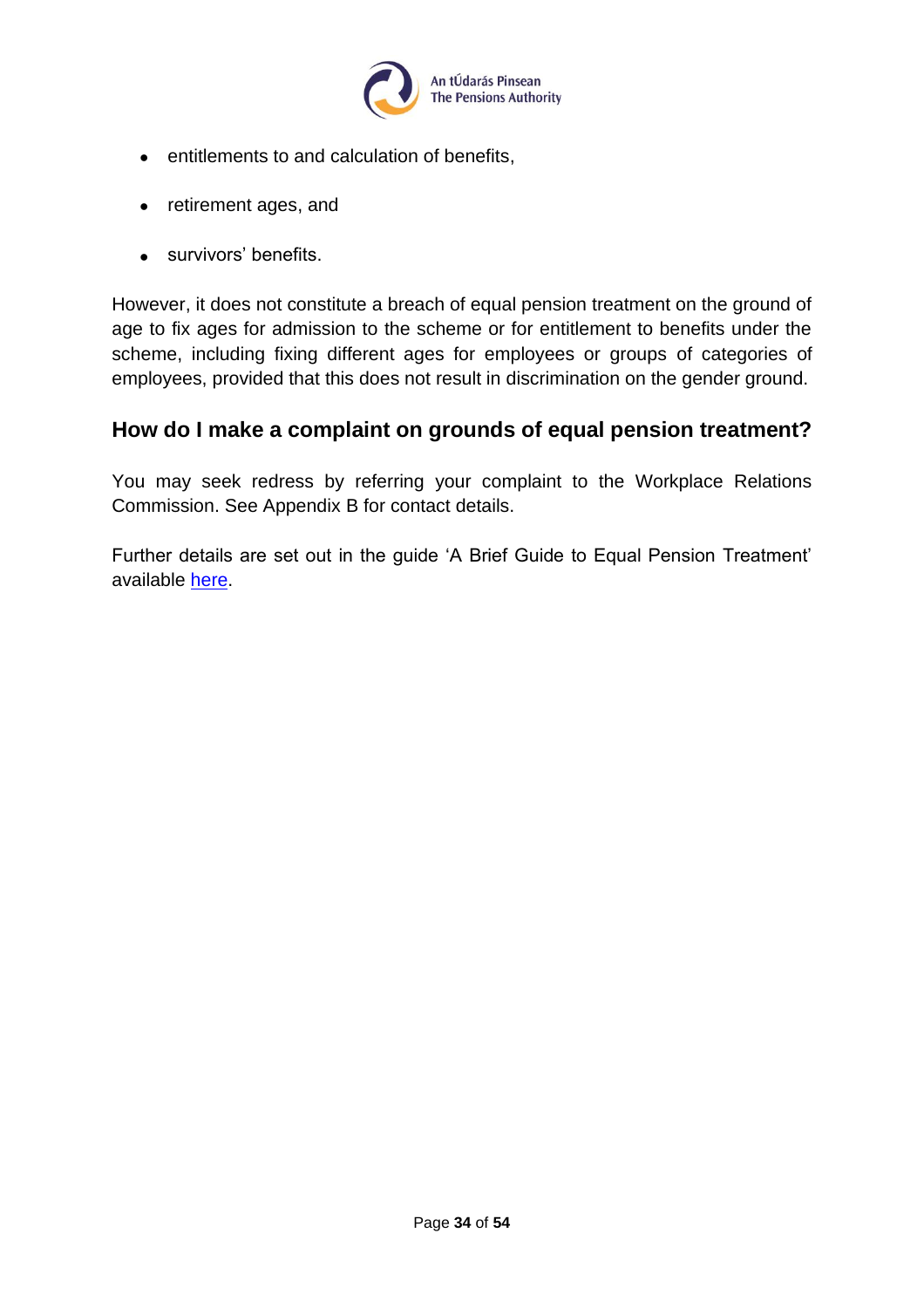

## <span id="page-34-0"></span>**10. Part-time and fixed-term workers and pensions**

### <span id="page-34-1"></span>**Part-time workers**

The Protection of Employees (Part-Time Work) Act 2001 requires that part-time employees be treated no less favourably than their comparable full-time counterparts. This will mean that if an employer provides a pension scheme for its full-time workers, then access to the scheme must also be possible for comparable part-time workers, unless exclusion can be justified on objective grounds. An exception to this occurs if a part-time employee works less than 20% of the normal hours of the comparable employee. However, your employer's pension scheme may override this exception and treat all part-time employees in the same way as permanent employees

### <span id="page-34-2"></span>**Fixed-term workers**

The purpose of the Protection of Employees (Fixed-Term Work) Act 2003 is to ensure that there is no discrimination between fixed-term workers and comparable permanent employees in respect of their conditions of employment. Conditions of employment include any pension benefits. A fixed-term worker must be granted the same access to an **occupational pension scheme** as a comparable permanent employee.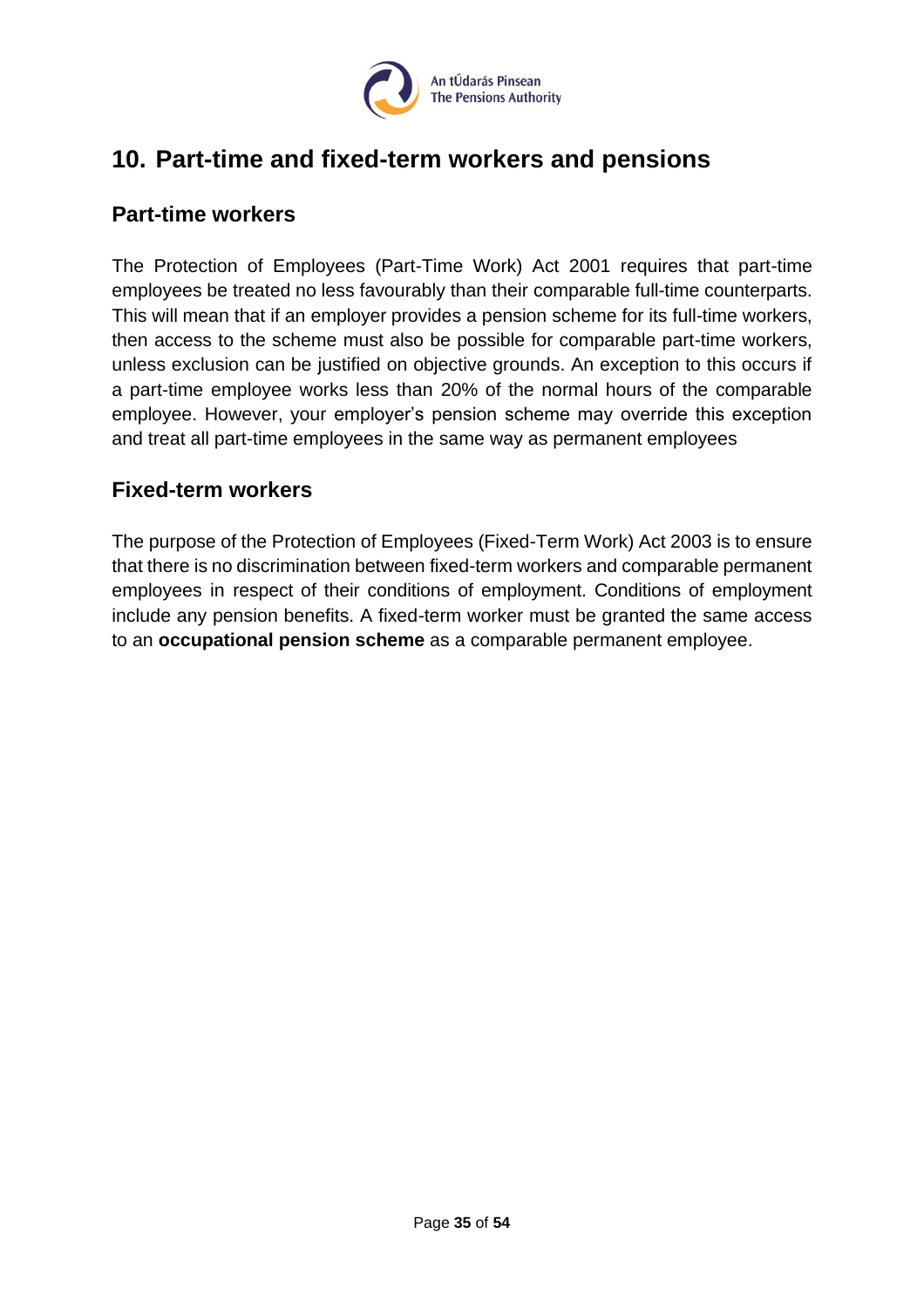

## <span id="page-35-0"></span>**11. Maternity, adoptive, parental, paternity leave, parent's leave, carer's leave and re-entering the workforce**

### <span id="page-35-1"></span>**Maternity Leave**

Under the Maternity Protection Act 1994, as amended, you have the right to take 26 weeks' maternity leave (statutory maternity leave). You may also be entitled to maternity benefit. This section details your minimum entitlements regarding pension benefits if you are a member of an **occupational pension scheme**.

Your membership of the pension scheme must continue while on statutory maternity leave. If you are a member of a **defined benefit scheme**, you will continue to accrue service during the period of statutory maternity leave. If you are paid by your employer during statutory maternity leave, you may be required to continue paying employee contributions to the scheme, if any.

If you take additional maternity leave above the statutory minimum, any entitlement to pay and pension contributions are dependent on your employment contract and the rules of your pension scheme. If you are not paid by your employer during this period of additional maternity leave, you are not entitled to accrue service or receive/make pension contributions. However, your service before and after the additional maternity leave must be treated as continuous i.e., you cannot be treated as having left a pension scheme where you are a member.

Further information about maternity benefit is available on the Department of Social Protection's website [www.welfare.ie.](http://www.welfare.ie/)

If you have a **personal pension plan**, you may be able to continue contributions, provided your total contributions for the tax year are within the limits permitted by Revenue.

## <span id="page-35-2"></span>**Adoptive Leave**

Under the Adoptive Leave Acts 1995 and 2005, you may be entitled to 24 weeks paid adoptive leave, and 16 weeks' unpaid adoptive leave if you are adopting a child. The entitlements about pensions while on adoptive leave are similar to those while on maternity leave.

Further information about Adoptive Benefit is available on the Department of Social Protection's website [www.welfare.ie.](http://www.welfare.ie/)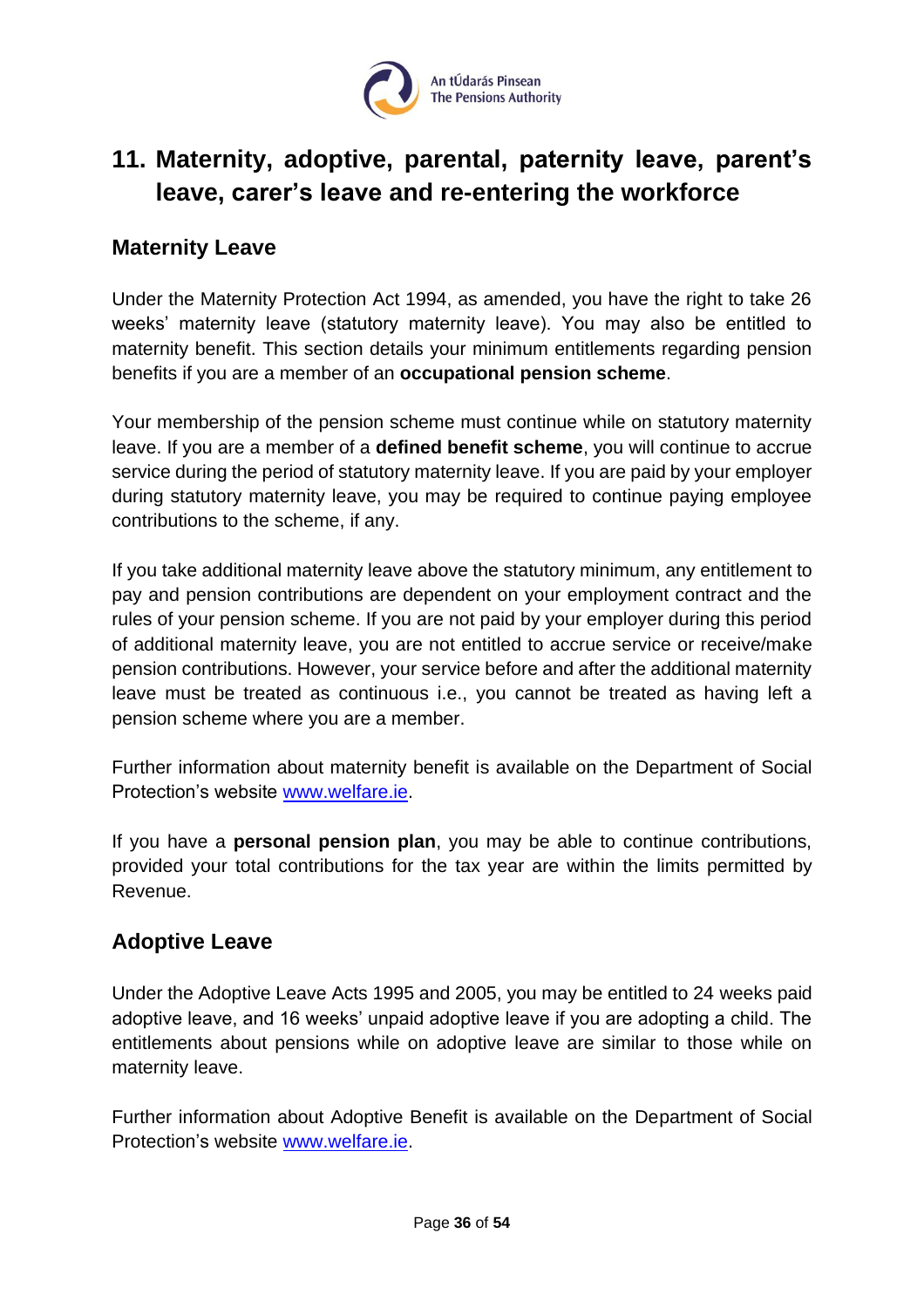

## <span id="page-36-0"></span>**Parental Leave**

The Parental Leave (Amendment) Act 2019 may entitle an employee to 26 weeks unpaid leave to care for a child up to 12 years of age. You are not entitled to continue to accrue retirement benefit during a period of parental leave. However, your service before and after parental leave must be treated as continuous, i.e., you cannot be treated as having left the pension scheme.

## <span id="page-36-1"></span>**Paternity leave**

The Paternity Leave and Benefit Act 2016 entitles a new parent (employed or selfemployed) to two weeks paternity leave within the first six months after a birth (or within six months of first placement in the case of adoption).

Your employer does not have to pay you while you are on paternity leave, but you may qualify for paternity benefit. Pension entitlements while on paternity leave are similar to those while on statutory maternity leave.

Further information about paternity benefit is available on the Department of Social Protection's website [www.welfare.ie.](http://www.welfare.ie/)

## <span id="page-36-2"></span>**Parent's leave**

The Parent's Leave and Benefit Act 2019 entitles each parent to five weeks' leave during the first two years of a child's life (or within two years of first placement in the case of adoption).

Your employer does not have to pay you while you are on parent's leave, but you may qualify for parent's benefit. Pension entitlements while on parent's leave are similar to those while on statutory maternity leave.

Further information about parent's benefit is available on the Department of Social Protection's website [www.welfare.ie.](http://www.welfare.ie/)

## <span id="page-36-3"></span>**Carer's Leave**

The Carer's Leave Act 2001 entitles an employee to avail of unpaid leave to provide full-time care and attention for a person who needs such care. Such leave may extend from a statutory minimum of 13 weeks to a maximum of 104 weeks. You must have completed at least 12 months' continuous service with your employer before commencing on carer's leave. The entitlements with regard to pensions while on carer's leave are similar to those while on parental leave.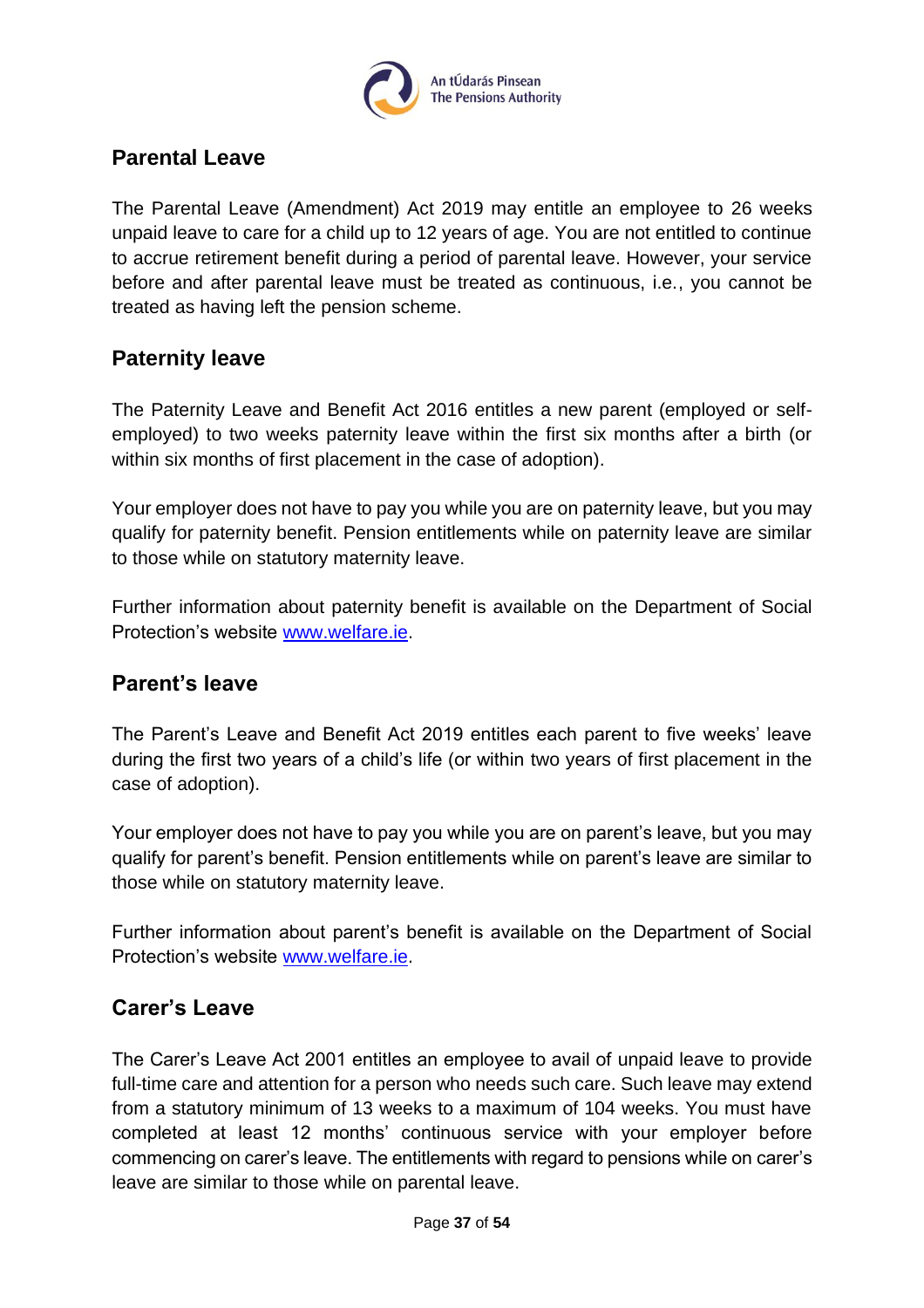

## <span id="page-37-0"></span>**What are the considerations if I re-enter the workforce in later years?**

Many people who have given up work to raise a family re-enter the workforce in later years and join a pension scheme at that stage. Questions that arise in such cases are considered below.

There are two main considerations regarding re-joining the workforce in later years. Firstly, your period of service up to retirement age will be relatively short. This shorter period during which you earn retirement benefits may result in benefits at retirement which are fairly low in relation to your earnings in the period prior to your retirement. Secondly, you may have been in pensionable employment earlier in your working life. If this is the case, you may have benefit entitlements from that period of service, or you may be able to have a prior period of pensionable service reinstated.

With the introduction of **PRSAs**, you may now continue to save for your retirement while out of the paid workforce.

## <span id="page-37-1"></span>**Can I join my employer's pension scheme if I recommence work after raising a family?**

This will depend on the eligibility provisions of your employer's pension scheme. Some schemes have upper age limits for entry which may prevent you from re-joining the scheme. In this event, you should consider taking out a **personal pension plan** to make provision for your retirement. The position of part-time workers is discussed earlier.

## <span id="page-37-2"></span>**What can I do with pension entitlements earned before I left work to raise a family?**

If you have deferred pension entitlements in a previous employer's scheme, it may be possible to transfer these to your new employer's scheme, and this is discussed in the section on **occupational pension schemes** earlier. If you are re-joining the same pension scheme, it may be possible for your previous service to count in the calculation of your benefits on retirement, but this will depend on the rules of the particular scheme.

## <span id="page-37-3"></span>**What if I took a refund of my contributions when I previously left service?**

Taking a refund of contributions extinguishes your right to pension benefits from your previous period of service. If the refund was from the scheme which you have now re-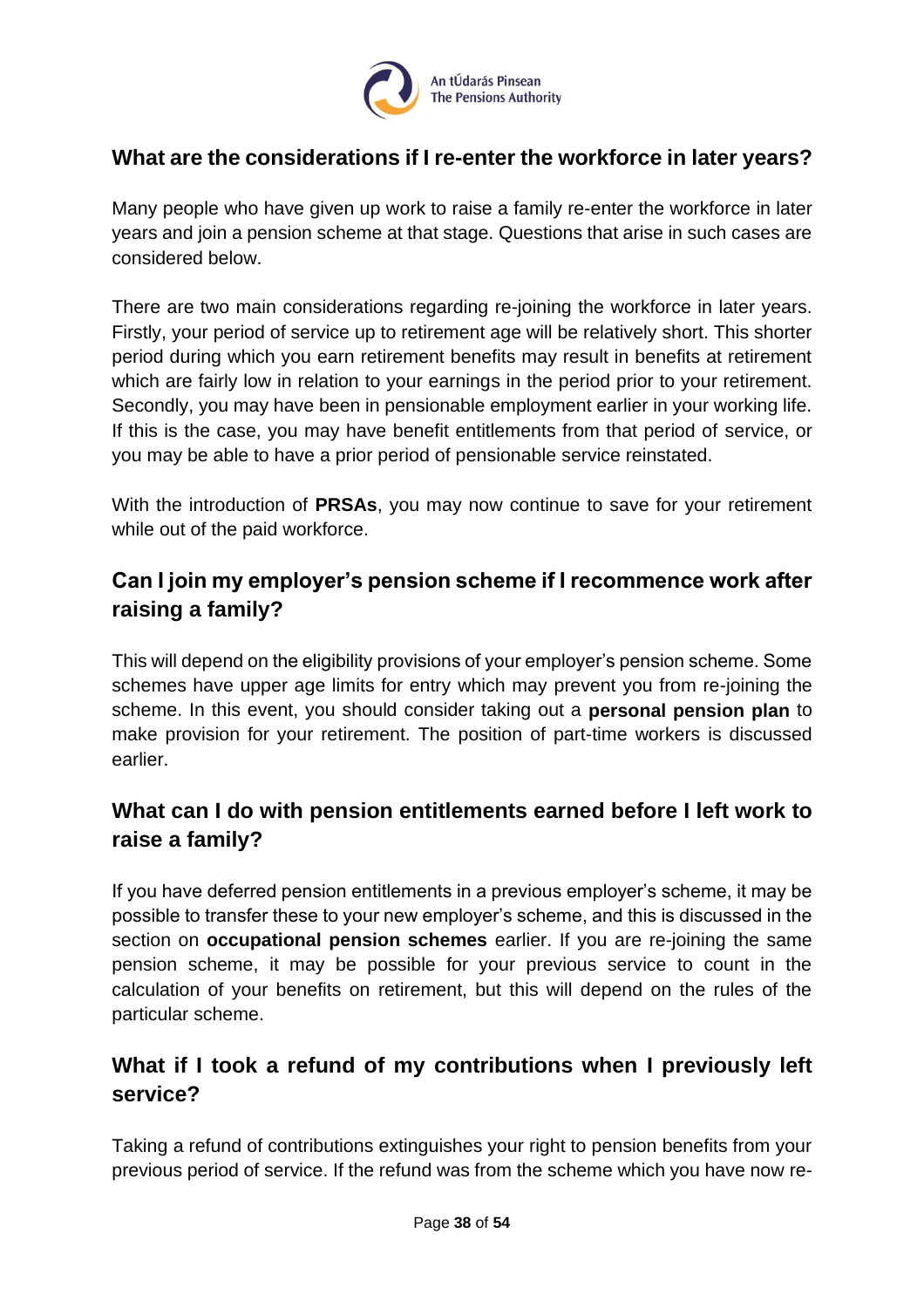

joined, it may be possible for you to repay the refund of contributions and be credited with the previous service in the scheme, but this will depend on the rules of the scheme and will often require the consent of your employer. You may also be required to repay interest on the refund of contributions.

## <span id="page-38-0"></span>**How can I increase my benefits from the pension scheme?**

If you are re-joining the workforce at an older age, and do not have any benefits from previous service, your pension on retirement may be well below the maximum permitted by Revenue, and you will therefore be able to make **AVCs** to the scheme to provide increased benefits. These are discussed in the section on **occupational pension schemes** earlier.

## <span id="page-38-1"></span>**What is the position if I work in the public service?**

If you worked previously in the public service, then you may be able to have that period of service reinstated for pension purposes. If you received either a refund of contributions or a marriage gratuity on leaving service, you will be required to repay these amounts together with interest if you wish to have your previous service reinstated.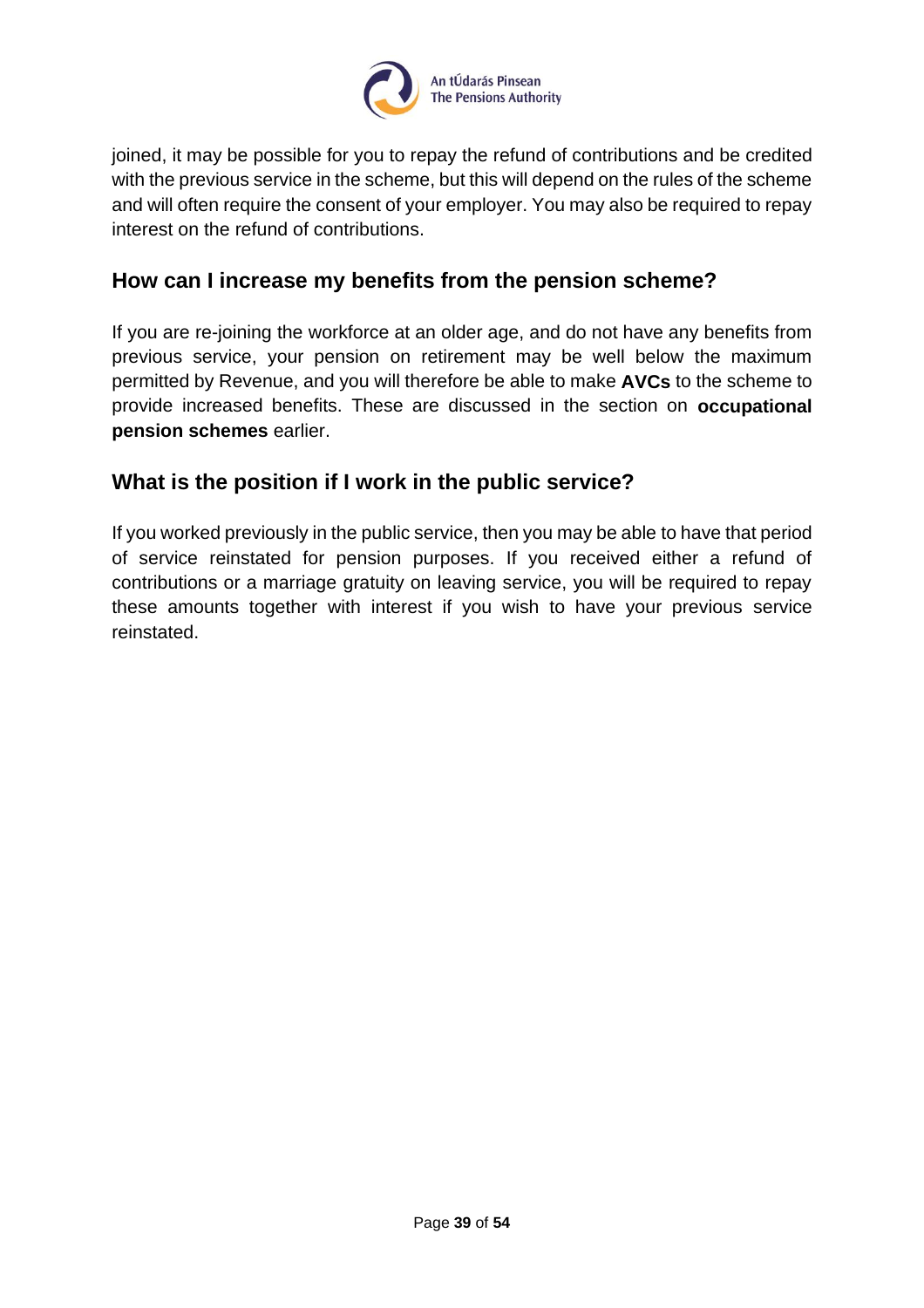

## <span id="page-39-0"></span>**12. Pensions on separation or divorce**

The pension entitlements of you and your spouse/civil partner/qualified cohabitant arising from occupational or personal pension arrangements may be affected by separation or divorce. The Family Law Act, 1995, sets out the treatment of pensions in cases of judicial separation, and the Family Law (Divorce) Act, 1996 makes similar provisions in relation to divorce proceedings. These requirements also apply to civil partners and cohabiting couples.

The Authority has produced a guide 'A brief guide to the pension provisions of the Family Law Acts' and for more detailed information you should refer to this guide and to the 'Pensions on Separation and Divorce checklist', both available [here.](https://www.pensionsauthority.ie/en/trustees_registered_administrators/checklists_and_guides/) Set out below are some questions and answers regarding pension entitlements following separation or divorce. You should bear in mind that you and your dependants may have benefit entitlements from both (a) your own arrangement, and (b) your spouse's/civil partner's/qualified cohabitant's arrangement.

## <span id="page-39-1"></span>**What entitlements can the Family Law Acts confer on me?**

The Family Law Acts require pension benefits to be taken into account in arriving at a financial settlement in the case of a judicial separation or divorce. Allowance can be made in one of two ways:

- by a **pension adjustment order**, or
- by making orders in relation to some other assets, e.g., family home, savings, which the court considers provides a fair distribution of the total assets overall.

## <span id="page-39-2"></span>**Do the Family Law Acts have any effect on the State pensions of either party?**

No.

## <span id="page-39-3"></span>**How do I get information on my spouse's/civil partner's/qualified cohabitant's pension scheme?**

As a contingent beneficiary under your spouse's/civil partner's/qualified cohabitant's pension scheme, you are entitled to certain information under the provisions of the Act, and this may be obtained from the trustees or administrator of the scheme. In particular, you can obtain a copy of the scheme booklet, and the trust deed and rules, which will specify in detail the provisions of the scheme. You are not entitled to receive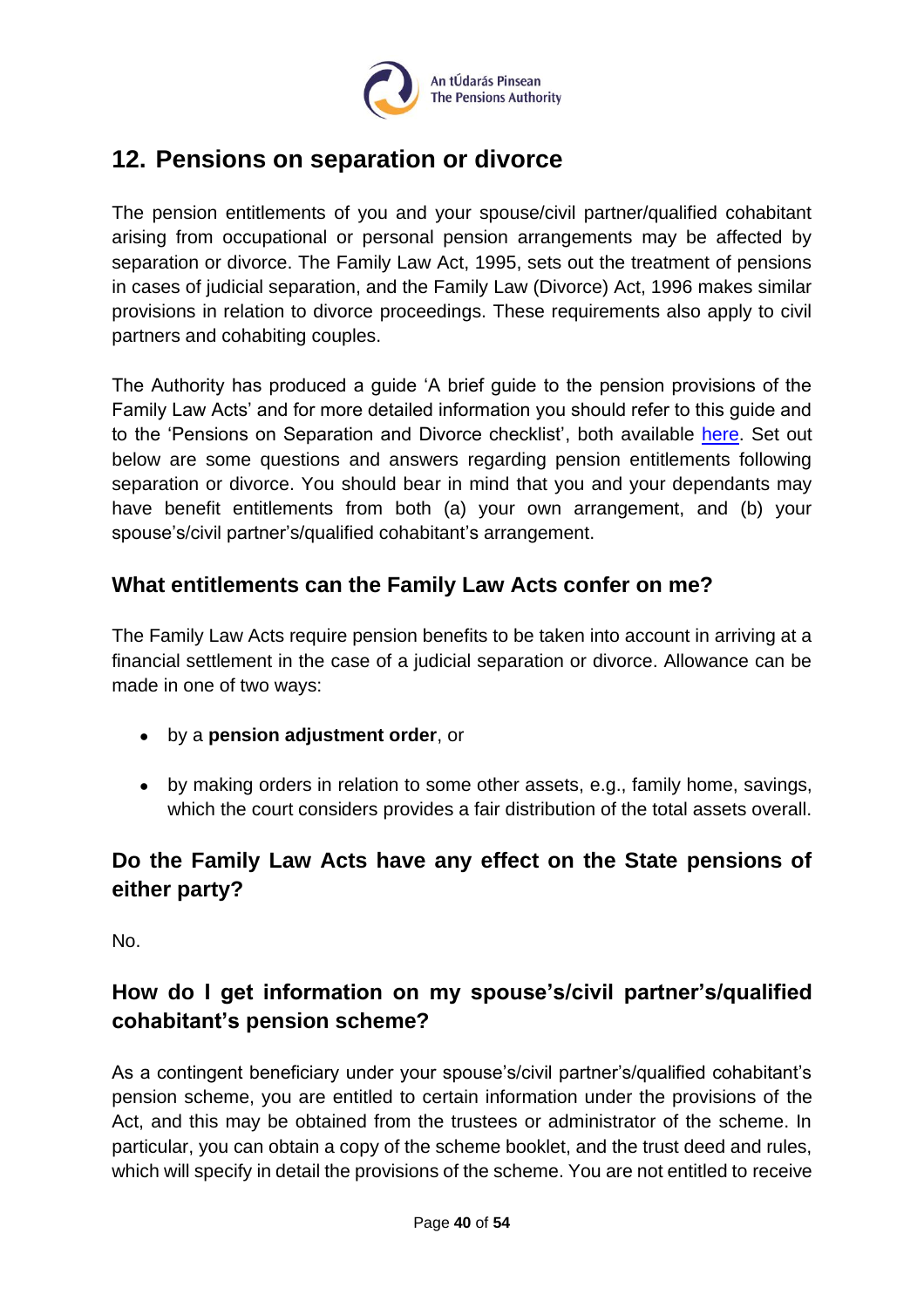

personal information on your spouse's/civil partner's/qualified cohabitant's pension benefits, although this will be provided to you if they consent. If consent is not forthcoming, you may apply to the court for a court order directing that the information be provided to you. Your solicitor will be able to advise you further on this. Your spouse/civil partner/qualified cohabitant has similar rights in relation to information regarding your own pension entitlements.

## <span id="page-40-0"></span>**What is a Pension Adjustment Order (PAO)?**

A **pension adjustment order** is an order served on the trustees of the scheme and is binding on the trustees. It overrides any provisions in the trust deed and rules of the scheme. A **PAO** can be made with regard to either:

- (a) retirement benefits, and/or
- (b) contingent benefits.

A **PAO** 'designates' part of the benefits which will be paid from the scheme to a nonmember spouse/non-member civil partner/non-member qualified cohabitant or person representing a dependent child. The part of the pension that is so designated is determined by the court. For example, if the court decided that 50% of the pension which had been earned by the spouse/civil partner/qualified cohabitant at the date of the decree should be designated to the non-member spouse/non-member civil partner/non-member qualified cohabitant, the trustees of the scheme would be required to pay this pension direct to the non-member spouse/non-member civil partner/non-member qualified cohabitant when the spouse's/civil partner's/qualified cohabitant's pension commences.

A **PAO** with regard to contingent benefits would cease once the member spouse/member civil partner/member qualified cohabitant leaves the employment to which the scheme on which the order has been made relates. An application for an order in relation to contingent benefits must be made within 12 months of the granting of the decree of judicial separation or divorce.

Retirement benefits refers to all benefits payable to the member of the pension scheme and includes retirement pensions, retirement lump sums or gratuities, benefits payable following the member's death in retirement and periodic increases on pensions in payment.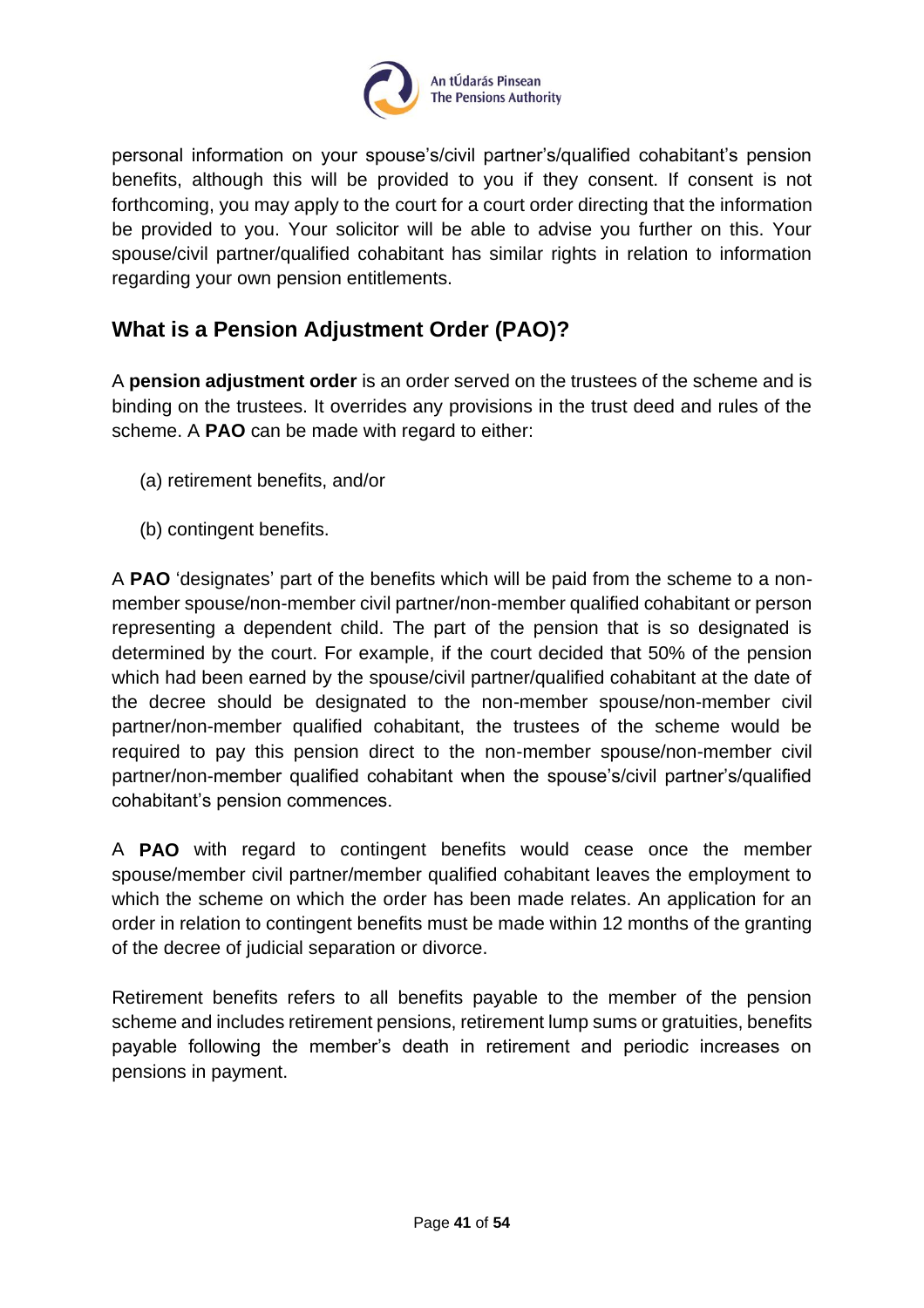

Contingent benefits refer to benefits that are payable under the rules of the pension scheme in the event of the death of the member during the period of employment to which the scheme relates. Benefits include lump sum benefits and pensions payable to dependants. A **PAO** with regard to contingent benefits would cease once the member spouse/member civil partner/member qualified cohabitant leaves the employment to which the scheme on which the order has been made relates. An application for an order in relation to contingent benefits must be made within 12 months of the granting of the decree of judicial separation or divorce.

## <span id="page-41-0"></span>**Can I transfer my benefits out of my spouse's/civil partner's/ qualified cohabitant's pension scheme?**

Yes, you are entitled to request that a transfer payment equal to the value of the designated benefit be made to a separate approved pension arrangement in your own name. However, you should take financial advice before doing so.

## <span id="page-41-1"></span>**What happens if I remarry?**

If you remarry before a **PAO** is granted, then an order cannot be granted. In other words, you would have no entitlements to benefits from your ex-spouse's/ex-civil partner's/ex-qualified cohabitant's pension scheme and vice-versa. Remarriage does not affect a **PAO** granted in respect of retirement benefits. However, a **PAO** granted in respect of contingent benefits ceases on the remarriage of the spouse/civil partner/qualified cohabitant in whose favour it was granted.

## <span id="page-41-2"></span>**What happens if either my spouse/civil partner/qualified cohabitant or I have a personal pension or PRSA and we legally separate or divorce?**

In this case the court may make a **PAO** with regard to the **personal pension plan** or **PRSA** held by either spouse/civil partner/qualified cohabitant. The order will be served on the insurance company which administers the personal pension or the **PRSA**  provider.

## <span id="page-41-3"></span>**In what cases would the Family Law Acts not apply?**

There are a number of cases where the provisions of the Family Law Acts do not apply as follows:

(i) for judicial separations granted before 1 August 1996,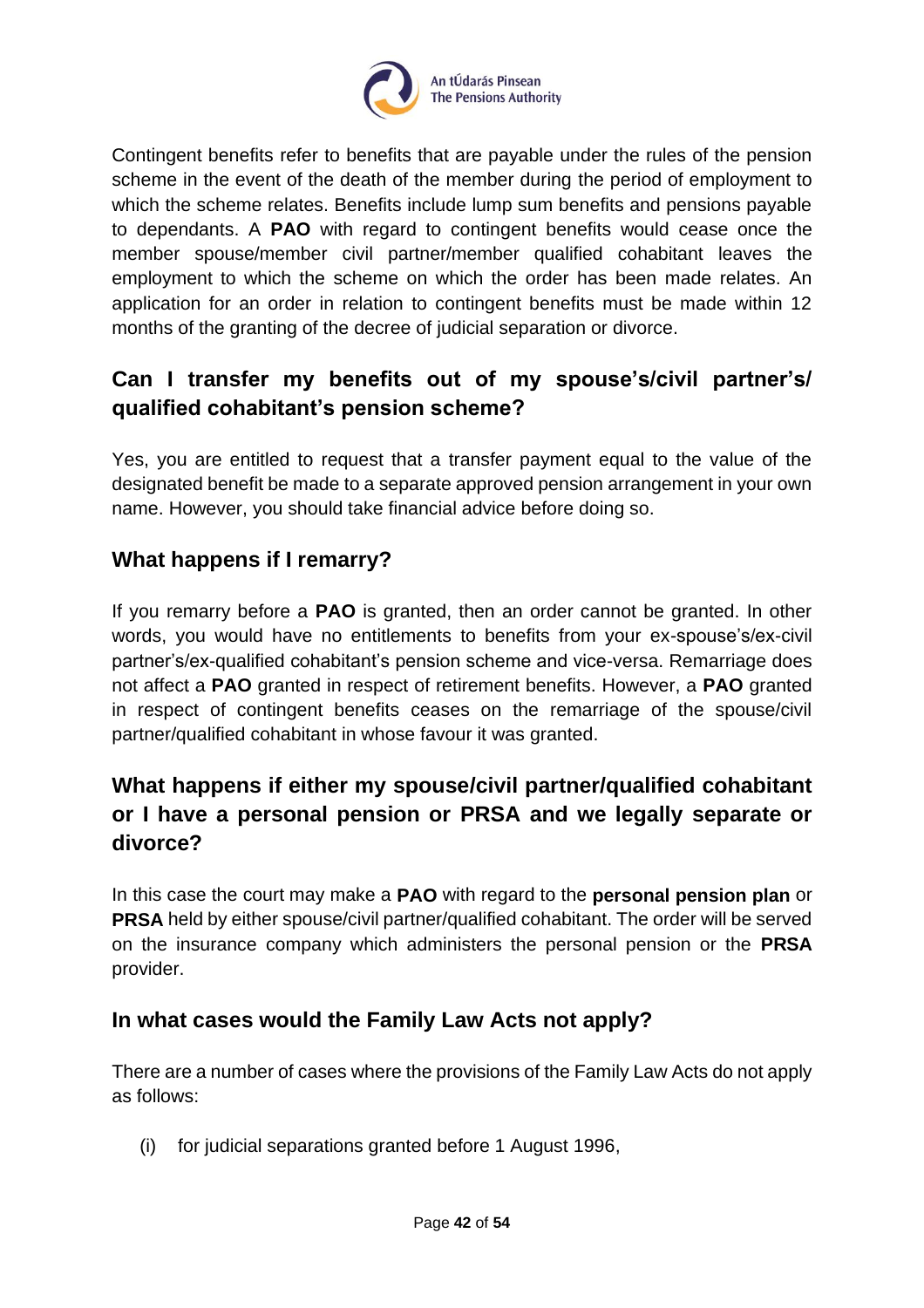

- (ii) for foreign divorces granted before 1 August 1996,
- (iii) for Irish divorces granted before 27 February 1997, and
- (iv) for separations which are not judicial i.e., separation by agreement.

## <span id="page-42-0"></span>**What are my rights if the Family Law Acts do not apply?**

In situations where you are separated or divorced and the provisions of the Family Law Acts do not apply to you, then your benefit entitlements are as described below.

(a) My own retirement pension and my spouse's/civil partner's/qualified cohabitant's retirement pension.

Entitlement to benefit would depend on the rules of the particular scheme. Your spouse/civil partner/qualified cohabitant would not be entitled to any portion of your personal retirement benefit (and vice versa) unless an order of attachment applies in either case.

(b) Entitlement to spouses'/children's pensions in the event of death.

With regard to payment of spouses' pensions on the death of the member, this depends very much on the rules of the particular scheme. For example, the trustees may be required to pay a pension to the legal spouse of the member on their death, or the trustees might have discretion to pay the spouse's pension to someone other than the legal spouse. You should contact the trustees of the scheme to see precisely who is entitled to what benefit.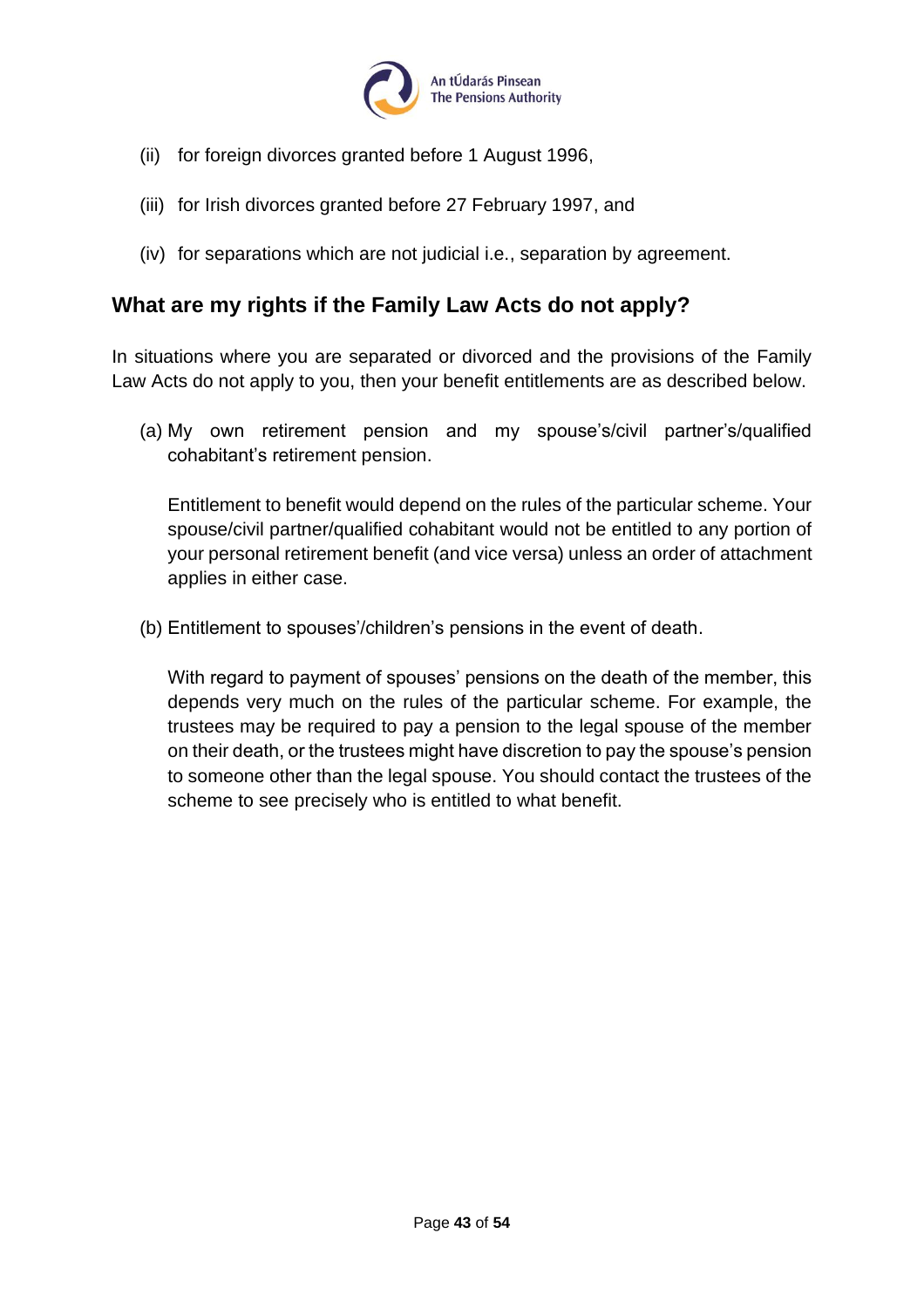

## <span id="page-43-0"></span>**13. Glossary of terms**

**Additional voluntary contributions (AVCs):** Additional contributions paid by a member of an occupational pension scheme in order to secure benefits over and above those set out in the rules of the scheme. Where an occupational pension scheme does not provide access to an AVC facility, a standard PRSA must be offered for this purpose.

**Annuity:** A guaranteed retirement income for life paid at stated intervals until a particular event (usually the death of the person receiving the annuity). Annuities are normally purchased from a life assurance company at retirement in return for a lump sum payment (from your pension fund).

**Approved retirement fund (ARF):** An Approved Retirement Fund (ARF) is a postretirement investment fund into which you can transfer all or part of the balance of your retirement funds after you receive your tax-free lump sum. The ARF option is available to you if:

- you are a member of a defined contribution scheme,
- you hold a Personal Retirement Savings Account (PRSA),
- you hold a Retirement Annuity Contract (RAC) set up after 6 April 1999, or before this date if the insurance company permits these options,
- you are a member of a trust RAC,
- you are a member of a defined benefit scheme who meets the proprietary (5%) director test; otherwise, the ARF option is only available in relation to AVCs, or
- you hold a buy-out bond/personal retirement bond, the funds of which originate from a transfer from a defined benefit scheme or a defined contribution scheme.

Money transferred to an ARF is invested with a qualifying fund manager in any manner you choose. ARF funds accumulate tax free, i.e., tax is not charged on investment gains. However, like pensions, any withdrawal you make from your ARF is subject to income tax at your marginal rate, USC and PRSI (if applicable). You can draw down your ARF funds in a flexible manner. You can make regular and/or ad hoc withdrawals. A minimum withdrawal is assumed for tax purposes even if no withdrawal is made in any given year, i.e., you must pay income tax, USC and PRSI (if applicable) on a minimum specified percentage of your fund, known as the 'imputed distribution', each year.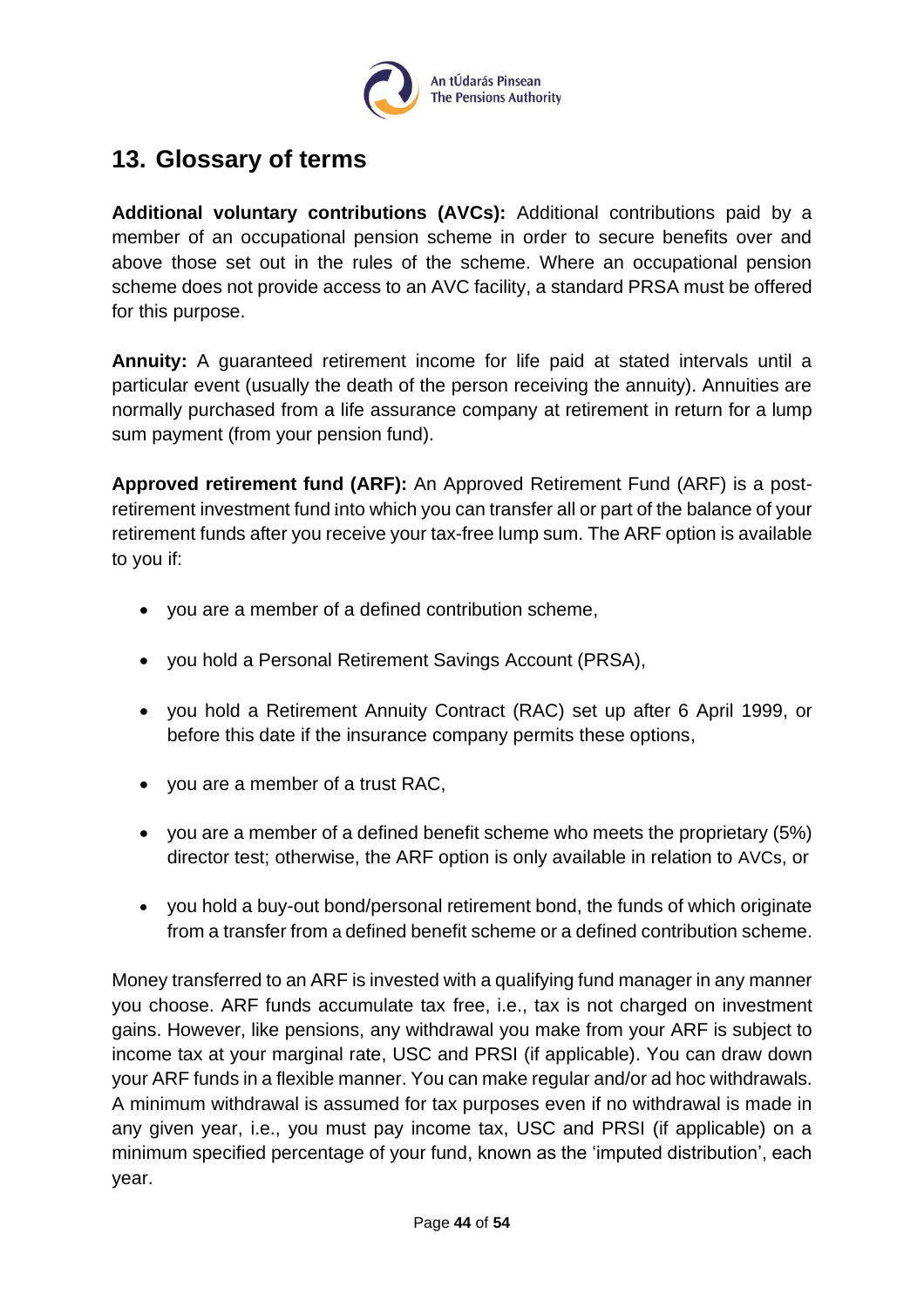

For further information, contact your ARF provider or refer to the Revenue Pensions Manual available on [www.revenue.ie.](http://www.revenue.ie/)

**Default investment strategy:** An automatic investment strategy required by law to be applied under a PRSA contract unless the contributor indicates otherwise. The default investment strategy for each individual PRSA product is based on general good investment practice in saving for retirement and approved by the PRSA actuary. Trustees of a defined contribution scheme may specify a particular strategy as a default if they are offering members a choice of alternative strategies or funds.

**Defined benefit scheme (also known as 'final salary scheme'**)**:** Defined benefit schemes provide members with retirement and death benefits based on formulae set out in the rules of the scheme. Benefits are often based on a members' salary close to retirement (or earlier leaving service) and on their completed pensionable service. For this reason, these schemes are sometimes known as 'final salary' schemes. However defined benefit schemes may also be 'career average' schemes in which the pension calculation is typically based on the member's average earnings while a member of the scheme.

**Defined contribution scheme (also known as 'money purchase plan'):** Defined contribution schemes provide retirement benefits based on the accumulated value of contributions paid to a pension scheme by or on behalf of a member, including the investment returns earned on those contributions less any charges. As such, it is the contributions that are 'defined' or known, as opposed to the benefits that the member will receive at retirement.

**Financial adviser (qualified):** A qualified financial adviser is regulated by the Central Bank of Ireland to give advice to individual members of the public on pensions, life assurance, loans and investments. Advisers can be 'tied' and only able to advise on products of the product producer or can be 'independent' and able to advise on a range of providers and products. It is important when selecting an adviser that you understand whether or not they are independent, how they are being paid for the advice that is being given, what products and services they are qualified to advise on and what impact any commission being paid will have on your pension or investments. In the context of occupational pension schemes and personal pension products, you should seek to know the adviser's experience of relevant issues, particularly in relation to defined benefit scheme funding (if applicable to you).

**Net relevant earnings:** These are broadly defined as earnings from a trade or professional employment, less certain allowable expenses.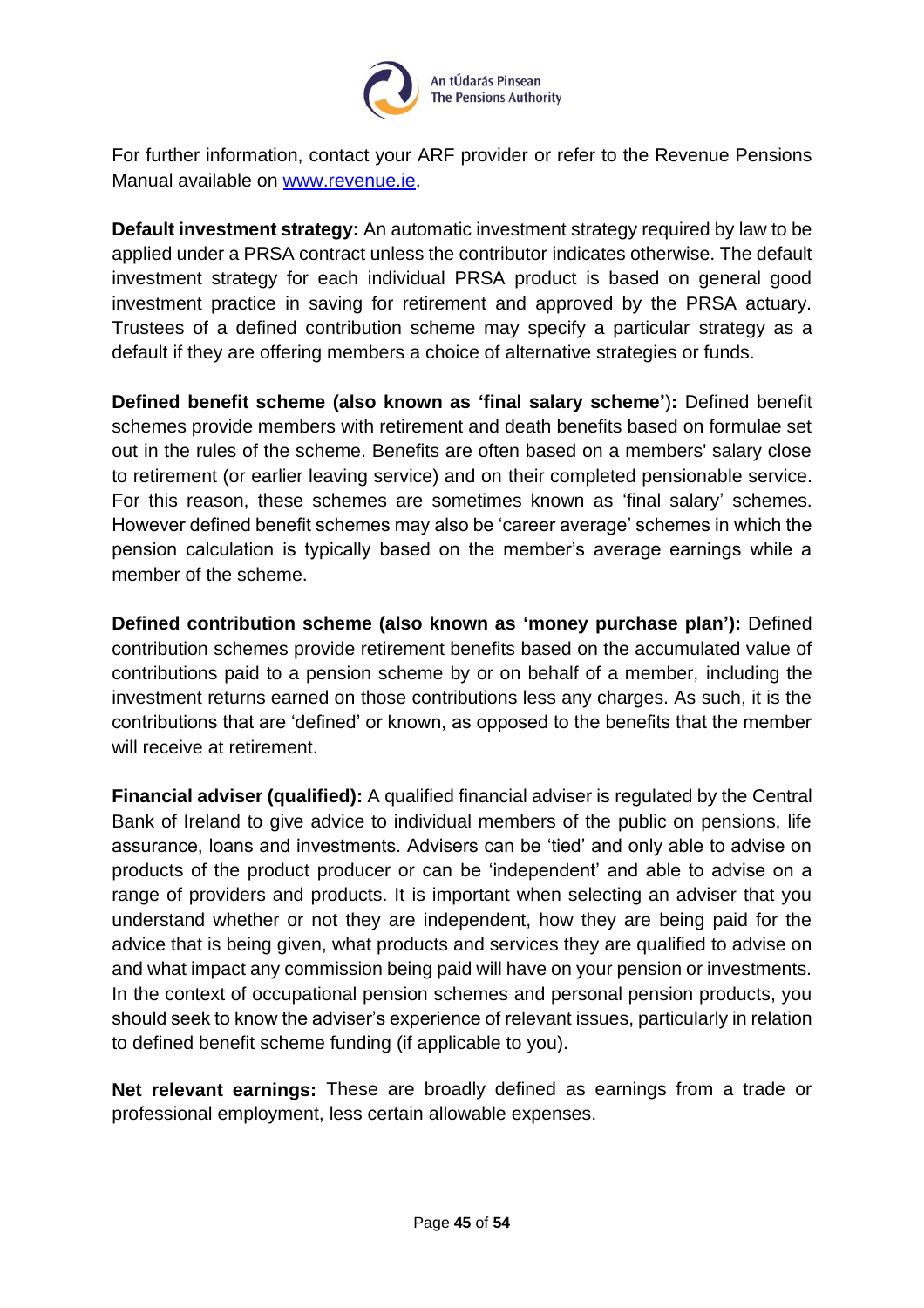

**Occupational pension scheme:** A pension scheme set up by an employer to provide retirement and/or other benefits for employees. It is sometimes called a 'company pension scheme'.

**Pension Adjustment Order (PAO):** An order made following a decree of judicial separation or divorce whereby the court adjusts a member's pension rights in favour of their spouse/civil partner/qualified cohabitant or a dependent child.

**Personal pension contract:** A retirement savings contract, usually with an insurance company, providing benefits at retirement. Personal pension contracts may be taken out by those who are self-employed or who are in non-pensionable employment. There are two forms of personal pension contracts: Personal Retirement Savings Accounts (PRSAs) and Retirement Annuity Contracts (RACs). PRSAs can also be used by people in pensionable employment who wish to make additional voluntary contributions (AVCs). The tax treatment of contributions, maximum benefits and drawdown options for RACs are broadly the same as for PRSAs.

**Personal Retirement Savings Account (PRSA):** A PRSA is a personal pension contract that you take out with an authorised PRSA provider. It is an investment account that you use to save for your retirement. Your savings can be accessed at retirement. PRSAs are a type of defined contribution arrangement. You get tax relief on your contributions to your account within Revenue limits. A register of authorised PRSA providers and their approved PRSA products is available [here.](https://www.pensionsauthority.ie/en/prsa_providers/prsas/)

**Pooled funds (also known as 'managed funds'):** These are collective investment schemes in which investors' money is pooled to buy a portfolio of assets, including government bonds, deposits, property and stocks.

**Preserved benefits:** These are the retirement benefits that a scheme member retains when they have completed at least two years' qualifying service. The qualifying period for a preserved benefit was previously five years and was reduced to two years for those who finished their employment since 1 June 2002. Different rules apply for members of a scheme whose employment terminated before 1 June 2002. Please refer to the Pensions Authority's guidance on 'Preservation of Benefits and Minimum Value of Contributory Retirement Benefits', which can be found [here.](https://www.pensionsauthority.ie/en/trustees_registered_administrators/guidance/)

**PRSI:** A shortened name for Pay Related Social Insurance, whereby workers earning an income pay contributions to the Social Insurance Fund. In return, they are covered for certain benefits, such as a State pension.

**Qualifying service:** A term defined in the Pensions Act, 1990, as amended, as the service which a pension scheme member must complete before becoming entitled to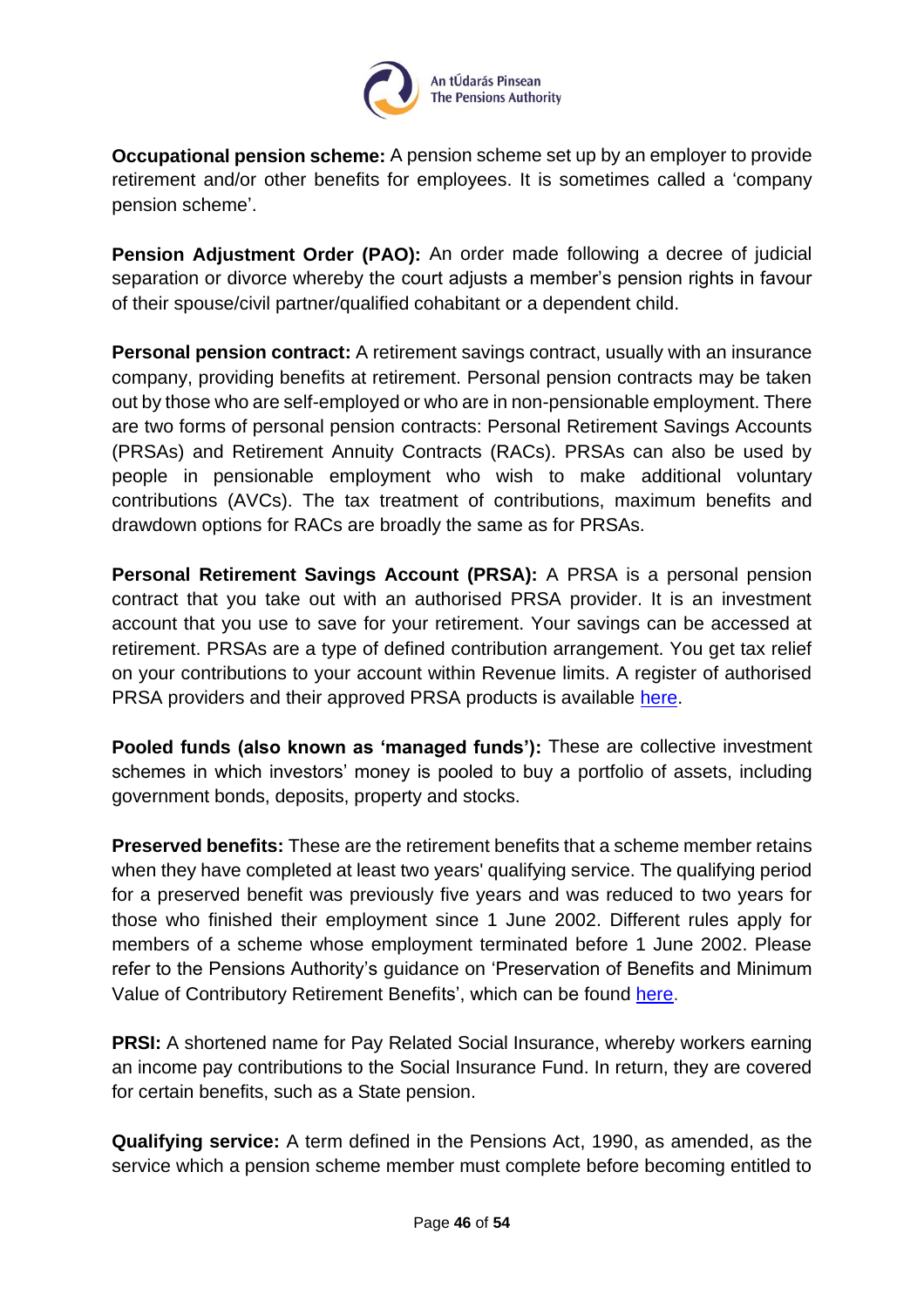

a preserved benefit on leaving service. Currently, it is two years' service including any period in a previous scheme from which a transfer value was received.

**Retirement Annuity Contract (RAC):** An individual pension policy which can only be effected by individuals who are in non-pensionable employment or who have taxable earnings from a self-employed trade or profession. Also known as 'personal pension plans' or 'personal pension contracts'.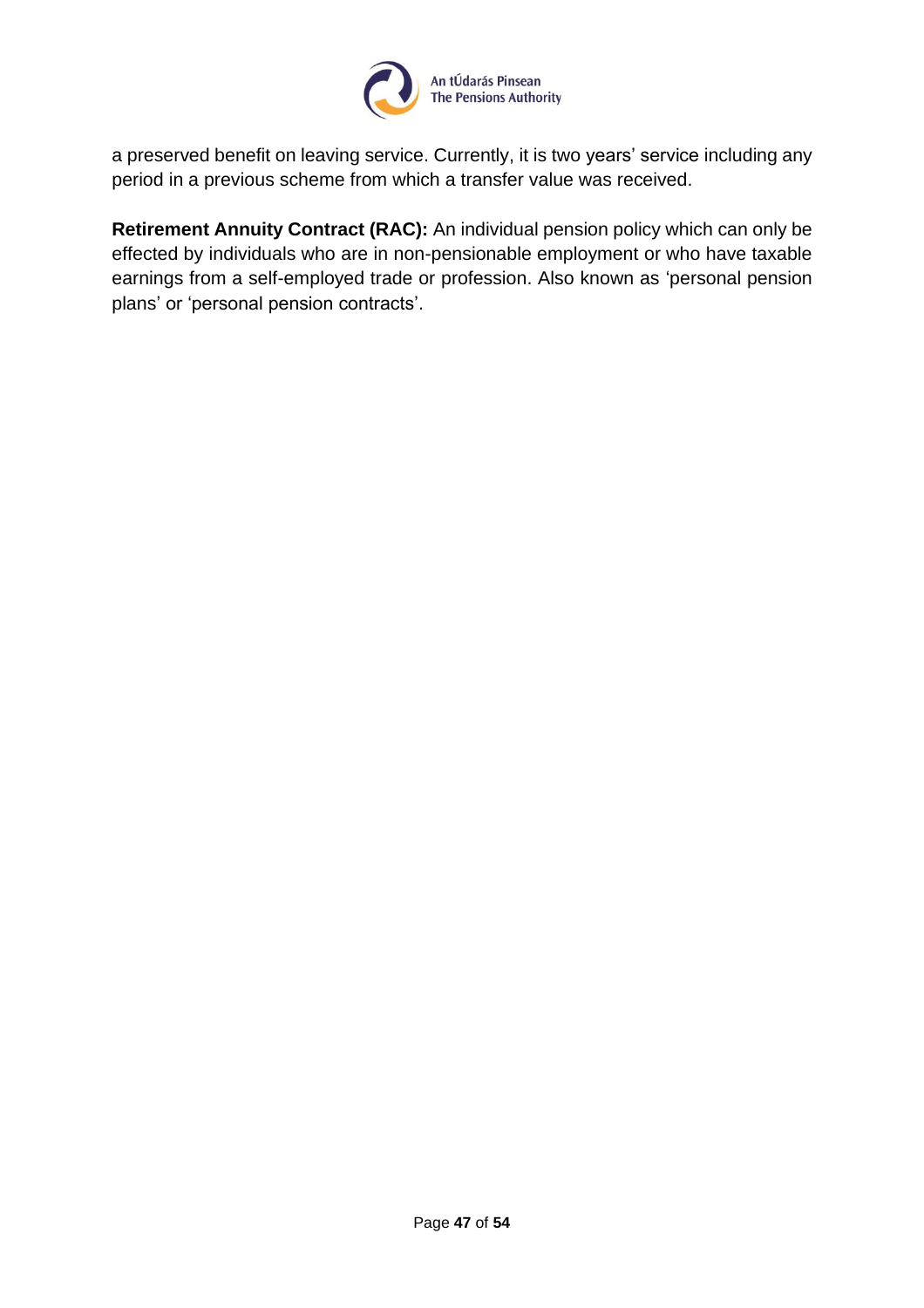

## <span id="page-47-0"></span>**Appendix A – Complaints**

## <span id="page-47-1"></span>**What if I have a complaint about my pension?**

Set out below is a summary of the action you can take should you have a complaint about your pension. Any action that you may take depends on whether your complaint is about the State pension, an **occupational pension scheme**, an **RAC**, a **PRSA** or an **ARF**.

## <span id="page-47-2"></span>**What if I have a complaint about my State pension?**

Should you have a complaint or problem in respect of your State pension entitlement or any other social welfare entitlement there are a number of bodies you can contact. You can contact the Social Welfare Office dealing with your benefits, the Social Welfare Appeals Office or the Office of the Ombudsman.

#### <span id="page-47-3"></span>**How do I know who to contact?**

**Social Welfare Office:** You should initially contact the Social Welfare Office dealing with your benefits to try and resolve any complaint directly. The staff there will try and resolve your complaint. However, if you are still not satisfied with the response you can have your complaint referred to the Local Manager/Section Manager/Officer designated to handle complaints. Details of how to complain are set out on the Department of Social Protection's website [www.welfare.ie.](http://www.welfare.ie/)

**Social Welfare Appeals Office (SWAO):** If you disagree with the decision of your local Social Welfare Office regarding your claim, you should contact the section involved to have it reviewed. Subsequently if you are still unhappy with the outcome, you have a right of appeal to the SWAO. The SWAO operates independently of the Department of Social Protection and is headed by the Chief Appeals Officer. Details of the SWAO and the appeals process are set out on the website [www.socialwelfareappeals.ie.](http://www.socialwelfareappeals.ie/)

**Office of the Ombudsman:** If you are not satisfied with the outcome of your complaint or the manner in which it was handled, you may bring the matter to the attention of the Ombudsman who will conduct an investigation. Before the Ombudsman can examine your complaint, you must avail of any right of appeal open to you, for example the SWAO.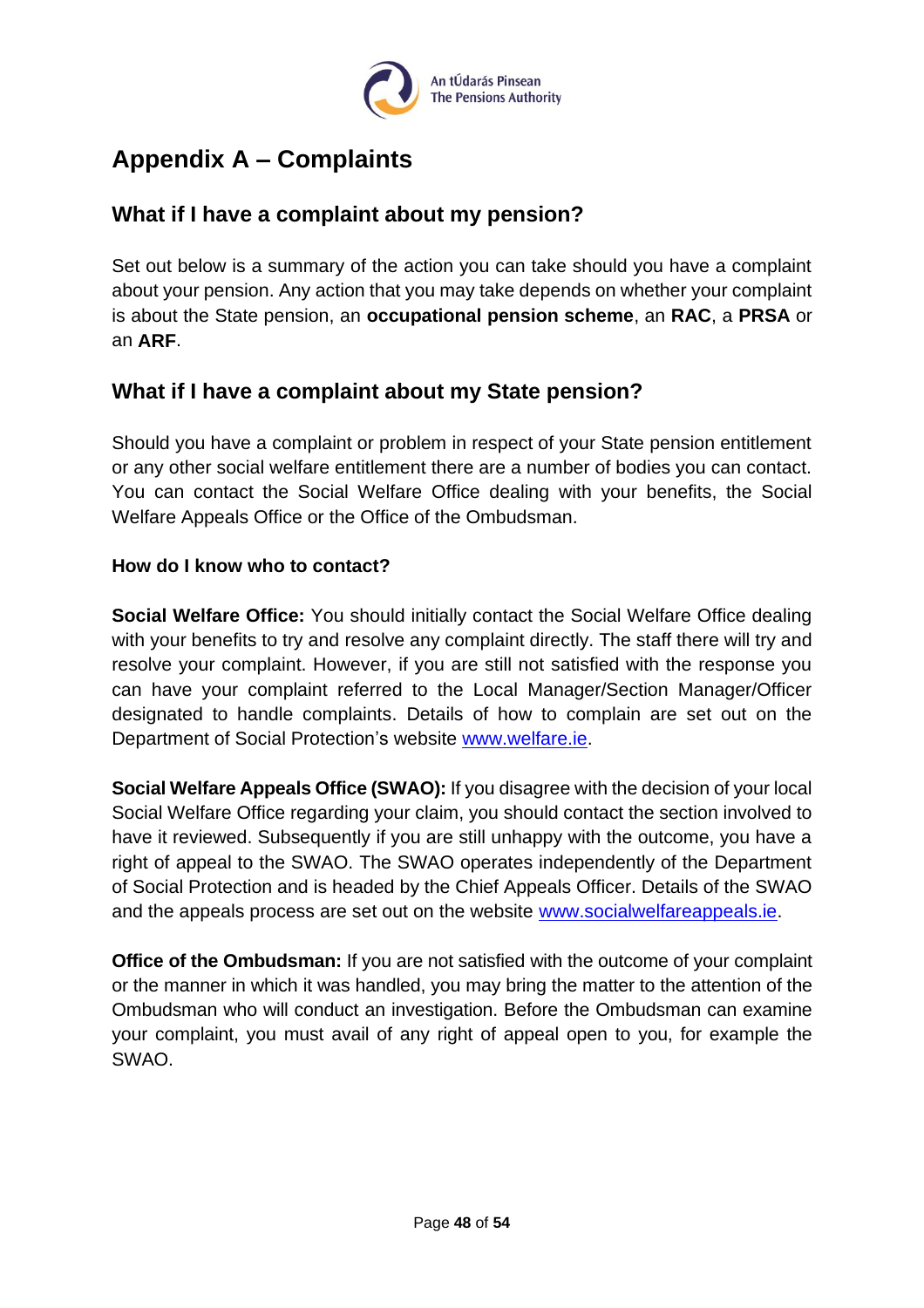

## <span id="page-48-0"></span>**What if I have a complaint about my occupational pension scheme?**

Should you have a complaint about your **occupational pension scheme** you can contact your employer, the administrator of the plan, the trustees of the plan, the Pensions Authority and the Financial Services and Pensions Ombudsman.

#### <span id="page-48-1"></span>**How do I know who to contact?**

**Your employer:** Initially you should contact the person in your organisation that deals with the pension scheme. This may be a contact in your Personnel or Human Resources Department who can try and resolve your complaint on your behalf.

**The administrator:** You can contact the administrator of the **occupational pension scheme** directly. This may be an insurance company or a separate company that administers the plan on behalf of your employer and the trustees. You can find out who the administrator is by asking your employer or getting a copy of the trustees' annual report from your employer (as the administrator will be listed in this report).

**The trustees:** If you are unhappy with the response to your complaint, you can contact the trustees of your plan. Details of the trustees will be set out in the trustees' annual report which you can request from your employer. You should note, however, that the trustees may refer your complaint back to the employer and/or administrator to resolve.

**The Pensions Authority:** If you fail to resolve your complaint with your employer or the administrator/trustees of the plan, you can contact the Pensions Authority. The Authority can act on behalf of pension plan members who are concerned about their plan; it can investigate alleged breaches of the Pensions Act, 1990, as amended; it has the power to prosecute for breaches of the Pensions Act, 1990, as amended and to take court action against trustees for the protection of members and their rights.

**The Financial Services and Pensions Ombudsman:** You can also refer your case to the Financial Services and Pensions Ombudsman who investigates and decides complaints and disputes concerning **occupational pension schemes**, pension providers and financial services providers. The Financial Services and Pensions Ombudsman is completely independent and acts as an impartial adjudicator.

The Financial Services and Pensions Ombudsman investigates complaints that allege financial loss as a result of maladministration by those responsible for the management of **occupational pension schemes** and personal pensions. The Financial Services and Pensions Ombudsman also investigates disputes of fact or law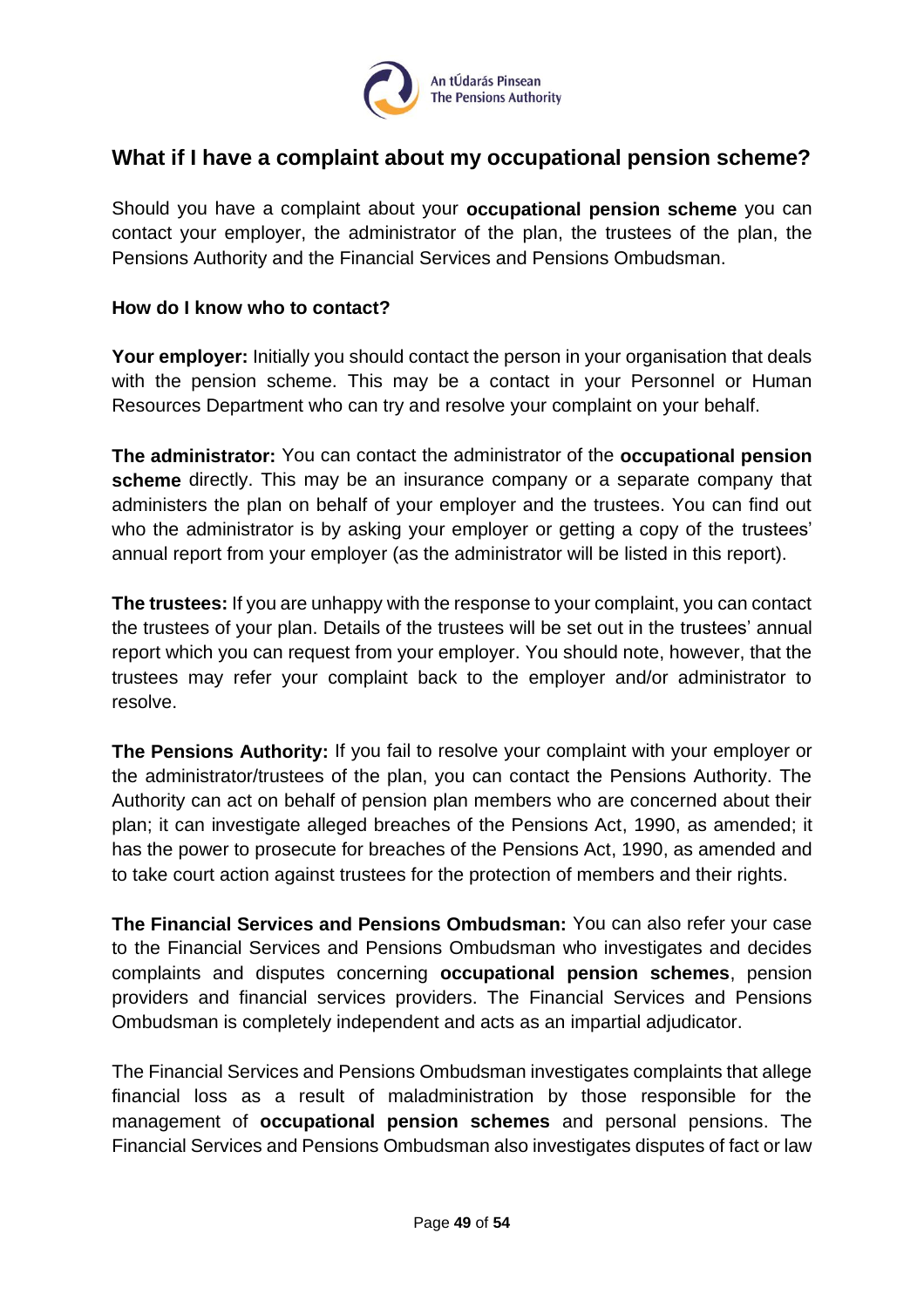

with trustees or managers or employers concerning **occupational pension schemes** and personal pensions.

## <span id="page-49-0"></span>**What if I have a complaint about my Retirement Annuity Contract?**

You can contact your **RAC** provider, the Financial Services and Pensions Ombudsman or the Central Bank of Ireland.

#### <span id="page-49-1"></span>**How do I know who to contact?**

**RAC provider:** If you have a complaint about the management of your **RAC** you should initially contact the **RAC** provider and try and resolve it directly between you.

**Financial Services and Pensions Ombudsman:** If you have followed the internal complaints procedure of your financial service provider and you are still not satisfied the Financial Services and Pensions Ombudsman may investigate a complaint about the provision of a financial service, an offer to provide a financial service or failure to provide a particular financial service that has been requested.

**Central Bank of Ireland:** The Central Bank of Ireland is responsible for the regulation of all financial services firms in Ireland. The Central Bank of Ireland's role is to protect consumers and to help people make efficient and effective use of complaint procedures, and to assist and inform consumers where necessary. Broad issues of consumer protection should be referred to the Central Bank of Ireland.

#### <span id="page-49-2"></span>**What if I have a complaint about my PRSA?**

Depending on the type of complaint you have there are a number of authorities available to help. You can contact the **PRSA** provider, the Pensions Authority, the Financial Services and Pensions Ombudsman or the Central Bank of Ireland.

#### <span id="page-49-3"></span>**How do I know who to contact?**

**PRSA provider:** If you have a complaint about the management of your **PRSA** you should initially contact the **PRSA** provider and try and resolve it directly between you.

**The Pensions Authority:** As the regulator of all approved **PRSA** products, if you are unsuccessful or unable to resolve the issue with your **PRSA** provider you should contact the Pensions Authority who can assist you further in resolving the complaint.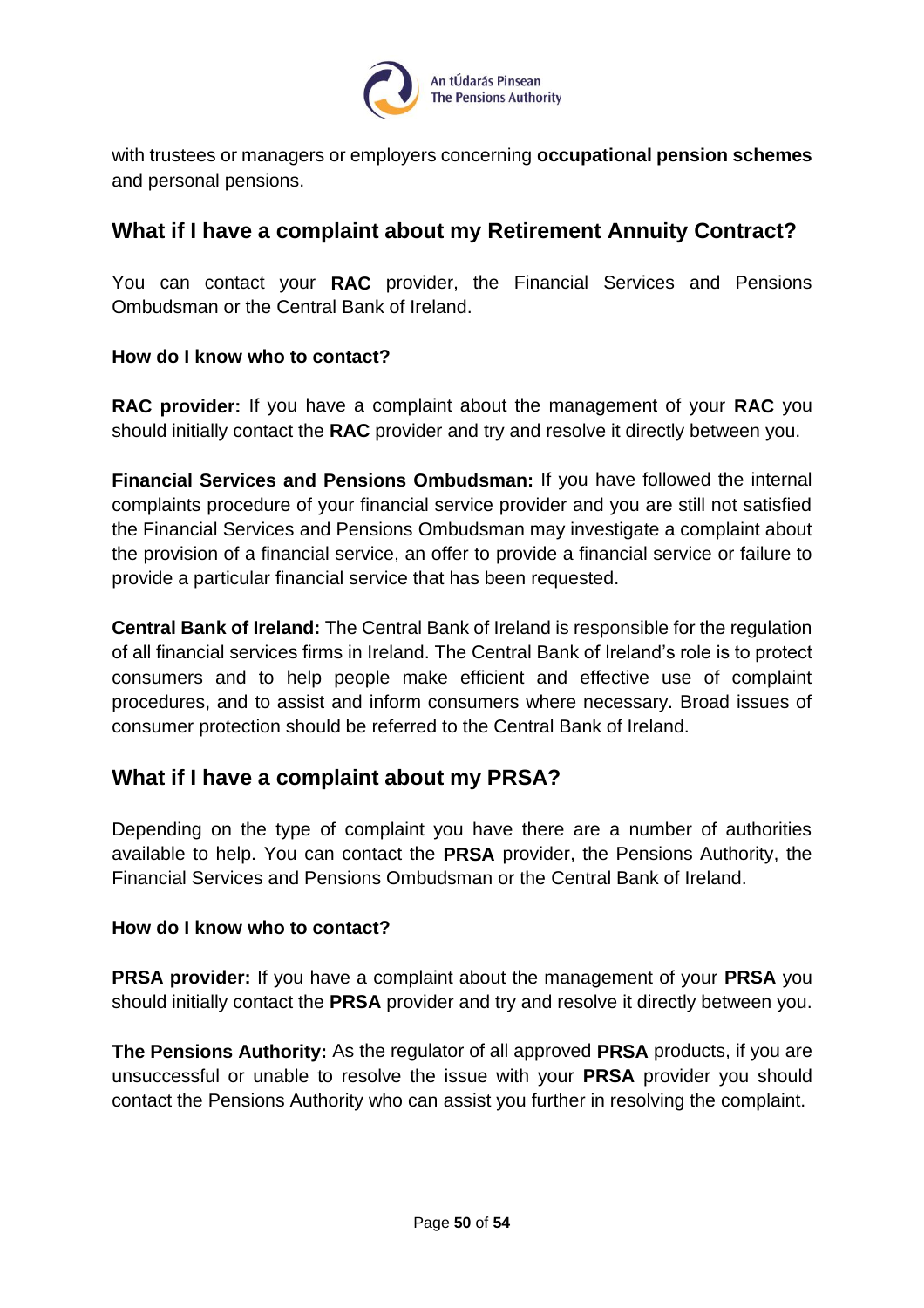

**Financial Services and Pensions Ombudsman:** The Financial Services and Pensions Ombudsman has powers in relation to a **PRSA** to investigate and determine:

- a complaint made by or on behalf of an 'actual or potential beneficiary' of a **PRSA** who alleges that they have sustained a financial loss occasioned by an act of maladministration done by or on behalf of 'a person responsible for the management of a **PRSA**', and
- any dispute of fact or law that arises in relation to an act done by or on behalf of a person responsible for the management of a **PRSA** and that is referred to the Financial Services and Pensions Ombudsman by or on behalf of an actual or potential beneficiary.

**Central Bank of Ireland:** The Central Bank of Ireland is responsible for the regulation of all financial services firms in Ireland. The Central Bank of Ireland's role is to protect consumers and to help people make efficient and effective use of complaint procedures, and to assist and inform consumers where necessary. Broad issues of consumer protection should be referred to the Central Bank of Ireland.

## <span id="page-50-0"></span>**What if I have a complaint about my ARF?**

You can contact your **ARF** provider, the Financial Services and Pensions Ombudsman or the Central Bank of Ireland.

#### <span id="page-50-1"></span>**How do I know who to contact?**

**ARF provider:** If you have a complaint about the management of your **ARF** you should initially contact the **ARF** provider and try and resolve it directly between you.

**Financial Services and Pensions Ombudsman:** If you have followed the internal complaints procedure of your financial service provider and you are still not satisfied, the Financial Services and Pensions Ombudsman may investigate your complaint.

**Central Bank of Ireland:** The Central Bank of Ireland is responsible for the regulation of all financial services firms in Ireland. The Central Bank of Ireland's role is to protect consumers and to help people make efficient and effective use of complaint procedures, and to assist and inform consumers where necessary. Broad issues of consumer protection should be referred to the Central Bank of Ireland.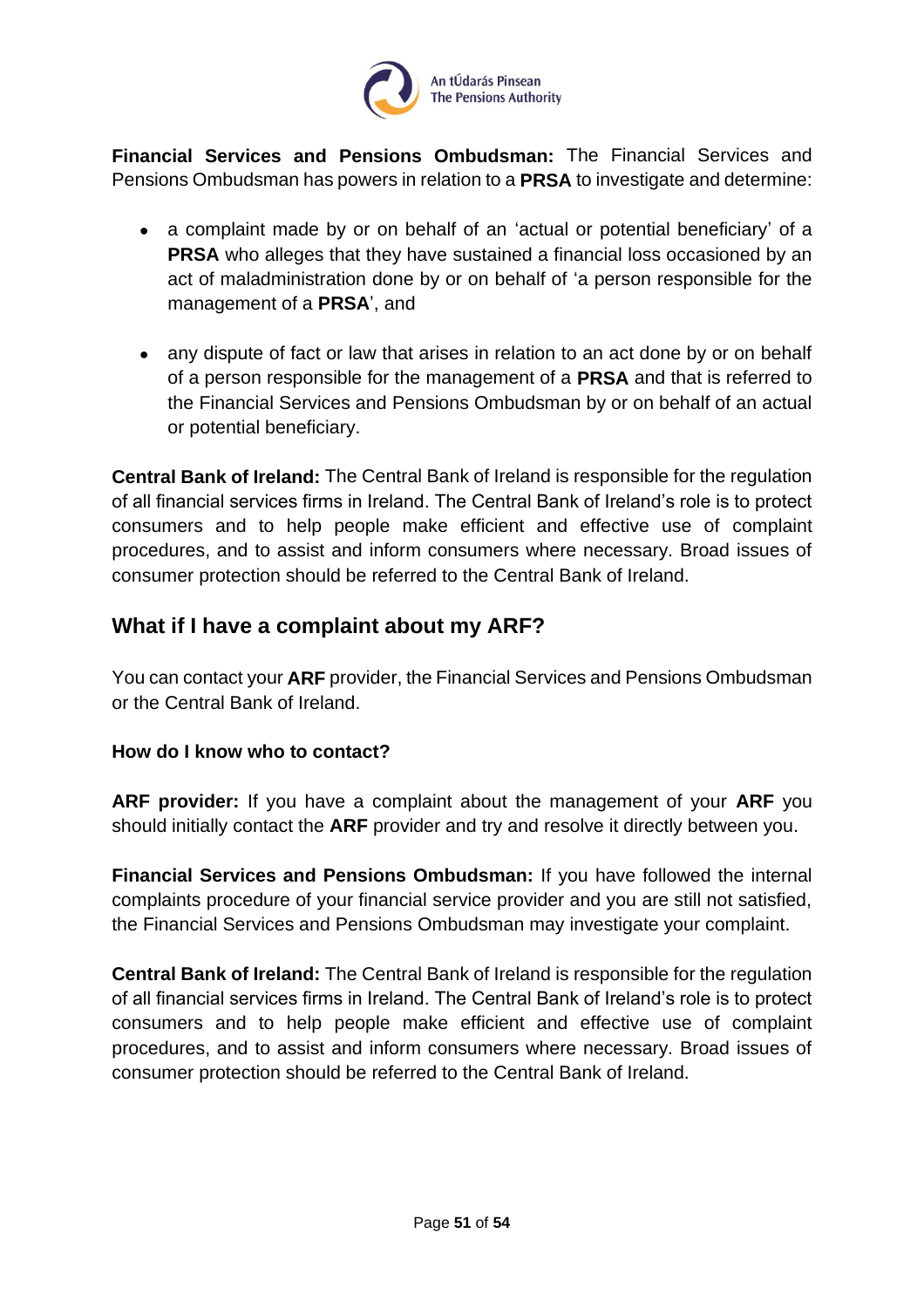

## <span id="page-51-0"></span>**Appendix B – Useful addresses**

#### **Central Bank of Ireland**

PO Box 559 New Wapping Street North Wall Quay Dublin 1 D01 F7X3 Tel: (01) 224 5800/0818 681 681 Email: [enquiries@centralbank.ie](mailto:enquiries@centralbank.ie) Web: [www.centralbank.ie](http://www.centralbank.ie/)

#### **Department of Social Protection**

Social Welfare Services College Road Sligo F91 T384 Tel: (071) 915 7100/0818 200 400 Email: [state.con@welfare.ie](mailto:state.con@welfare.ie) (for State Pension (Contributory) queries) Email: [state.noncon@welfare.ie](mailto:state.noncon@welfare.ie) (for State Pension (Non-Contributory) queries) Web: [www.welfare.ie](http://www.welfare.ie/)

#### **Family Law Office (District Court)**

Dolphin House East Essex Street Dublin 2 D02 RR76 Tel: (01) 888 6344/6347/6350 Email: [districtfamilylaw@courts.ie](mailto:districtfamilylaw@courts.ie) Web: [www.courts.ie](http://www.courts.ie/)

#### **Family Law Office (Dublin Circuit Court)**

Phoenix House 15/24 Phoenix Street North **Smithfield** Dublin 7 D07 X028 Tel: (01) 888 6806/6812/6818 Email: [dublincircuitfamilylaw@courts.ie](mailto:dublincircuitfamilylaw@courts.ie) Web: [www.courts.ie](http://www.courts.ie/)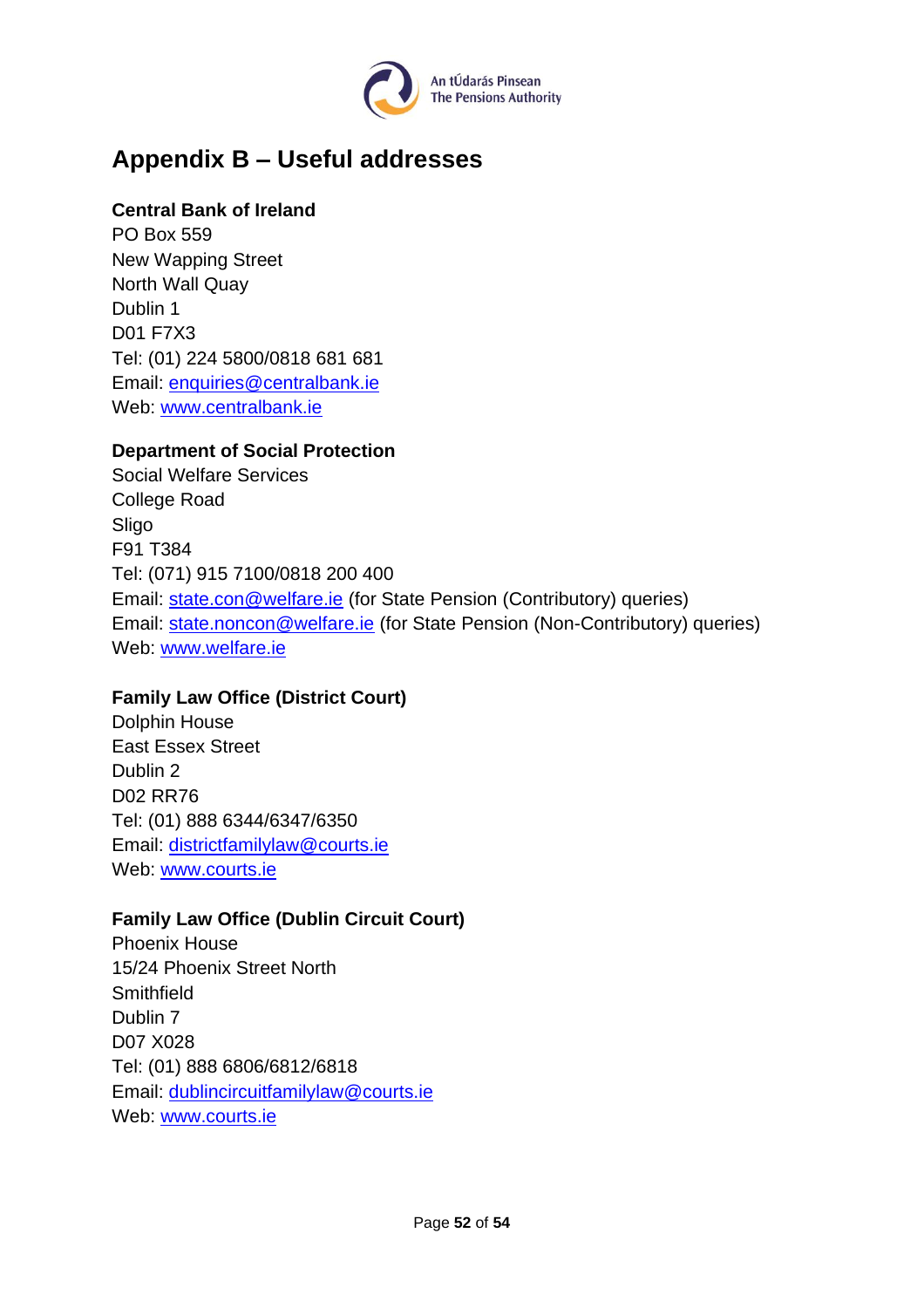

#### **Financial Services and Pensions Ombudsman**

Lincoln House Lincoln Place Dublin 2 D02 VH29 Tel: (01) 567 7000 Email: [info@fspo.ie](mailto:info@fspo.ie) Web: [www.fspo.ie](http://www.fspo.ie/)

#### **Financial Services (Pensions)**

Large Cases Division Office of the Revenue Commissioners Ballaugh House 73-79 Lower Mount Street Dublin 2 D02 PX37 Tel: (01) 738 3637 Email: [lcdretirebens@revenue.ie](mailto:lcdretirebens@revenue.ie) Web: [www.revenue.ie](http://www.revenue.ie/)

#### **Irish Human Rights & Equality Commission**

16-22 Green Street Dublin 7 D07 CR20 Tel: (01) 858 9601 Email: [info@ihrec.ie](mailto:info@ihrec.ie) Web: [www.ihrec.ie](http://www.ihrec.ie/)

#### **Office of the Ombudsman**

6 Earlsfort Terrace Dublin 2 D02 W773 Tel: (01) 639 5600 Web: [www.ombudsman.ie](http://www.ombudsman.ie/)

#### **Social Welfare Appeals Office**

D'Olier House D'Olier Street Dublin 2 D02 XY31 Tel: (01) 673 2800/0818 74 74 74 Email: [swappeals@welfare.ie](mailto:swappeals@welfare.ie) Web: [www.gov.ie/swao](http://www.gov.ie/swao)